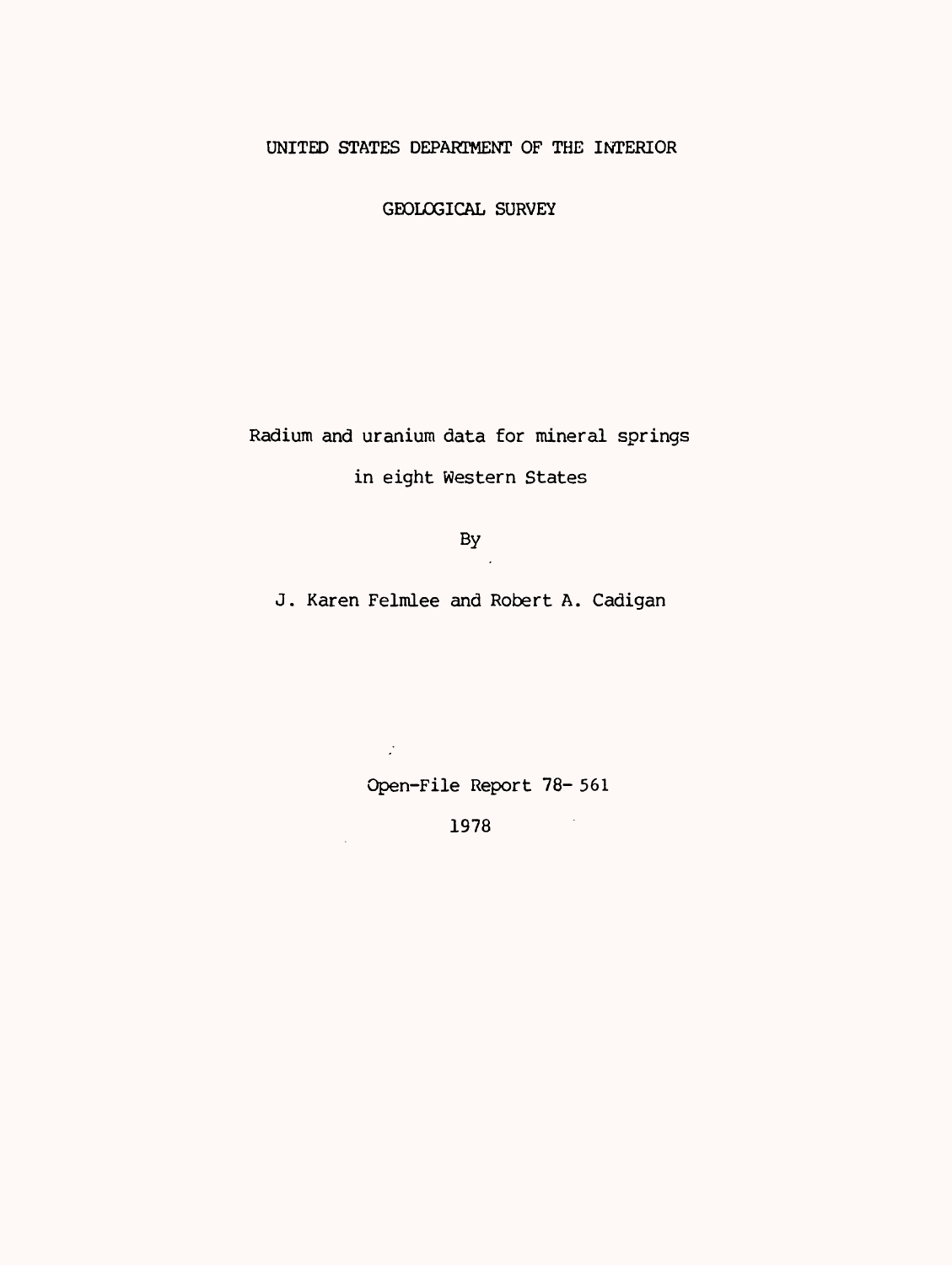## Contents

|                                                                  | $\mathbf{1}$ |
|------------------------------------------------------------------|--------------|
|                                                                  |              |
| Measurements and analytical procedures------------------------   | -9           |
|                                                                  | - 10         |
| Analysis and interpretation of data-------------------------- 25 |              |
|                                                                  | - 40         |
|                                                                  |              |

### Illustrations

References 44

|    | Figure 1. Index map of sample localities and physiographic |    |
|----|------------------------------------------------------------|----|
|    |                                                            | 2  |
| 2. | Graph showing comparison of uranium data on dupli-         |    |
|    | cate samples for two methods of sample treatment           |    |
|    |                                                            | 12 |
|    | 3-7. Maps showing values for:                              |    |
|    | 3.                                                         | 13 |
|    | 4.                                                         | 14 |
|    | Specific conductance-----------------------<br>5.          | 15 |
|    | Temperature--------------------------------<br>6.          | 16 |
|    | 7.                                                         | 17 |
| 8. | Frequency diagrams for the five measured parameters 24     |    |
|    | 9-21. Graphs showing relationships between:                |    |
|    | Radium and uranium-------------------------<br>9.          | 27 |
|    | Radium and specific conductance ------------<br>10.        | 28 |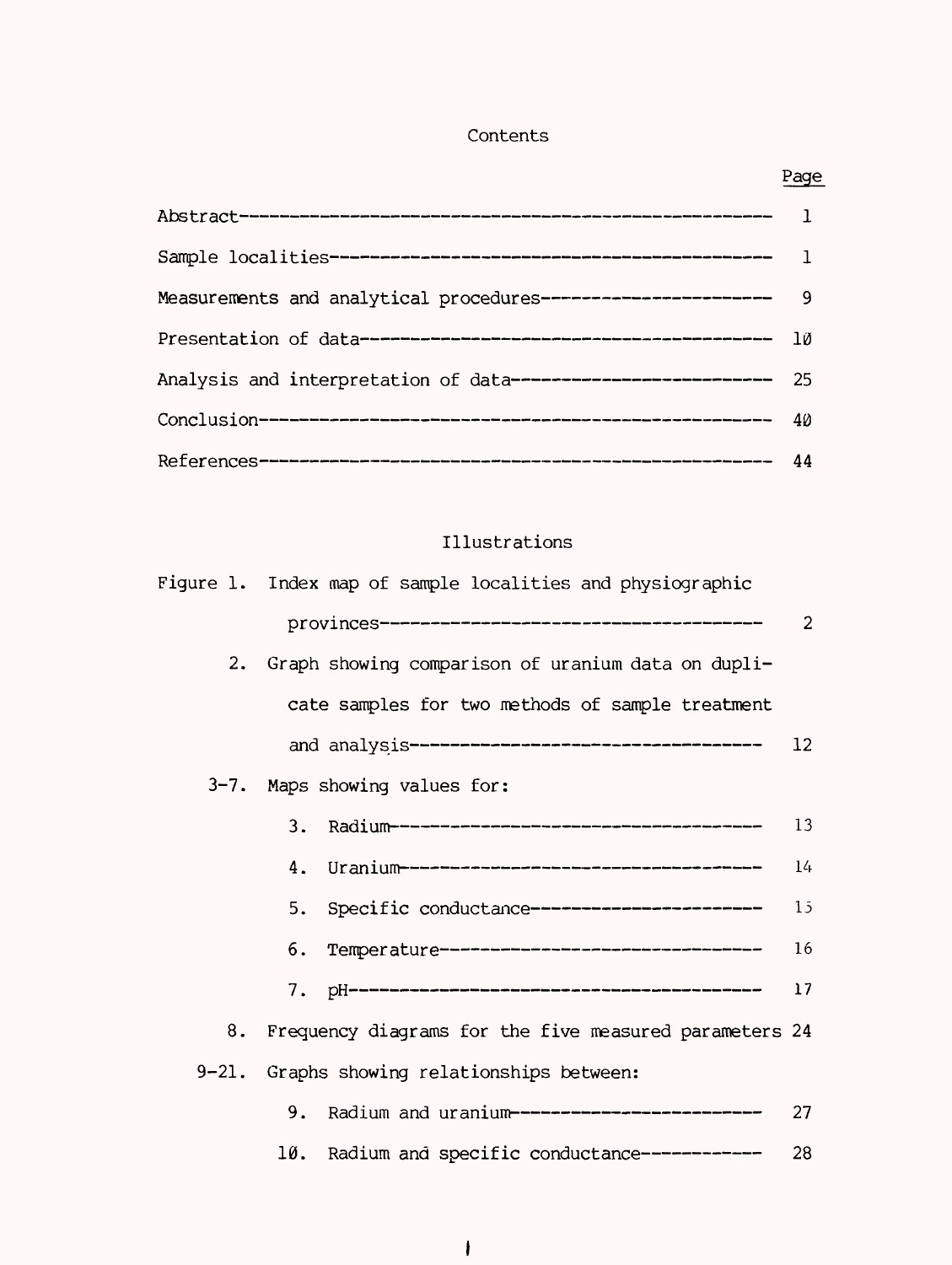|  | 11. Radium and temperature---------------------        | 29 |
|--|--------------------------------------------------------|----|
|  | 12. Radium and pH-------------------------------       | 30 |
|  | 13. Uranium and specific conductance-----------        | 31 |
|  | 14. Uranium and temperature--------------------        | 32 |
|  | 15. Uranium and pH------------------------------       | 33 |
|  | 16. Specific conductance and temperature-------        | 34 |
|  | 17. Specific conductance and pH-----------------       | 35 |
|  | 18. Temperature and pH--------------------------       | 36 |
|  | 19. REF and specific conductance---------------------  | 41 |
|  | 20. REF and temperature------------------------------- | 42 |
|  |                                                        | 43 |

 $\sim 10^6$ 

# Tables

|    | Table 1. Sample localities--------------------------------- | 3   |
|----|-------------------------------------------------------------|-----|
| 2. | Comparison of uranium data on duplicate samples             |     |
|    | for two laboratories methods of sample                      |     |
|    |                                                             | ו ו |
| 3. | Radium, uranium, and field data-------------------          | 18  |
| 4. | Correlation coefficients for the five measured              |     |
|    |                                                             | 26  |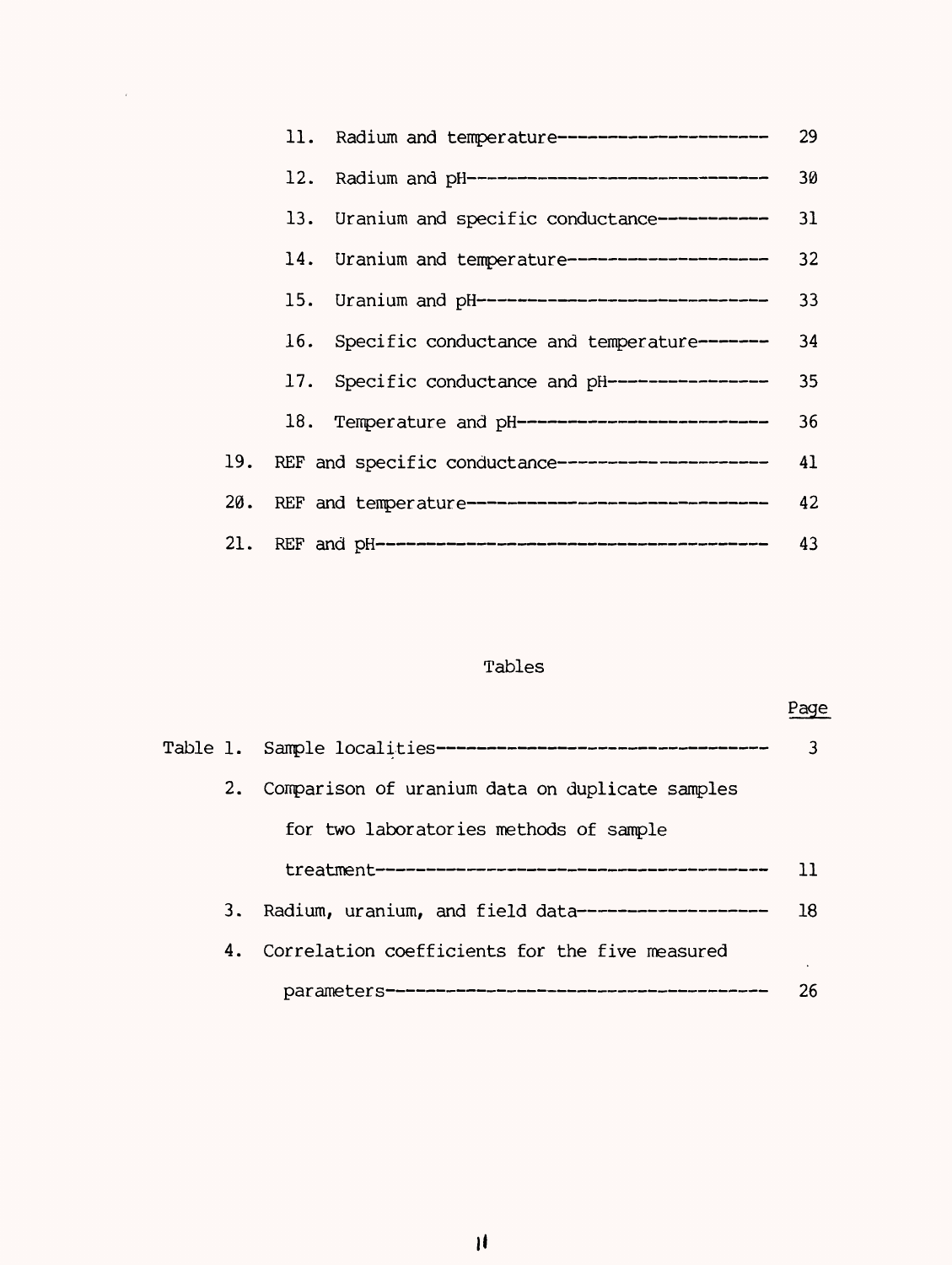Radium and uranium data for mineral springs in eight Western States by J. Karen Felmlee and Robert A. Cadigan

### Abstract

Data for 116 mineral springs in eight Western States show a wide range of values. Specific conductance, temperature, and pH were measured at the sites between 1975 and 1977, and samples for radium and uranium analysis were collected. Correlation and regression analyses among the five measured parameters indicate that a positive correlation exists between radium and specific conductance and that negative correlations exist between radium and pH, specific conductance and pH, and uranium and temperature.

### Sample localities

Between 1975 and 1977 we collected data and(or) water samples at 116 mineral springs in eight Western States. Sample localities are shown on figure 1 and listed in table 1; two of the sites (one in Idaho and one in Nevada) are not shown on the map because the samples were taken with the permission of the property owners on the condition that the sample locations be considered confidental. Sample distribution by State is as follows:

| State |  |  |
|-------|--|--|
|       |  |  |

Number of samples

| Arizona--------------- | า ด            |
|------------------------|----------------|
| California-----------  | $\mathfrak{D}$ |
| Colorado-------------  | 27             |
| Idaho----------------- | 6              |
| Nevada---------------- | 27             |
| New Mexico-----------  | 5              |
| Utah-----------------  | 28             |
| Wyoming--------------  | 11             |
|                        |                |

 $\mathbf{1}$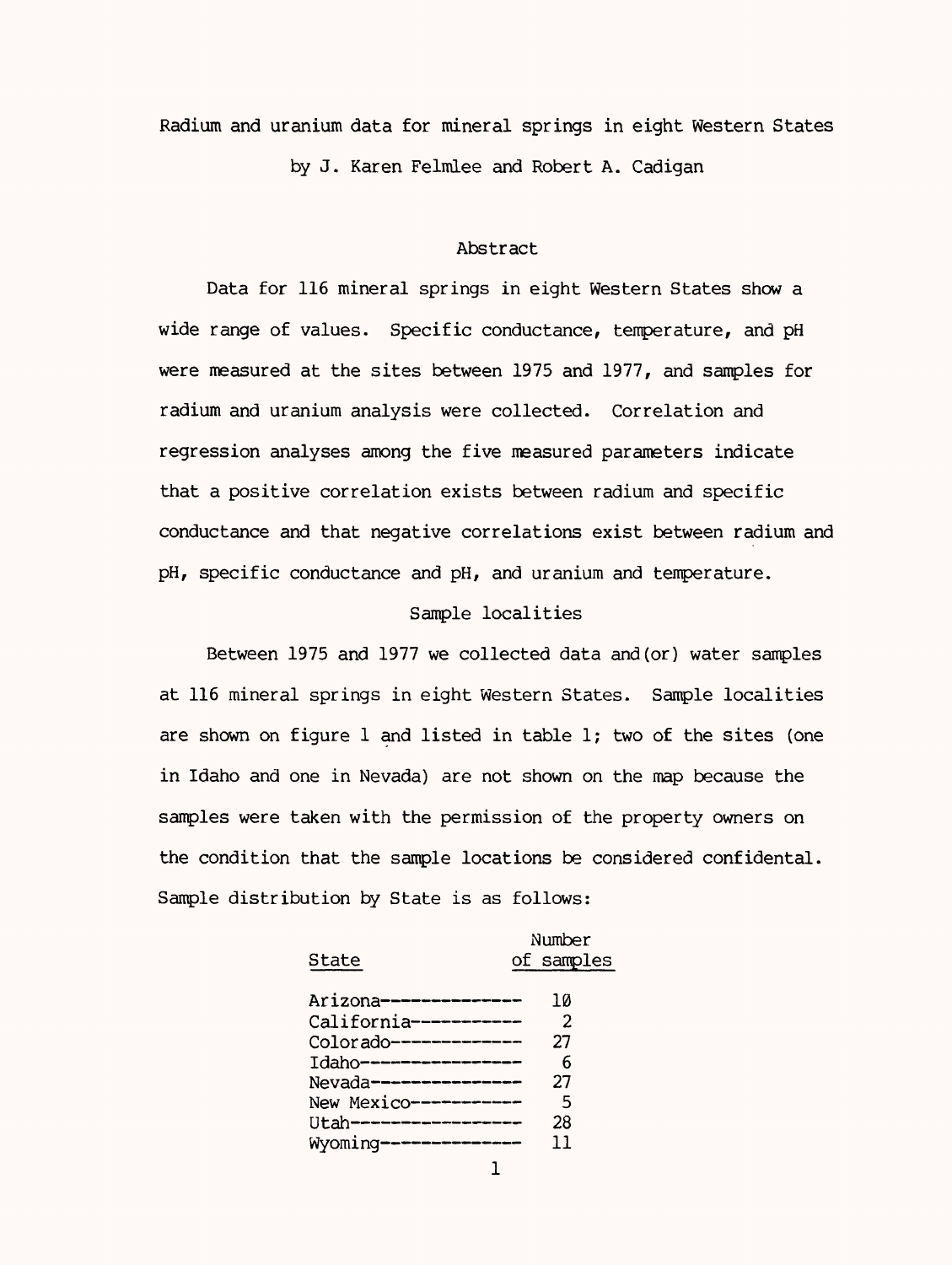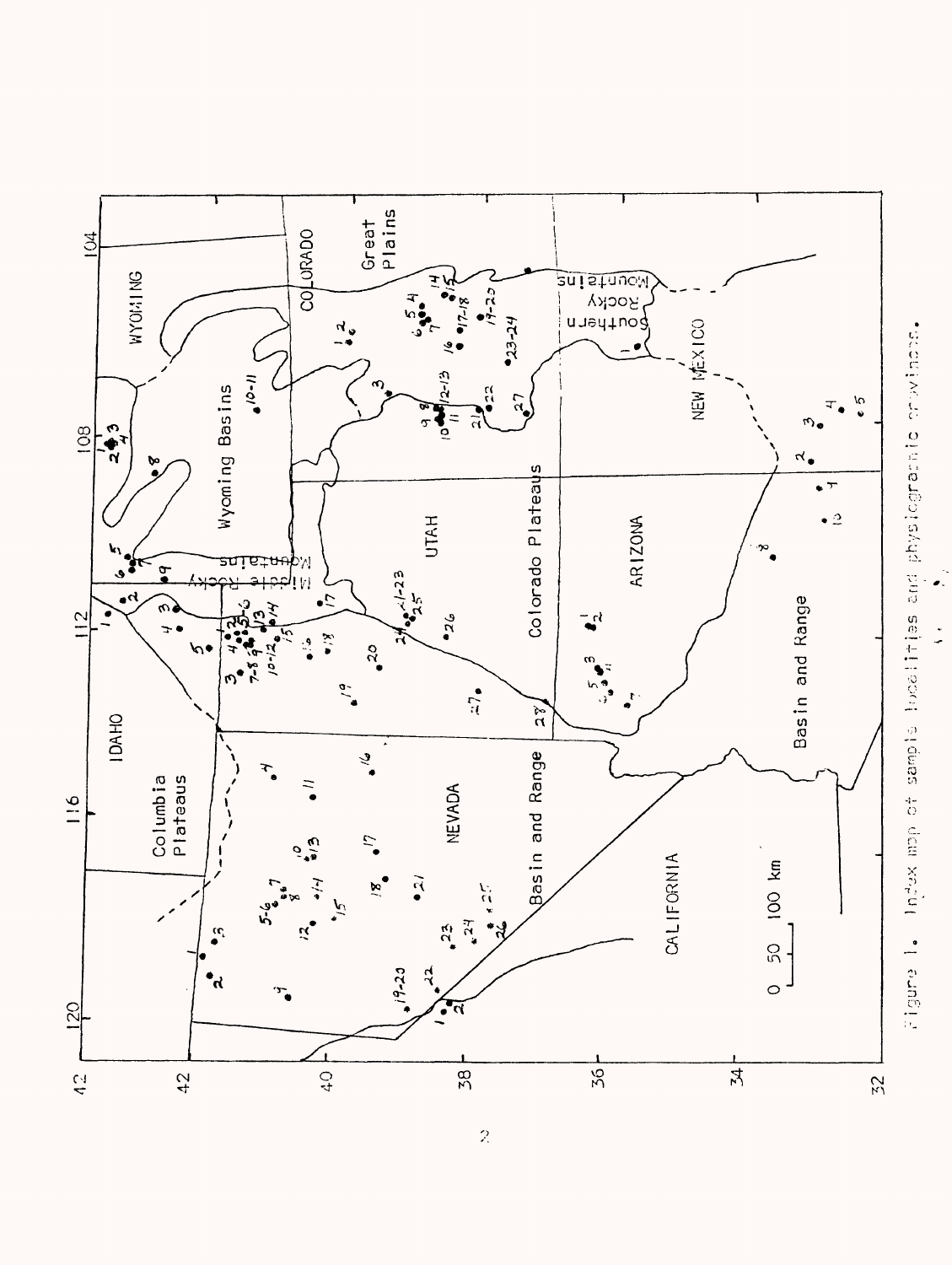| Loc.<br>no.             | Locality name                                                                                         | Latitude | Longitude                |
|-------------------------|-------------------------------------------------------------------------------------------------------|----------|--------------------------|
|                         | Arizona                                                                                               |          |                          |
| $\mathbf 1$             | Vasey's Paradise spring-----------------36 <sup>0</sup> 29'57"                                        |          | 111 <sup>0</sup> 51 '26' |
| $\overline{\mathbf{c}}$ |                                                                                                       |          | 111 50 42                |
| 3                       |                                                                                                       |          | 112 43 29                |
| 4                       | Spring---------------------------------36 20 44                                                       |          | 112 40 15                |
| 5                       | Spring at Fern Glen Canyon--------------36 15 43                                                      |          | 112 55 03                |
| 6                       | Lava Warm Springs-----------------------36 11 39                                                      |          | 113 04 59                |
| 7                       | Pumpkin Spring--------------------------35 54 59                                                      |          | 113 19 59                |
| 8                       | Salt Banks springs----------------------33 49 56                                                      |          | 110 35 49                |
| 9                       | Clifton Hot Spring----------------------33 04 48                                                      |          | 109 18 11                |
| 10                      | Indian Hot Springs----------------------32 49 59                                                      |          | 109 48 53                |
|                         | California                                                                                            |          |                          |
| 1                       | Fales Hot Springs-----------------------38 <sup>0</sup> 21'01"                                        |          | $119^{\circ}24'00''$     |
| $\overline{2}$          | Travertine Hot Springs at Bridgeport----38 14 47                                                      |          | 119 12 12                |
|                         | Colorado                                                                                              |          |                          |
| 1                       | Sulfur Springs near Kremmling----------40°06'01"                                                      |          | 106 <sup>0</sup> 15'50"  |
| $\overline{c}$          | Hot Sulfur Springs---------------------40 04 31                                                       |          | 106 06 44                |
| 3                       | Glenwood Hot Springs--------------------39 33 01                                                      |          | 107 19 15                |
| 4                       | Springs at Sulfur Mountain-------------39 01 27                                                       |          | 105 37 47                |
| 5                       | Hartsel Hot Springs---------------------39 01 07                                                      |          | 105 47 41                |
| 6                       | Salt Spring----------------------------38 59 42                                                       |          | 105 57 30                |
| 7                       | Antero Salt Works spring----------------38 57 11                                                      |          | 105 56 08                |
| 8                       | Colonel Chinn artesian well-------------38                                                            | 50 22    | 107 38 32                |
| 9                       |                                                                                                       |          | 107 50 32                |
| 1Ø                      | Sulfur Gulch spring---------------------38 47 21<br>Austin springs-------------------------38 46 59   |          | 107 56 14                |
| 11                      | Fish hatchery adit spring--------------38 46 22                                                       |          | 107 46 10                |
| 12                      |                                                                                                       |          | 107 45 32                |
| 13                      | Doughty springs--------------------------38 46 12<br>Doughty springs-------------------------38 46 12 |          | 107 45 34                |
| 14                      | Yellow Soda Spring near Guffey---------38 44 20                                                       |          | 105 31 50                |
| 15                      | Taylor Soda Spring----------------------38 36 08                                                      |          | 105 33 00                |
| 16                      | Waunita Hot Springs---------------------38 30 53                                                      |          | 106 30 26                |
| 17                      | Poncha Hot Springs----------------------38 29 45                                                      |          | 106 04 30                |
| 18                      | Poncha Hot Springs----------------------38 29 43                                                      |          | 106 04 20                |
| 19                      | Mineral Hot Springs---------------------38 10 07                                                      |          | 105 55 05                |
| 20                      | Mineral Hot Springs---------------------38 10 07                                                      |          | 105 55 05                |

# Table 1.-Sample localities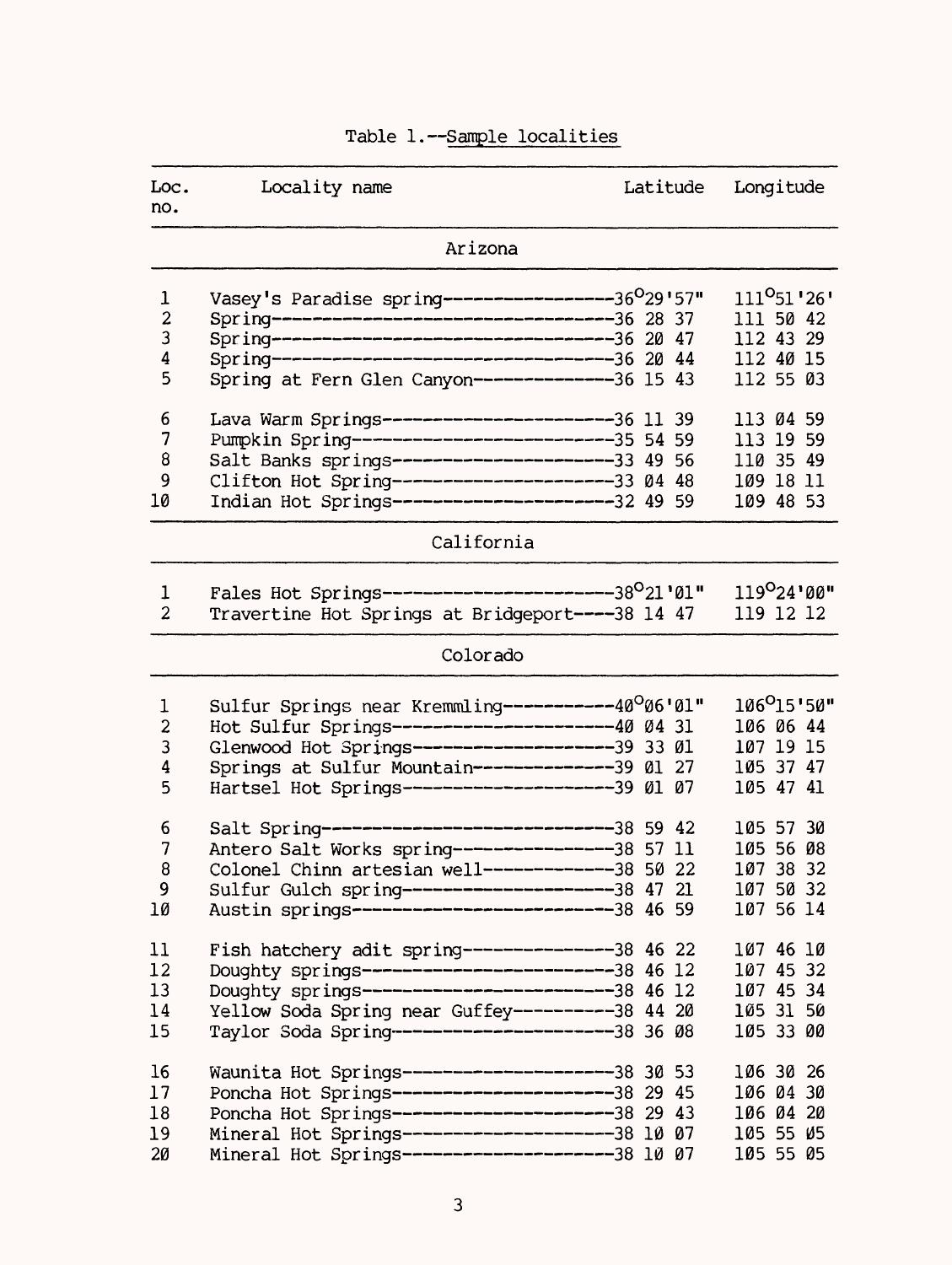# Table 1.--Sample localities--continued

| Loc.<br>no.                                 | Locality name                                                                                                                                                                                                                                                               | Latitude | Longitude                                                                   |
|---------------------------------------------|-----------------------------------------------------------------------------------------------------------------------------------------------------------------------------------------------------------------------------------------------------------------------------|----------|-----------------------------------------------------------------------------|
|                                             | Colorado--continued                                                                                                                                                                                                                                                         |          |                                                                             |
| 21<br>22<br>23<br>24<br>25                  | Orvis Hot Spring------------------------38 <sup>0</sup> 08'00"<br>Ouray hot springs-----------------------38 01 08<br>Wagon Wheel Gap hot springs------------37 45 00<br>Wagon Wheel Gap hot springs------------37 45 00<br>Sulfur Springs near La Veta------------37 27 41 |          | $107^O 44' 00''$<br>107 40 27<br>106 49 45<br>106 49 45<br>105 05 55        |
| 26<br>27                                    | Sulfur Springs near La Veta------------37 27 41<br>Baker Bridge hot springs---------------37 26 58                                                                                                                                                                          |          | 105 05 55<br>107 48 23                                                      |
|                                             | Idaho                                                                                                                                                                                                                                                                       |          |                                                                             |
| 1<br>$\overline{2}$<br>3<br>4<br>5<br>6     | Heise Hot Springs-----------------------43 <sup>0</sup> 38'34"<br>Fall Creek Mineral Springs-------------43 25 25<br>Geyser at Soda Springs-----------------42 39 25<br>Lava Hot Springs------------------------42 37 11<br>Pleasantview Warm Springs--------------42 09 18 |          | 111 <sup>0</sup> 41'15"<br>111 24 51<br>111 34 46<br>112 00 18<br>112 20 53 |
|                                             | Nevada                                                                                                                                                                                                                                                                      |          |                                                                             |
| 1<br>$\overline{\mathbf{c}}$<br>3<br>4<br>5 | Baltazor Hot Spring---------------------41 <sup>0</sup> 55'19"<br>Virgin Valley Warm Spring--------------41 47 25<br>Howard Hot Spring-----------------------41 43 17<br>Threemile Sulfur Spring---------------41 09 13<br>Golconda Hot Springs--------------------40 57 44 |          | $118^{O}42'34"$<br>119 06 46<br>118 30 17<br>114 59 06<br>117 29 26         |
| 6<br>7<br>8<br>9<br>10                      | Golconda Hot Springs---------------------40 57 41<br>Plank Spring----------------------------40 50 34<br>Brooks Spring---------------------------40 49 44<br>Great Boiling Spring at Gerlach--------40 39 41<br>The Geysers at Beowawe-----------------40 33 59             |          | 117 29 35<br>117 11 58<br>117 18 20<br>119 22 03<br>116 35 20               |
| 11<br>12<br>13<br>14<br>15                  | Sulfur Hot Springs in Ruby Valley------40 33 13<br>Kyle Hot Springs------------------------40 24 25<br>Hot Springs Point-----------------------40 24 03<br>Buffalo Valley Hot Springs-------------40 22 02<br>Sou Hot Springs-------------------------40 05 14              |          | 115 17 07<br>117 52 59<br>116 31 07<br>117 19 46<br>117 43 28               |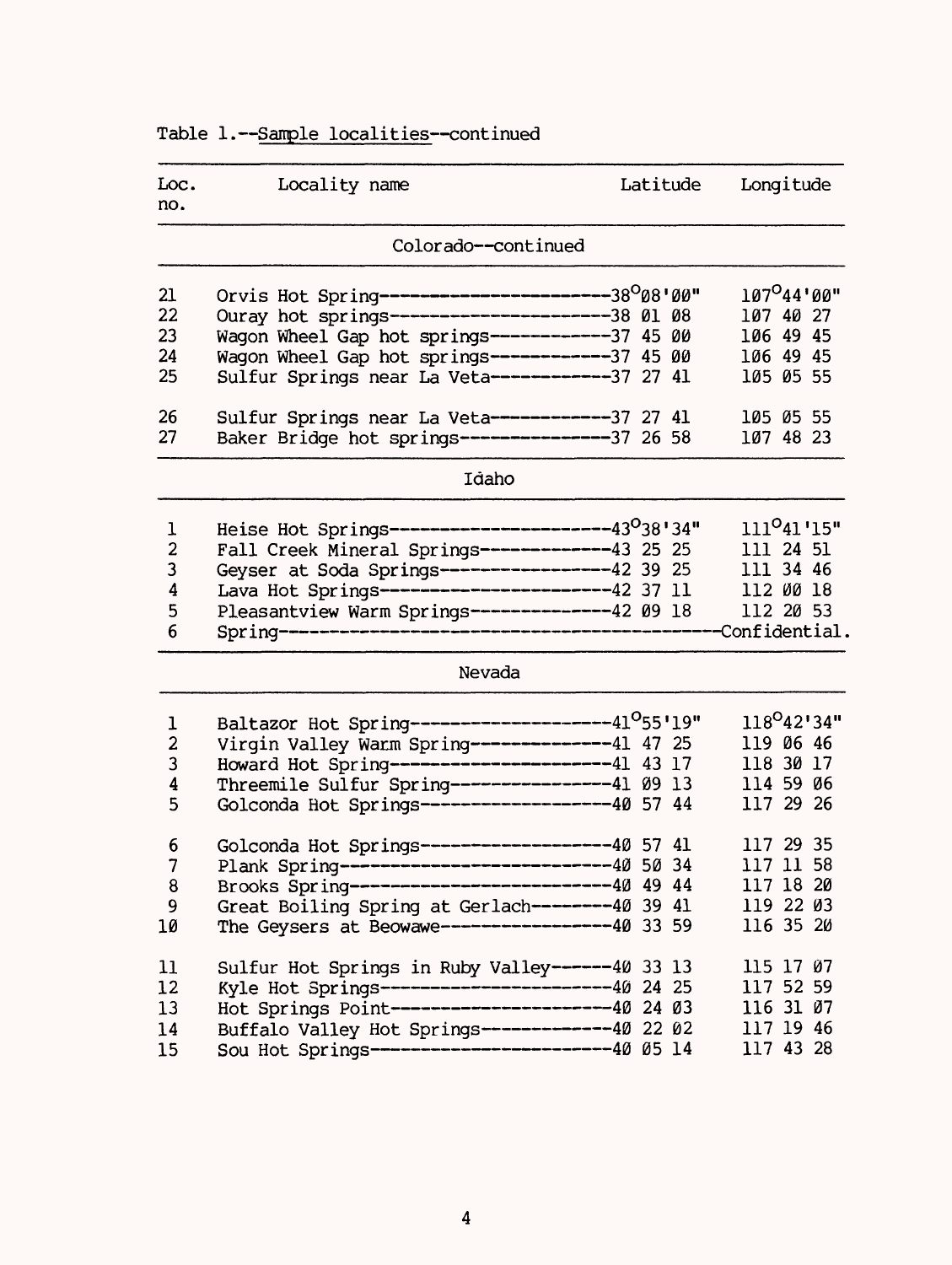# Table 1.--Sample localities--continued

| Loc.<br>no.                        | Locality name                                                                                                                                                                                                                                                              | Latitude | Longitude                                                                   |
|------------------------------------|----------------------------------------------------------------------------------------------------------------------------------------------------------------------------------------------------------------------------------------------------------------------------|----------|-----------------------------------------------------------------------------|
|                                    | Nevada--continued                                                                                                                                                                                                                                                          |          |                                                                             |
| 16<br>17<br>18<br>19<br>20         | Monte Neva Hot Springs-----------------39 <sup>0</sup> 39'33"<br>Bartine Hot Springs--------------------39 33 30<br>Spencer Hot Springs--------------------39 19 27<br>Nevada Hot Springs---------------------38 53 59<br>Nevada Hot Springs---------------------38 53 59  |          | $114^O 48' 17"$<br>116 21 32<br>116 50 58<br>119 24 38<br>119 24 38         |
| 21<br>22<br>23<br>24<br>25         | Darrough Hot Springs-------------------38 49 18<br>Grant View hot springs-----------------38 29 24<br>Soda Springs at Sodaville--------------38 20 32<br>Gap Spring-----------------------------37 58 46<br>Alkali Hot Spring----------------------37 49 29                |          | 117 11 00<br>118 58 34<br>118 06 11<br>117 59 31<br>117 20 13               |
| 26<br>27                           |                                                                                                                                                                                                                                                                            |          | 117 37 48                                                                   |
|                                    | New Mexico                                                                                                                                                                                                                                                                 |          |                                                                             |
| 1<br>$\overline{2}$<br>3<br>4<br>5 | Soda Dam Hot Springs--------------------35 <sup>0</sup> 47'28"<br>San Francisco Hot Springs--------------33 14 40<br>Gila Hot Springs-----------------------33 11 55<br>Mimbres Hot Springs--------------------32 44 54<br>Faywood Hot Springs--------------------32 33 17 |          | 106 <sup>0</sup> 41'09"<br>108 52 53<br>108 12 11<br>107 50 08<br>107 59 42 |

| ۰, |  |
|----|--|
|----|--|

 $\hat{\mathcal{A}}$ 

| 2<br>3<br>4<br>5 | Udy Hot Springs-----------------------41 <sup>0</sup> 51'30"<br>Garland Springs-------------------------41 43 45<br>Locomotive Springs----------------------41 43 05<br>Salt Spring----------------------------41 42 42<br>Crystal Springs-------------------------41 39 35 | $112^{O}09'25"$<br>112 06 20<br>112 55 37<br>112 13 40<br>112 05 14 |
|------------------|-----------------------------------------------------------------------------------------------------------------------------------------------------------------------------------------------------------------------------------------------------------------------------|---------------------------------------------------------------------|
| 6                | Crystal Springs-------------------------41 39 34                                                                                                                                                                                                                            | 112 05 13                                                           |
| $\overline{7}$   | Poison Spring--------------------------41 37 40                                                                                                                                                                                                                             | 112 16 01                                                           |
| 8                | Painted Rock Spring--------------------41 37 15                                                                                                                                                                                                                             | 112 16 03                                                           |
| - 9              | Little Mountain hot spring------------41 34 49                                                                                                                                                                                                                              | 112 15 11                                                           |
| 10               | Stinking Hot Springs-------------------41 34 38                                                                                                                                                                                                                             | 112 13 55                                                           |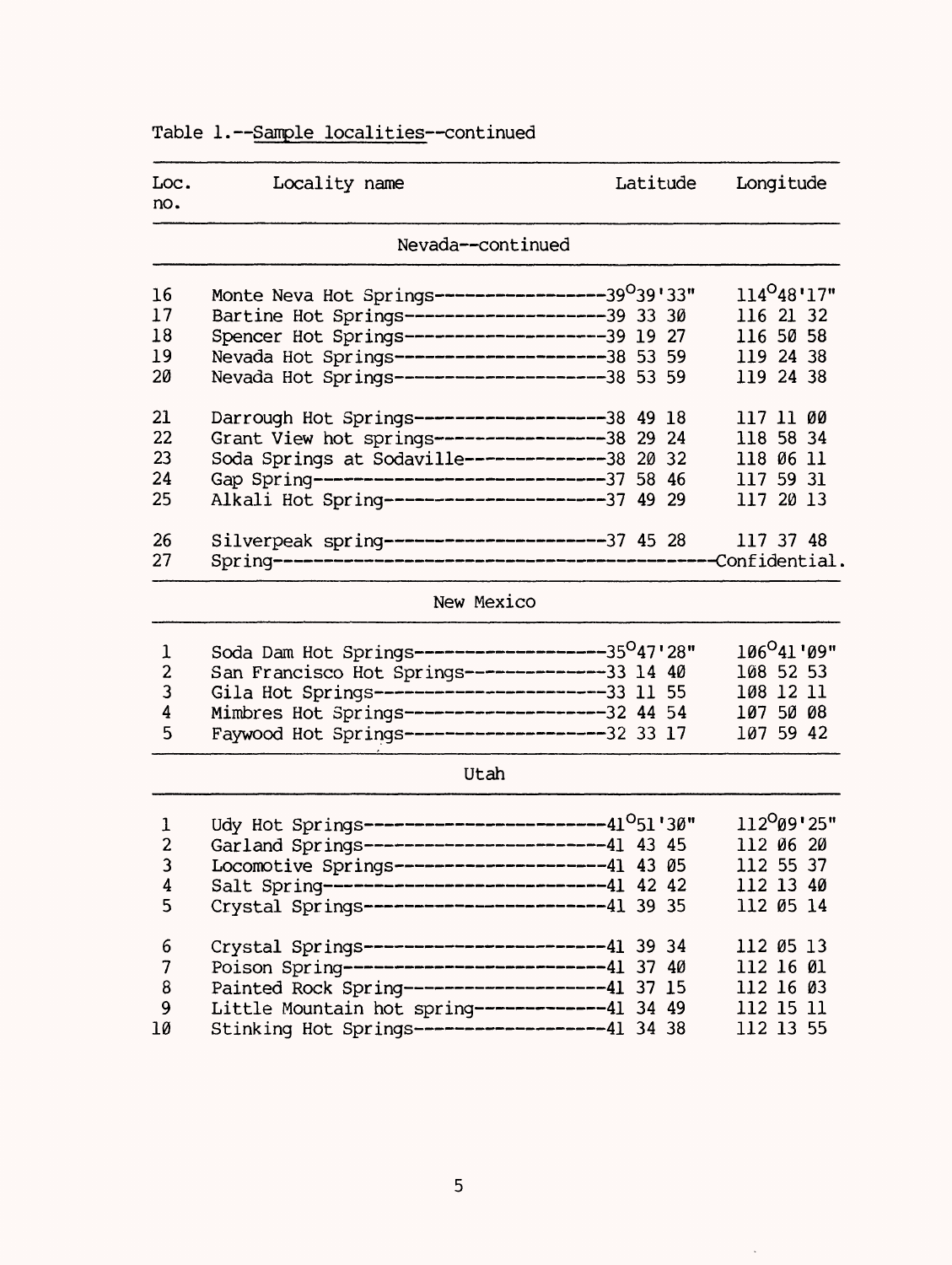# Table 1.--Sample localities--continued

| Loc. | Locality name | Latitude Longitude |  |
|------|---------------|--------------------|--|
| no.  |               |                    |  |

### Utah--continued

| 11<br>12<br>13<br>14<br>15 | Stinking Hot Springs--------------------41 <sup>0</sup> 34'38"<br>Stinking Hot Springs--------------------41 34 38<br>Utah Hot Springs-----------------------41 20 20<br>Ogden hot spring-----------------------41 14 09<br>Hooper Hot Springs---------------------41 08 13 |  | 112 <sup>0</sup> 13'55"<br>112 13 55<br>112 01 44<br>111 55 16<br>112 10 33 |  |
|----------------------------|-----------------------------------------------------------------------------------------------------------------------------------------------------------------------------------------------------------------------------------------------------------------------------|--|-----------------------------------------------------------------------------|--|
| 16<br>17<br>18<br>19<br>20 | Grantsville Warm Springs---------------40 38 47<br>Midway Hot Springs---------------------40 31 35<br>Morgan Ranch Warm Spring--------------40 23 45<br>Wilson Health Springs------------------39 54 30<br>Baker Hot Springs-----------------------39 36 49                 |  | 112 31 20<br>111 29 13<br>112 25 20<br>113 25 35<br>112 43 49               |  |
| 21<br>22<br>23<br>24<br>25 | Stinking springs------------------------39 14 19<br>Stinking springs------------------------39 14 19<br>Stinking springs------------------------39 14 19<br>Fayette Springs------------------------39 13 40<br>Ninemile cold spring-------------------39 10 20              |  | 111 39 17<br>111 39 19<br>111 39 19<br>111 50 37<br>111 42 10               |  |
| 26<br>27<br>28             | Monroe Hot Springs----------------------38 38 26<br>Thermo Hot Springs---------------------38 12 34<br>Dixie Hot Springs----------------------37 11 24                                                                                                                      |  | 112 05 53<br>113 13 11<br>113 16 16                                         |  |

| Wyoming |  |  |  |
|---------|--|--|--|
|         |  |  |  |

 $\mathcal{G}^{\mathcal{G}}$ 

 $\mathcal{A}$ 

| Taylor artesian well-------------------43°39'55" | 108 <sup>0</sup> 11'40"                                                                                                                                                                                   |
|--------------------------------------------------|-----------------------------------------------------------------------------------------------------------------------------------------------------------------------------------------------------------|
|                                                  | 108 11 52                                                                                                                                                                                                 |
|                                                  | 108 11 36                                                                                                                                                                                                 |
| Wedding of the Waters Spring----------43 34 55   | 108 12 45                                                                                                                                                                                                 |
| Granite Hot Spring---------------------43 22 11  | 110 26 42                                                                                                                                                                                                 |
|                                                  |                                                                                                                                                                                                           |
|                                                  | 110 46 28                                                                                                                                                                                                 |
| Stinking Springs in Hoback Canyon------43 17 20  | 110 38 06                                                                                                                                                                                                 |
| Washakie Warm Springs------------------43 00 28  | 108 50 07                                                                                                                                                                                                 |
| Auburn Sulfur Springs------------------42 49 51  | 110 59 56                                                                                                                                                                                                 |
|                                                  | 107 33 24                                                                                                                                                                                                 |
| Sulfur Springs at Doty Mountain--------41 29 34  | 107 33 24                                                                                                                                                                                                 |
|                                                  | Ulcer spring----------------------------43 39 19<br>Big Spring at Thermopolis--------------43 39 16<br>Astoria Mineral Hot Springs------------43 18 01<br>Sulfur Springs at Doty Mountain--------41 29 34 |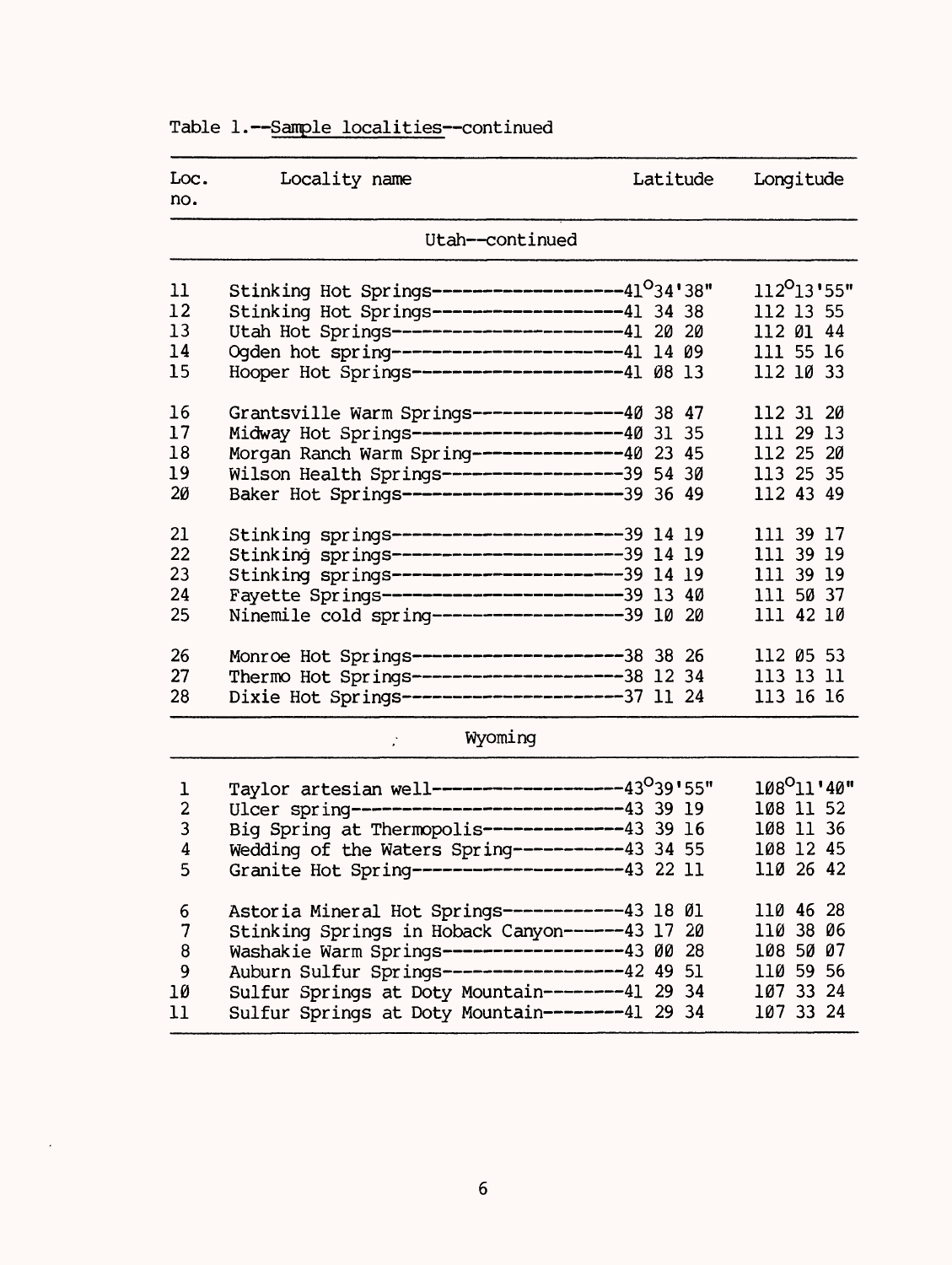Specific conductance, temperature, and pH were measured in the field, and radium and uranium concentrations were determined by laboratories of the U.S. Geological Survey.

The sampling was directed toward mineral springs as opposed to ordinary freshwater springs. By definition, a mineral spring is a spring whose water contains enough dissolved minerals or gases to give it a definite taste, "especially if the taste is unpleasant or if the water is regarded as having therapeutic value" (Gary and others, 1974). The minimum amount of mineral matter necessary to impart a taste is not stated, presumably because the amount is variable and depends on the ions or gases involved. According to Hem (1970, p. 219) water containing more than 1,000 mg/1 total dissolved solids is saline, and saline water is usually considered undesirable for drinking. Many mineral waters are saline by this definition, but some are not. Thermal springs are commonly used as health spas and are considered to be mineral water even though the total dissolved-solids content may be less than 1,000 mg/1. Therefore, in order to examine all possible mineral springs, we searched the literature and maps for references to hot springs, salt springs, soda springs, or sulfur springs. We visited mineral springs having a wide range of properties--dissolved-solids contents of 130 to 28,000 mg/1 (specific conductances of 130 to 55,000  $\mu$ mhos/cm) and temperatures of  $7^{\circ}$ c to 94 $^{\circ}$ c.

Measurements and analytical procedures

Temperature and pH were measured in the field. Temperature was measured at the surface as near the source of each spring as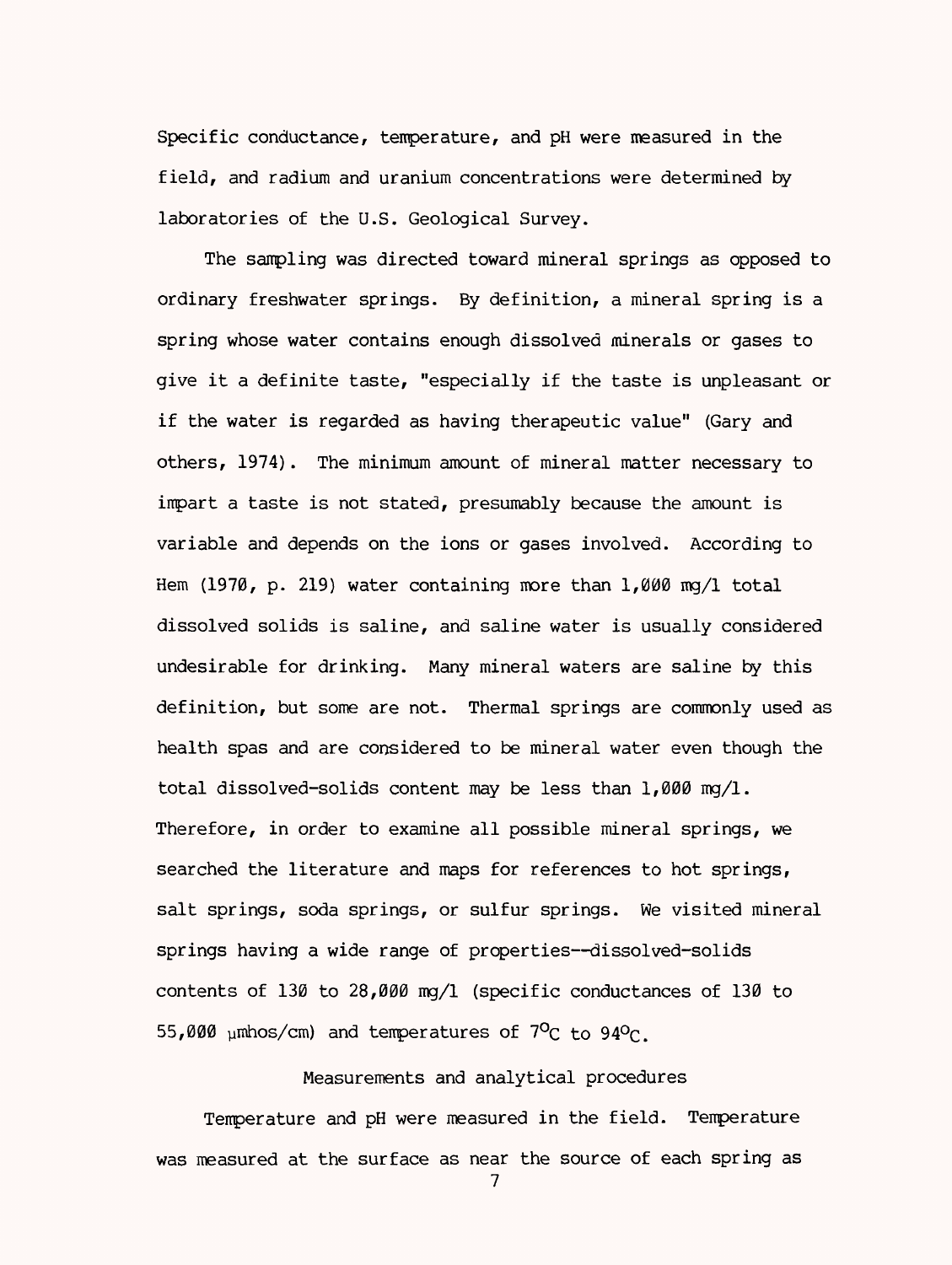possible and was recorded to the nearest degree Celsius. The pH was measured at the site by means of a combination glass electrode using a Ag/AgCl solution as reference and was recorded to the nearest tenth of a pH unit.

Specific conductance is a measure of the ability of a water to conduct an electrical current. It was measured in the field using standard instrumentation of the U.S. Geological Survey that compensates for temperature and standardizes the reading to  $25^{\circ}$ C. The conductance is directly related to the total ion concentration, and approximate dissolved-solids contents can be calculated from conductance values by the relationship:

#### $KA = S$ .

where K is specific conductance in micromhos per centimeter, S is dissolved solids in milligrams per liter, and A is the conversion factor (Hem,  $1970$ , p.  $96-102$ ). The value of A can range from  $0.54$ to  $\varnothing$ .96, but for most waters, A is between  $\varnothing$ .55 and  $\varnothing$ .75, making the dissolved solids roughly two thirds the conductance. The relationship between conductance and a single dissolved salt is a simple linear one, but the occurrence of many salts in varying proportions in natural waters causes the relationship to be less straightforward.

Radium analyses were done by radiochemical carrier-precipitation methods. A 1-liter sample of untreated water was collected at each site, and most of these were analyzed by the radon emanation method. The radium is coprecipitated with barium sulfate, the precipitate is then dissolved, and the solution is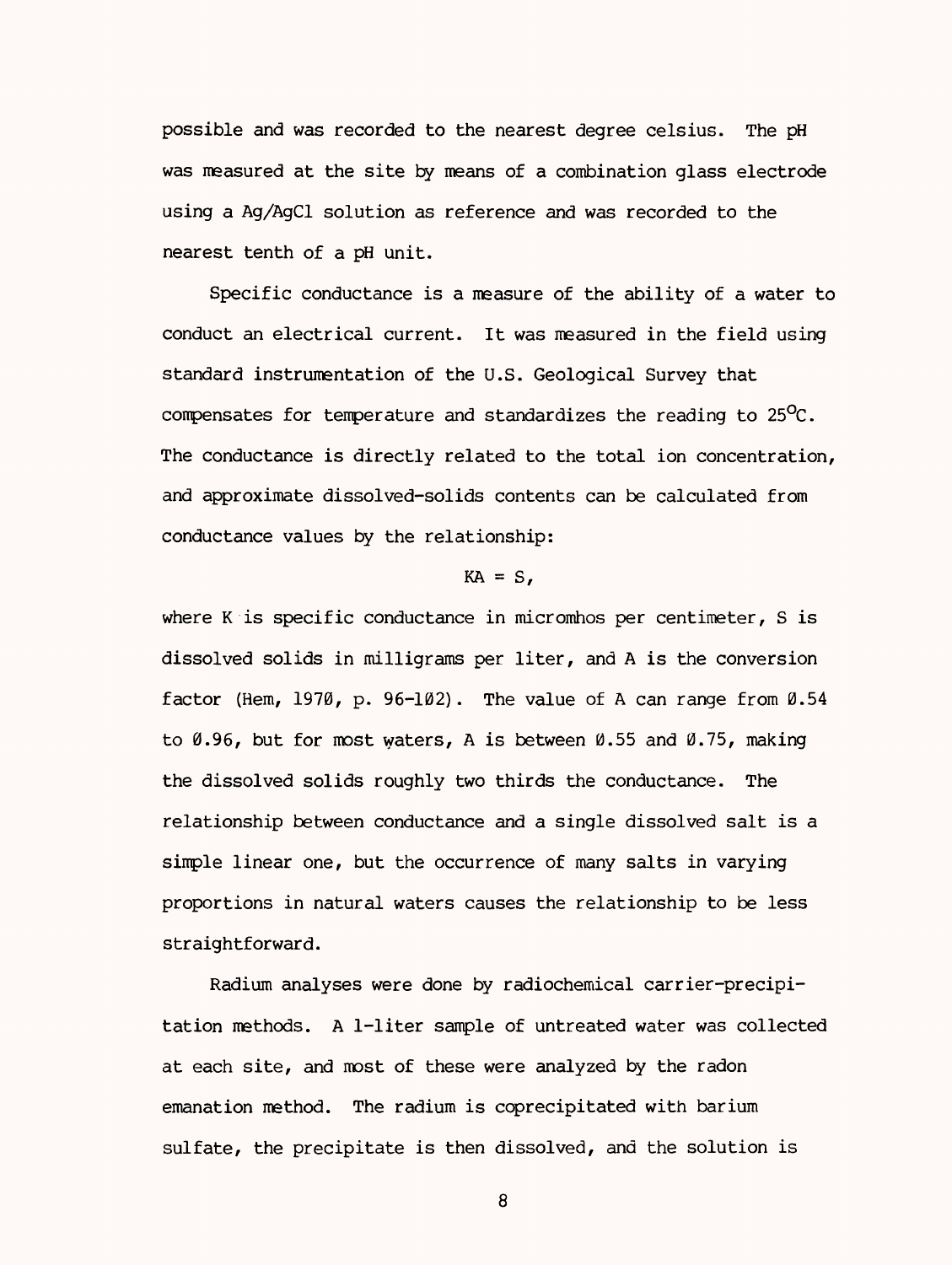bubbled with helium to flush out existing radon. The bubbler is allowed to equilibrate for 2-20 days before an alpha count is taken on the ingrown radon-22 and the radium-226 is calculated.

Because the U.S. Geological Survey changed its sample submittal and accounting procedure while this study was in progress, some of the samples were analyzed by the precipitation method. In this method the radium is coprecipitated with barium sulfate, and the precipitate is collected on a filter, or planchet. The planchet is allowed to equilibrate for at least 15 days before an alpha count is taken. Both of the above methods are discussed in Thatcher, Janzer, and Edwards (1977).

Uranium analyses were done by fluorometric methods. A 1-liter sample of untreated water was taken at all sites except those in Nevada and part of Utah, where filtered and acidified samples were taken, as discussed below. The untreated samples were analyzed by direct fluorometry and then, if necessary, by extraction fluorometry; those samples showing less than 30 percent quenching or those having uranium contents above  $\varnothing$ .3  $\mu q/l$  by the direct method did not require further analysis by the extraction method. The direct method involves evaporating a water sample to dryness and then fusing the residue with a fluoride-carbonate flux. The fluorescence of the fused disk is determined under ultraviolet light in a reflection-type fluorometer. The extraction method involves preconcentrating the uranium by coprecipitation with aluminum phosphate. The precipitate is then dissolved in dilute nitric acid, the uranium is extracted with ethyl acetate or ethyl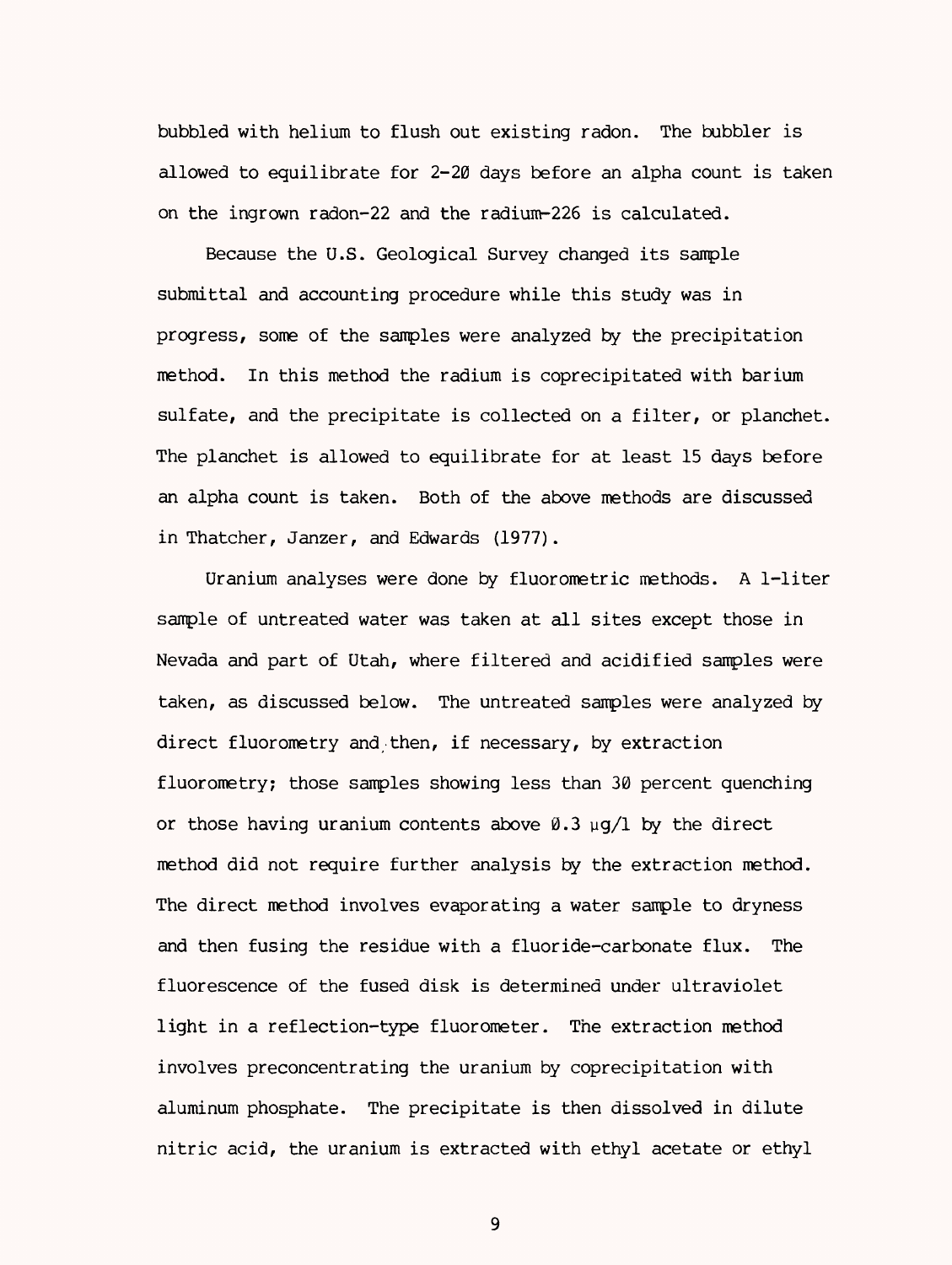ether, and the solution is then evaporated, fused, and fluoresced. Both the direct and the extraction methods are discussed in Thatcher, Janzer, and Edwards (1977). Samples collected in Nevada and part of Utah were analyzed by extraction fluorometry only. These 1-liter samples were filtered through  $\varnothing$ .45-um filter paper and acidified with 2 ml of 6N nitric acid in the field. Duplicate samples were taken at seven sites for comparison of analytical results from the two sample sets. The results are the same magnitude and have a correlation coefficient of 0.97, which is significant at the 99-percent level; they are therefore comparable (fig. 2 and table 2).

### Presentation of data

Values of radium, uranium, specific conductance, pH, and temperature for the 116 sample localities are listed in table 3 and shown diagrammatically on figures 3-7. We did not take samples at every site, choosing to rely on data already available for some sites in Colorado, New Mexico, and Utah. References are given for these data in table 3. A few measurements were inadvertently not made; data from references were used to fill these holes where possible.

Frequency distributions and chi square tests indicate that the best fit to a normal distribution is achieved by using log values for radium, uranium, conductance, and temperature and nonlog values for pH. Frequency diagrams (fig. 8) show that values for most parameters have multimodal distributions. This implies that in some sense we are dealing with more than one population of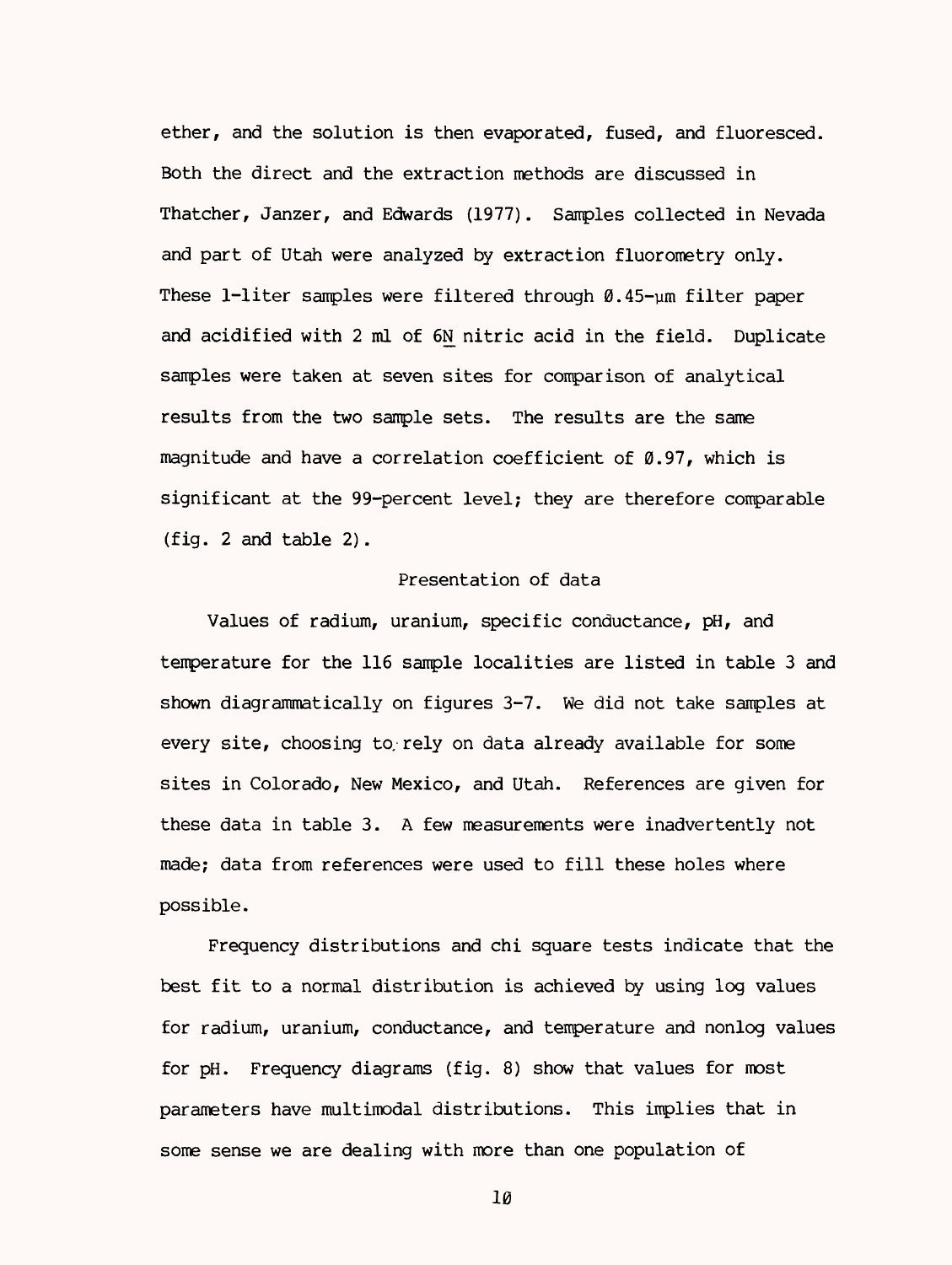|                                     | Uranium $(\mu g/L)$                                                           |                                                                   |
|-------------------------------------|-------------------------------------------------------------------------------|-------------------------------------------------------------------|
| Locality                            | Direct and $($ or $)$<br>extraction<br>fluorometry on<br>untreated<br>samples | Extraction<br>fluorometry<br>on filtered-<br>acidified<br>samples |
| Gap Spring, Nev ------------------- | 4.5                                                                           | 6.8                                                               |
| Fales Hot Springs, Cal------------  | 1.9                                                                           | 2.2                                                               |
| Wilson Health Springs, Utah-------  | . 13                                                                          | .09                                                               |
| Golconda Hot Springs, Nev---------  | .09                                                                           | .11                                                               |
| Buffalo Valley Hot Springs, Nev---  | .04                                                                           | < 0.01                                                            |
| Monte Neva Hot Springs, Nev-------  | .03                                                                           | .02                                                               |
| Golconda Hot Springs, Nev --------  | .02                                                                           | .03                                                               |

|  | Table 2.--Comparison of uranium data on duplicate samples for |  |  |  |  |
|--|---------------------------------------------------------------|--|--|--|--|
|  | two methods of sample treatment and analysis                  |  |  |  |  |

 $\frac{1}{2}$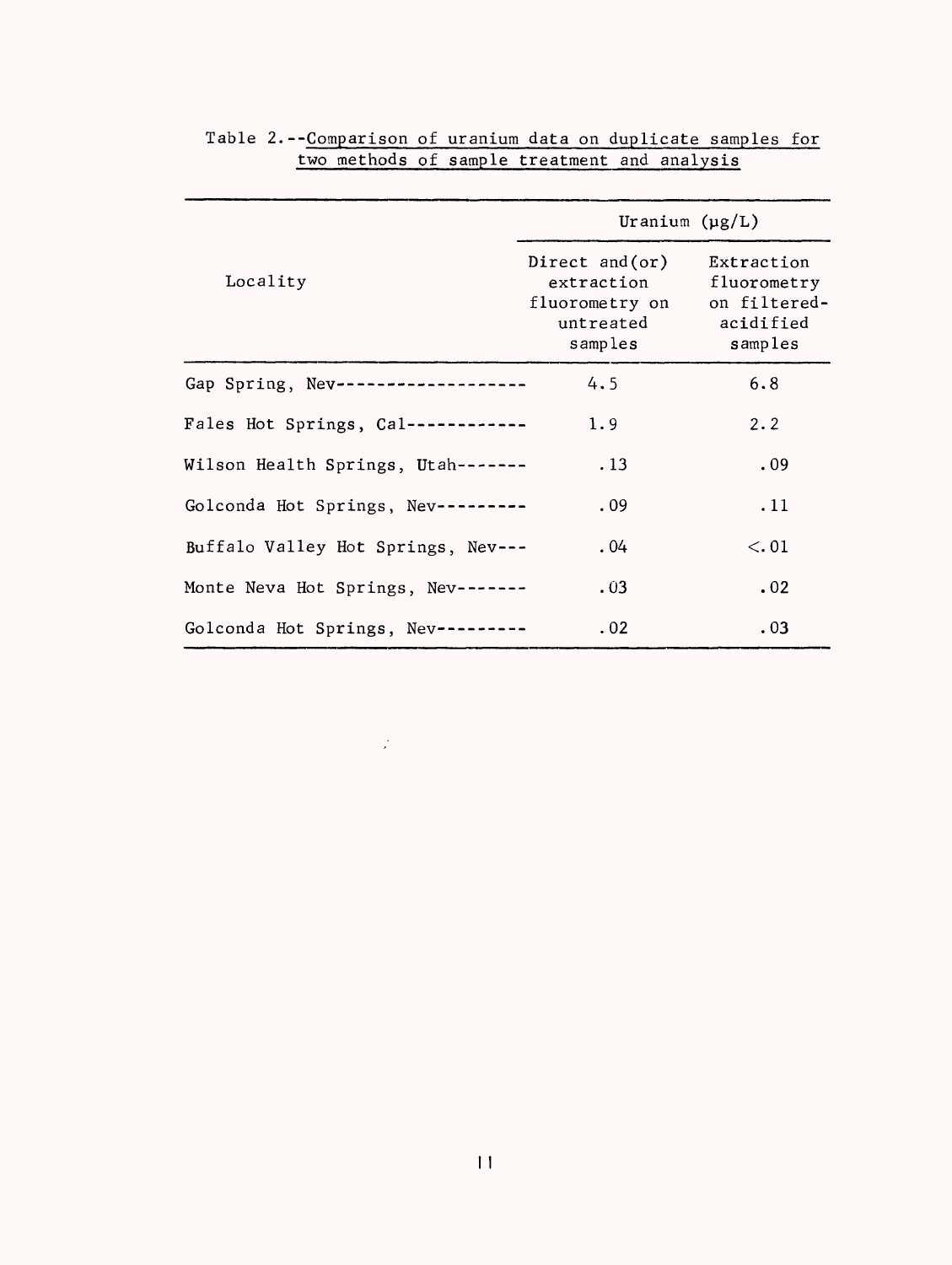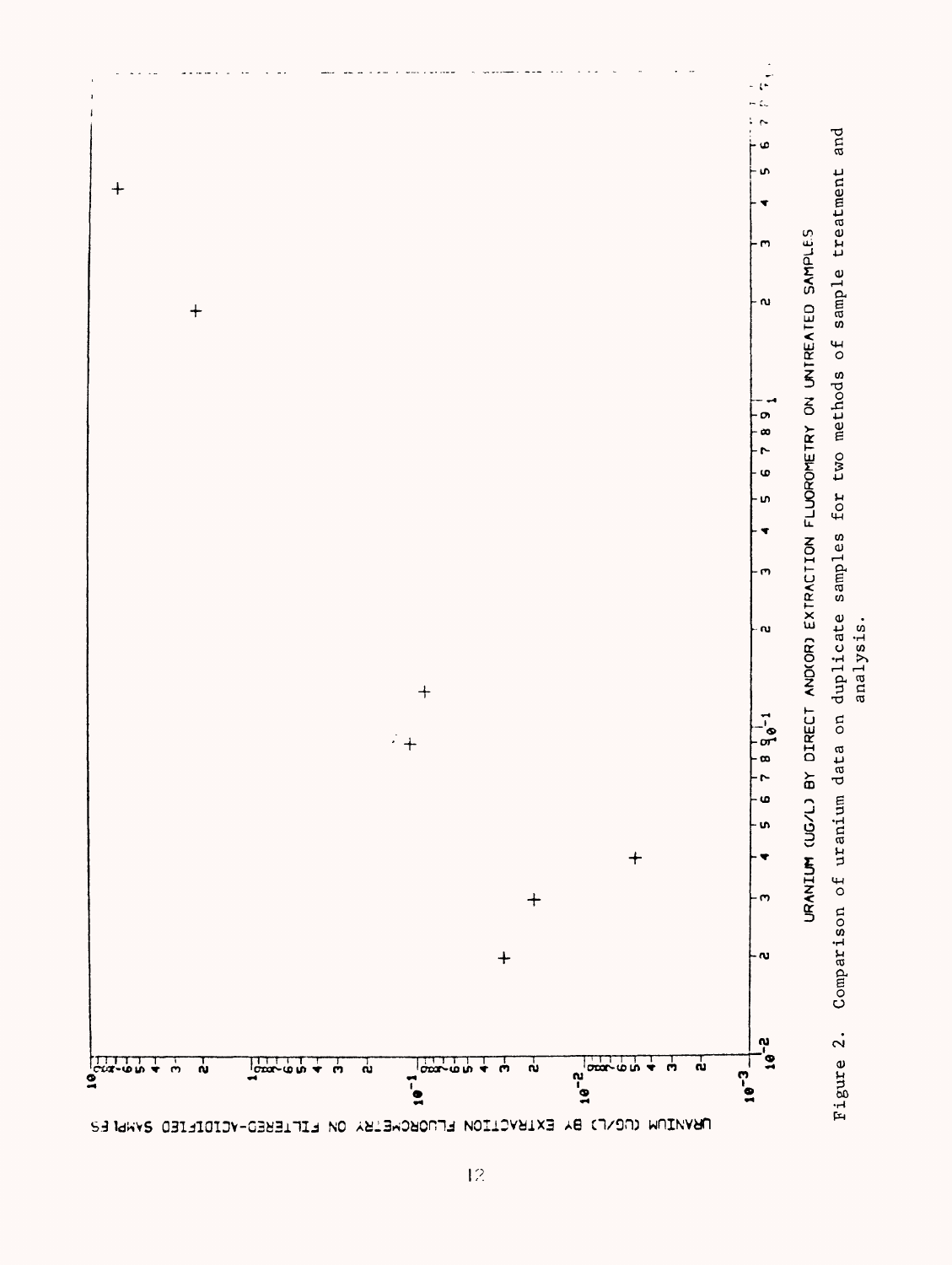28749447103 <u>vadium</u>

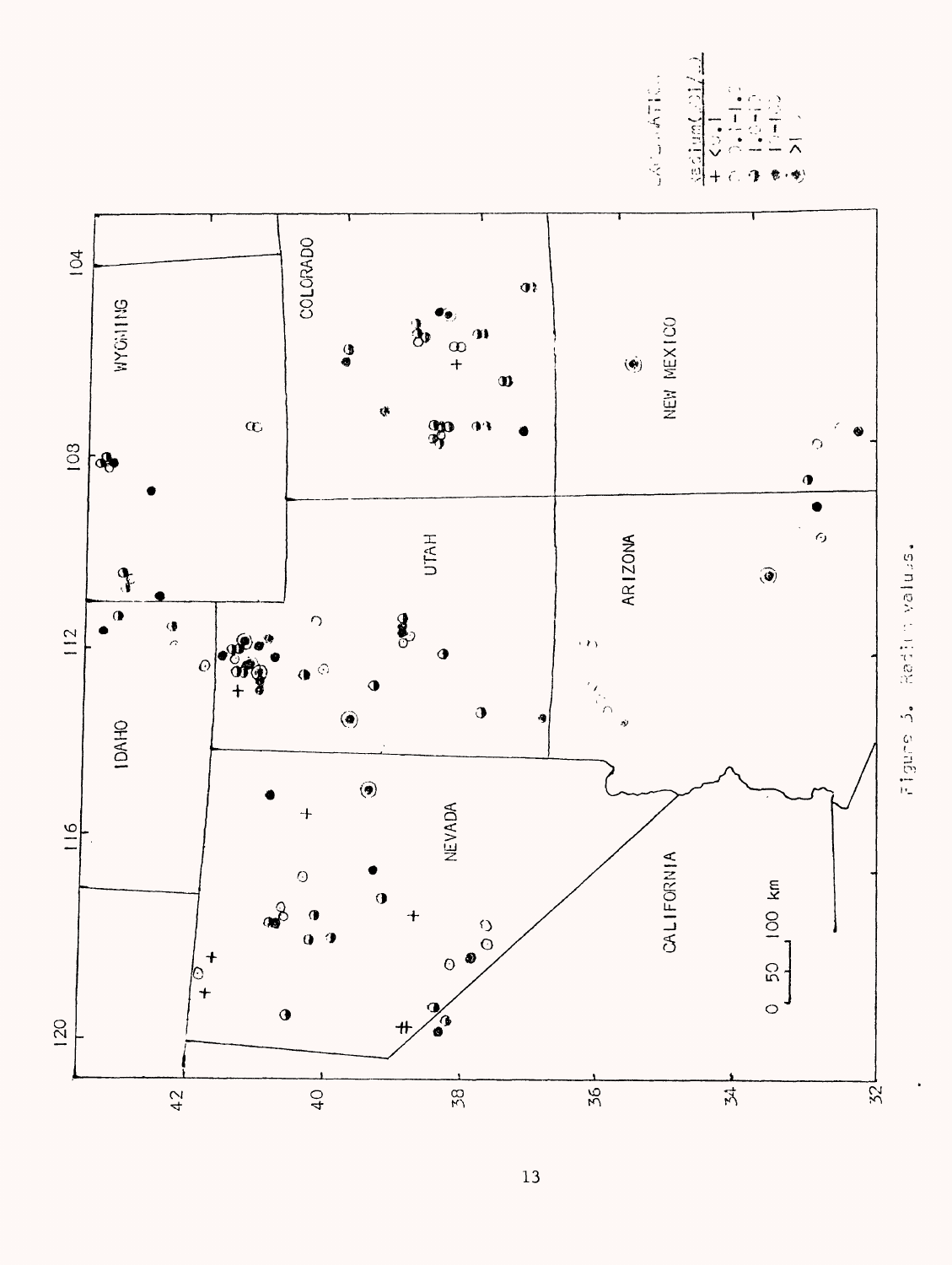$Uran[cm(uq/\epsilon)]$ 医口腔内的  $\overline{1}$ Ó

riguna, buidan la pongre

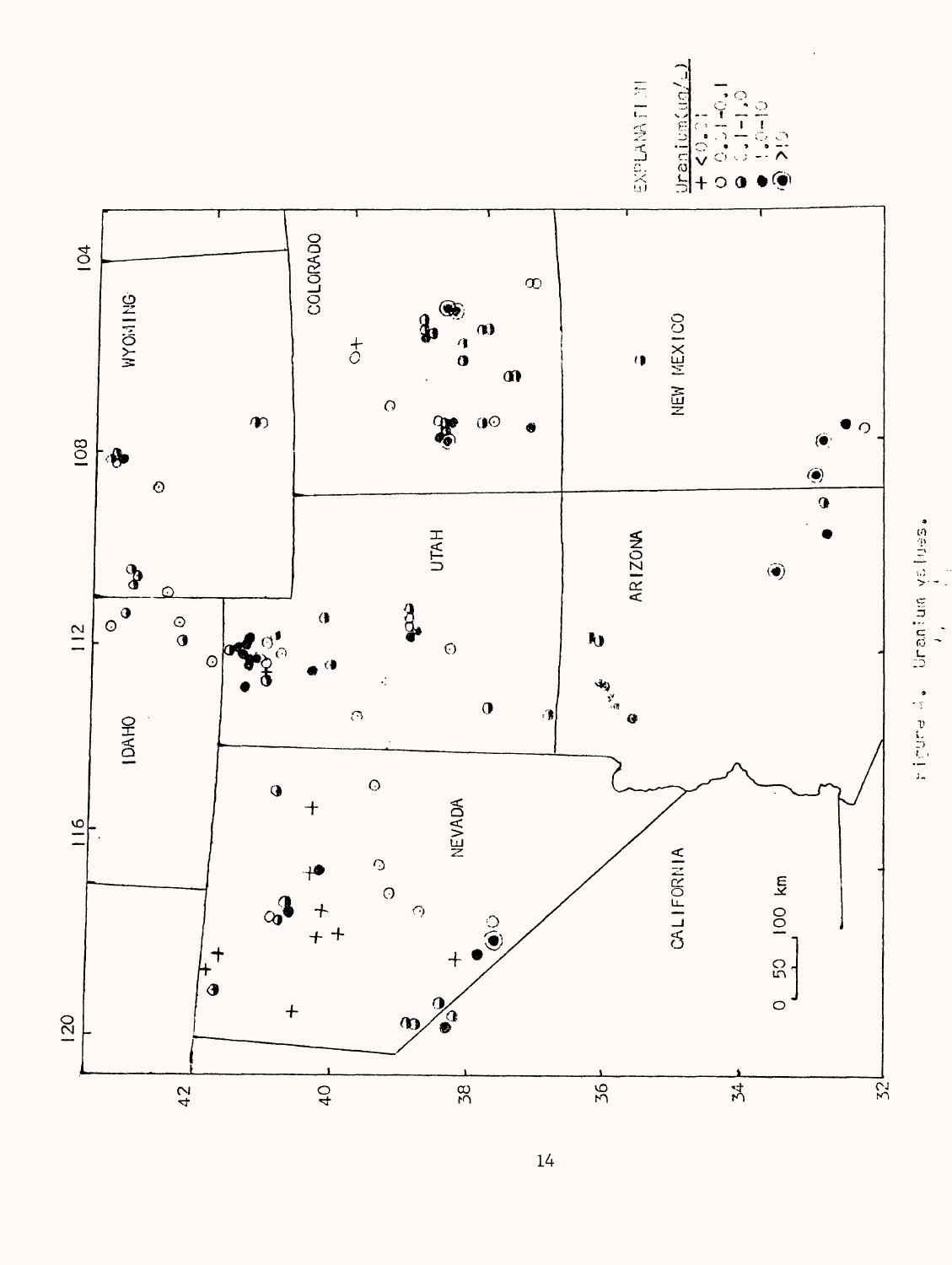

Figure 5. Specific conductance values.

a<br>S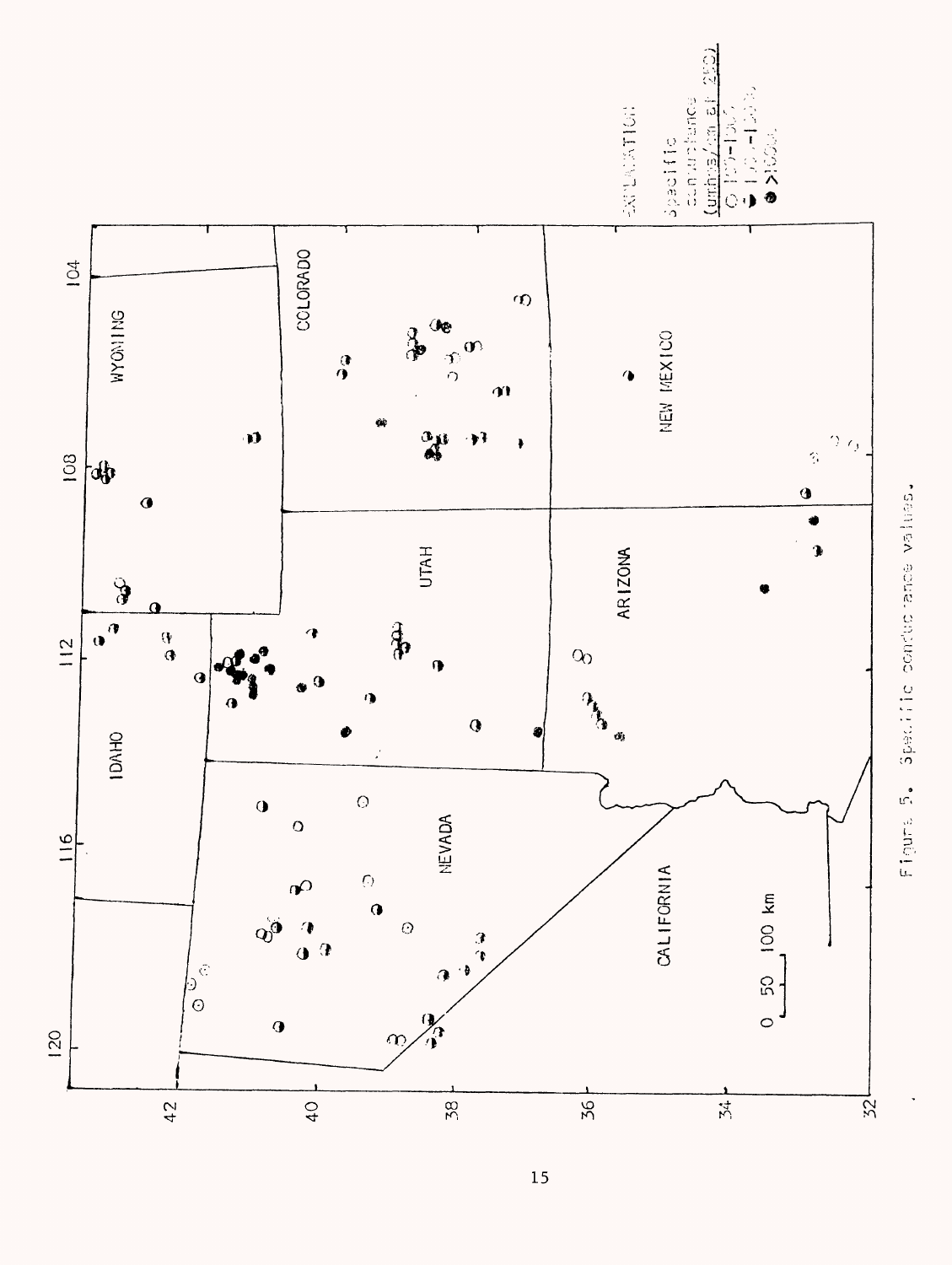

 $\overline{16}$ 

riguno S. Temporaturo values.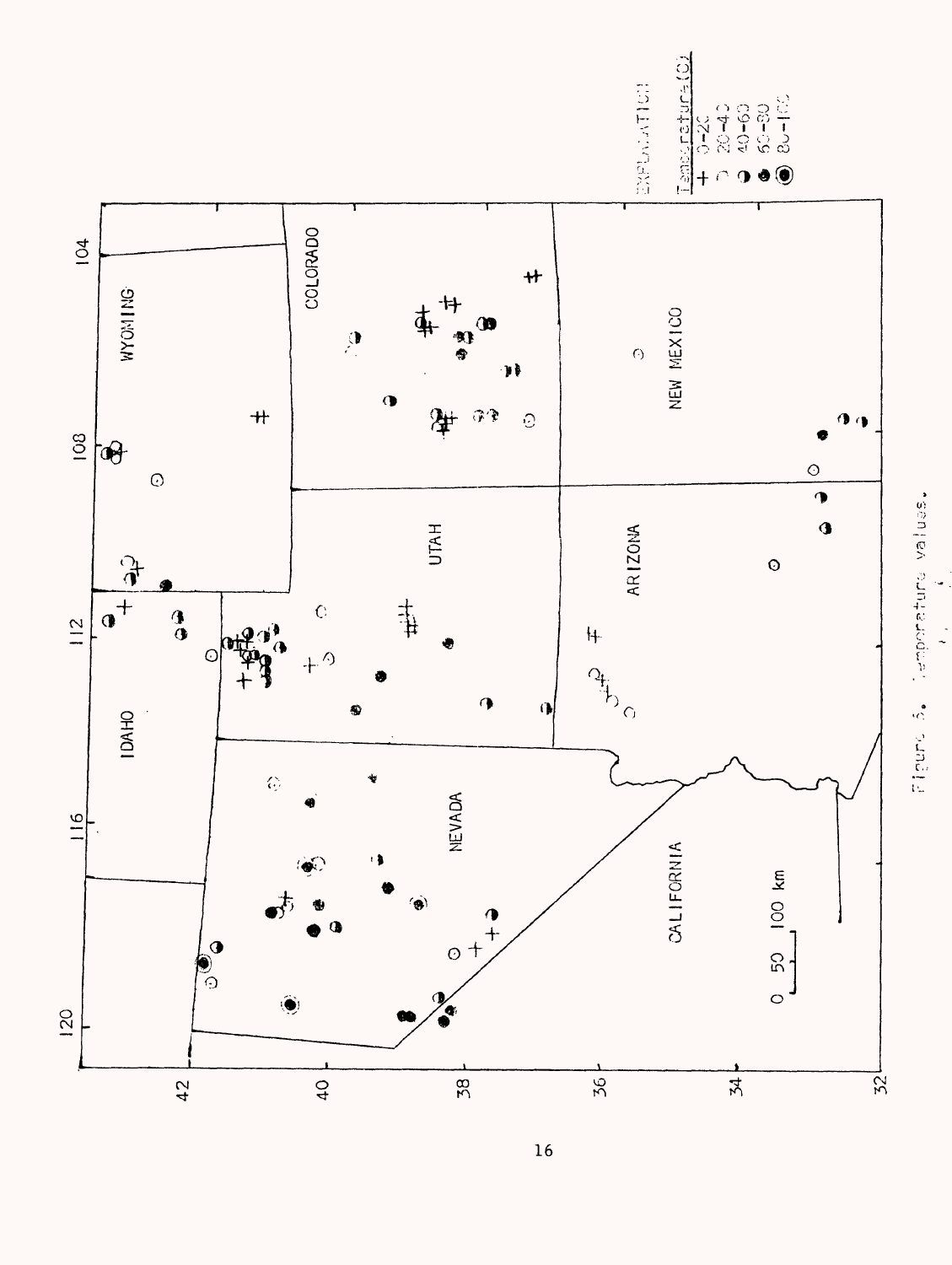

-tgure 7, pH values.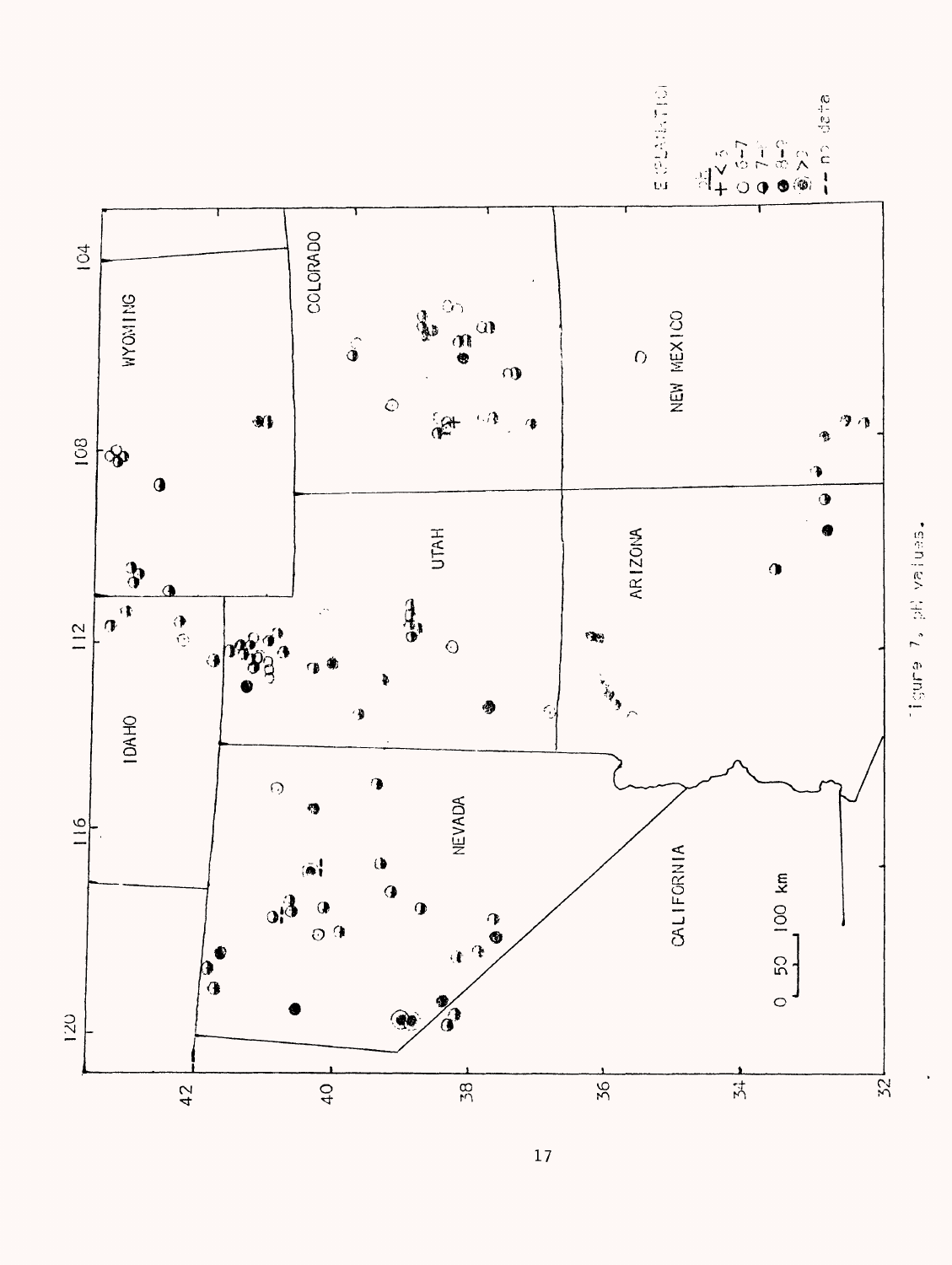| i<br>į<br>$\frac{1}{2}$  |  |
|--------------------------|--|
| てらい                      |  |
| $1.177$ $-2.711$ $-7.77$ |  |
| ١<br>í                   |  |
|                          |  |

[O, data from O'Connell and Kaufmann, 1976; M, data from Mallory and Barnett, 1973,<br>and V. J. Janzer, unpub.; S, data from Scott and Voegeli, 1961. REF, radium enrich-<br>ment factor, or measured radium divided by radium in e and V. J. Janzer, unpub.; S, data from Scott and Voegeli, 1961. REF, radium enrich-[0, data from O'Connell and Kaufmann, 1976; M, data from Mallory and Barnett, 1973, ment factor, or measured radium divided by radium in equilibrium with measured ment factor, or measured radium divided by radium in  $\epsilon$ <br>uranium.  $L$ , less than; G, greater than; ---, no data]

|                          | $\mathbf{u}$<br>uranium.                                      | less                   |                           | than; G, greater than;                                            | $--$ , no data]                 |                                  |                                                                |                                                         |
|--------------------------|---------------------------------------------------------------|------------------------|---------------------------|-------------------------------------------------------------------|---------------------------------|----------------------------------|----------------------------------------------------------------|---------------------------------------------------------|
| Loc.                     | $\text{no.}$ (mo-dy-yr)<br>Date                               | ature<br>(C)<br>Temper | ቼ                         | conductance<br>(umbos per cm at 25C)<br>Specific                  | $(pci per$<br>liter)<br>Radium  | Uranium<br>(ug per<br>liter)     | <b>REF</b><br>1000)<br>$\tilde{\mathcal{L}}$                   | conductance<br>specific<br>Radium                       |
|                          |                                                               |                        |                           |                                                                   | Arizona                         |                                  |                                                                |                                                         |
|                          |                                                               |                        |                           |                                                                   |                                 | $\frac{5}{0}$                    | $\begin{array}{c} 0.88 \\ -1.73 \\ -3.71 \\ -0.82 \end{array}$ | 0.44                                                    |
| ュ234                     |                                                               |                        |                           |                                                                   |                                 |                                  |                                                                |                                                         |
| ഥ                        | $4-29-76$<br>$4-29-76$<br>$5-07-76$<br>$5-07-76$<br>$5-08-76$ | Eagan<br>Fann          | <br> <br>  ထံ ထံ ထံ ထံ ထံ | <br>  1900<br>  1900<br>  1900<br>  1900<br>  1900                | $0.7560$<br>$0.7560$<br>$0.750$ | $50$<br>$8.46$<br>$8.46$         |                                                                | $.37$<br>$.37$<br>$.055$                                |
|                          |                                                               |                        |                           |                                                                   |                                 |                                  |                                                                |                                                         |
|                          |                                                               |                        |                           |                                                                   | .36                             |                                  |                                                                |                                                         |
|                          |                                                               |                        |                           |                                                                   |                                 | $\frac{3}{7} \cdot \frac{5}{11}$ |                                                                |                                                         |
| or oo q                  | $5-09-76$<br>$5-11-76$<br>$2-07-76$<br>$2-06-76$<br>$2-06-76$ | 85254                  | $7.9.78$<br>$7.9.52$      | $\begin{array}{c} 1340 \\ 11900 \\ 40000 \\ 18000 \\ \end{array}$ | 23<br>1214                      |                                  | $30$<br>$9.5$<br>$51$<br>$2.4$                                 | $\begin{array}{c} .27 \\ .19 \\ .78 \\ .16 \end{array}$ |
|                          |                                                               |                        |                           |                                                                   | .82                             | $.80$<br>1.0                     |                                                                |                                                         |
|                          |                                                               |                        |                           |                                                                   | California                      |                                  |                                                                |                                                         |
| $\overline{\phantom{a}}$ | $\frac{5-10-77}{5-11-77}$                                     | 38                     | $\frac{1}{7}$ .3          | $\frac{2600}{4600}$                                               | $\frac{15}{2}$ .3               | $\frac{2.2}{64}$                 | $\overline{\mathbb{R}}$                                        | $\sqrt{2}$                                              |
|                          |                                                               |                        |                           |                                                                   | Colorado                        |                                  |                                                                |                                                         |
|                          | $6 - 21 - 76$                                                 |                        | 7.7                       | 2650<br>2020                                                      | $\frac{6}{1}$                   |                                  | $\frac{180}{9705}$                                             |                                                         |
|                          |                                                               |                        |                           |                                                                   |                                 |                                  |                                                                | $\begin{array}{c} 0.6 \\ -1.6 \end{array}$              |
|                          |                                                               |                        |                           |                                                                   |                                 |                                  |                                                                |                                                         |
| ៷៷ៜ៷ <i>៹</i> ៲៷         | $6-21-76$<br>$9-16-74$<br>$9-21-76$<br>$9-25-76$<br>$9-25-76$ | 8546058<br>854555      | $6.410$<br>$6.410$        | 35000<br>6300<br>3800                                             | $3.26$<br>$3.420$<br>$7.10$     | ុំ<br>ខ្មុំដូដ្ឋខ្ពង់<br>ខ្មុំ   | 1000<br>25<br>75                                               | $.41$<br>$.41$<br>$.3$                                  |
|                          |                                                               |                        |                           |                                                                   |                                 |                                  |                                                                |                                                         |

 $\ddot{\phantom{0}}$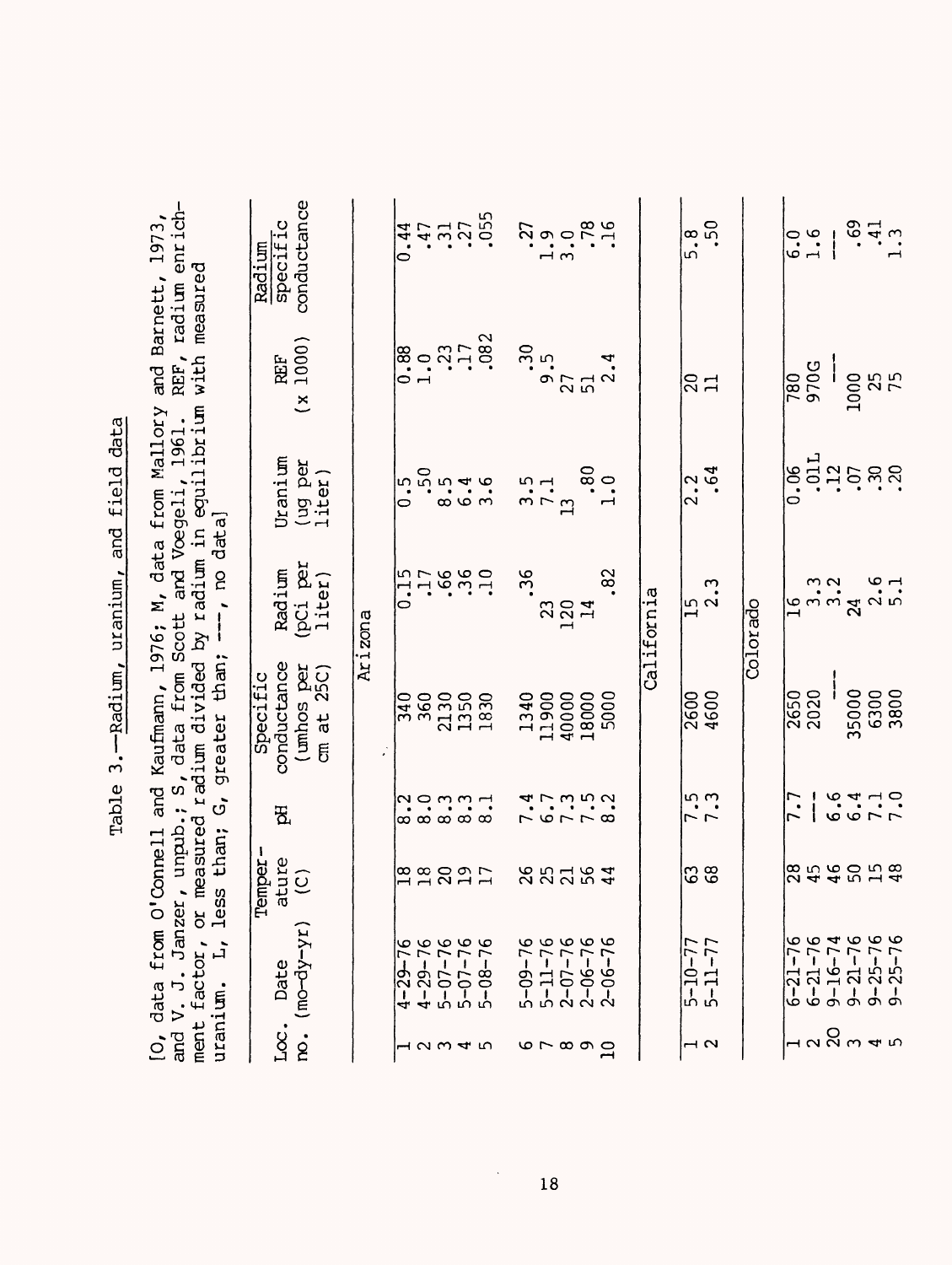|                                                                                                                                                                                                                                                                                                       |                                                                       |                                                     |                                                                                   |                                                     | $\begin{array}{ccc} 1.35 & 0.000 & 0.000 & 0.000 & 0.000 & 0.000 & 0.000 & 0.000 & 0.000 & 0.000 & 0.000 & 0.000 & 0.000 & 0.000 & 0.000 & 0.000 & 0.000 & 0.000 & 0.000 & 0.000 & 0.000 & 0.000 & 0.000 & 0.000 & 0.000 & 0.000 & 0.000 & 0.000 & 0.000 & 0.000 & 0.0$ |
|-------------------------------------------------------------------------------------------------------------------------------------------------------------------------------------------------------------------------------------------------------------------------------------------------------|-----------------------------------------------------------------------|-----------------------------------------------------|-----------------------------------------------------------------------------------|-----------------------------------------------------|-------------------------------------------------------------------------------------------------------------------------------------------------------------------------------------------------------------------------------------------------------------------------|
|                                                                                                                                                                                                                                                                                                       |                                                                       |                                                     |                                                                                   |                                                     |                                                                                                                                                                                                                                                                         |
|                                                                                                                                                                                                                                                                                                       |                                                                       |                                                     |                                                                                   |                                                     |                                                                                                                                                                                                                                                                         |
| $\frac{1}{2}$<br>$\frac{1}{2}$<br>$\frac{1}{2}$<br>$\frac{1}{2}$<br>$\frac{1}{2}$<br>$\frac{1}{2}$<br>$\frac{1}{2}$<br>$\frac{1}{2}$<br><br>$\frac{1}{2}$<br><br><br><br><br><br><br><br><br><br><br><br><br><br><br><br><br><br><br><br><br><br><br><br><br><br><br><br><br><br><br><br><br><br><br> | $\begin{array}{c} 0.0000 \\ 0.0000 \\ 0.0000 \\ \end{array}$          | $6.300$<br>$-3.700$                                 | rrorr.<br>1792.                                                                   | $\frac{1}{1}$ . $\frac{1}{9}$                       | $7 - 0$<br>$-7 - 7$<br>$-7 - 0$<br>$-7$<br>$-7$<br>$-7$                                                                                                                                                                                                                 |
| $\infty$ $\infty$ $\infty$ $\infty$ $\infty$                                                                                                                                                                                                                                                          | $\begin{array}{c}\n\ldots \\ \ldots \\ \ldots \\ \ldots\n\end{array}$ | 100002                                              | <b>85888</b>                                                                      |                                                     | $\frac{2}{5}$   $\sim$ $\sim$ $\approx$ $\frac{2}{5}$                                                                                                                                                                                                                   |
| $9-25-76$<br>$9-25-76$<br>$5-21-75$<br>$7-08-77$<br>$9-23-76$                                                                                                                                                                                                                                         | 5-20-75<br>5-20-75<br>5-20-75<br>5-13-75<br>9-09-69                   | 5-14-75<br>9-09-69<br>5-17-75<br>9-19-74<br>5-16-75 | $9 - 18 - 68$<br>$9 - 18 - 68$<br>$5 - 16 - 75$<br>$9 - 18 - 68$<br>$9 - 18 - 68$ | 7-08-77<br>5-19-75<br>7-26-75<br>9-19-68<br>7-26-75 | $9-19-68$<br>$7-26-75$<br>$6-30-69$<br>$6-30-69$<br>$7-26-75$<br>$10-26-59$                                                                                                                                                                                             |
| $6 - 890$                                                                                                                                                                                                                                                                                             | 11274                                                                 | 15M<br>15460<br>177                                 | NON NATION                                                                        | ភ្លុ<br>ភ្លុង ភ្លុង                                 | <b>NANS</b><br>NANS<br>NANS<br>NANS                                                                                                                                                                                                                                     |

 $\ddot{\phantom{0}}$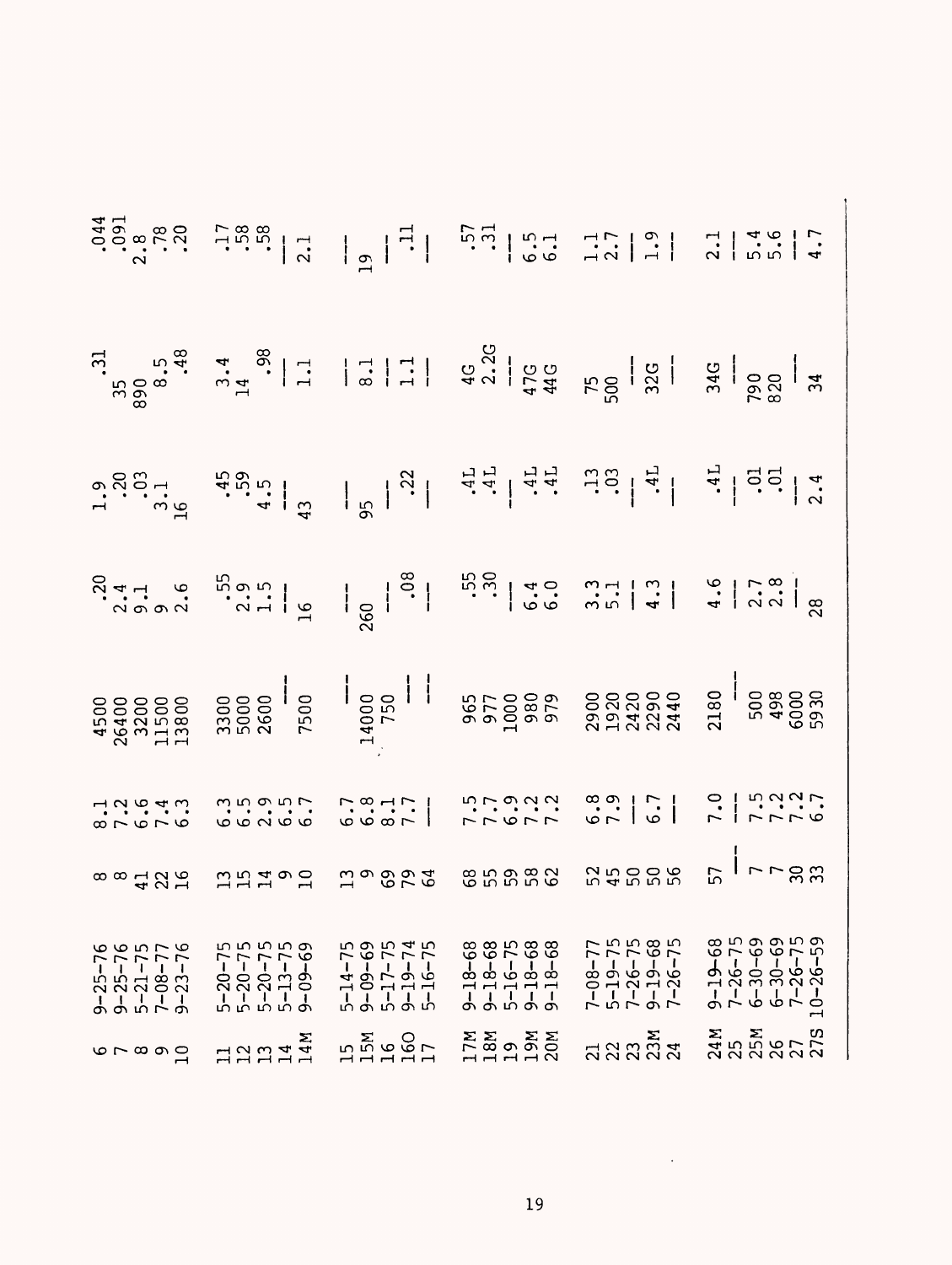| conductance<br>Radium<br>specific                  |       |                                                                                                                                                                                          |         |  |        |                |      |       |                                            | $\frac{21}{371}$<br>$\frac{1711}{8.14}$<br>$\frac{241}{4.4}$ | $\overline{1}$ |                                            | 540<br>502<br>540<br>540            | $16L$<br>$2.4$ |                               | $18L$<br>$4.8$<br>$2.2$                                       |  |
|----------------------------------------------------|-------|------------------------------------------------------------------------------------------------------------------------------------------------------------------------------------------|---------|--|--------|----------------|------|-------|--------------------------------------------|--------------------------------------------------------------|----------------|--------------------------------------------|-------------------------------------|----------------|-------------------------------|---------------------------------------------------------------|--|
| <b>REF</b><br>1000)<br>$\breve{\mathbf{x}}$        |       | $\begin{array}{c} 2100 \\ 34 \\ 410 \\ 7 \\ .0 \\ 34 \\ .0 \\ 0 \end{array}$                                                                                                             |         |  |        | $\frac{1}{59}$ | .33L |       |                                            | 320                                                          |                |                                            | $350$<br>$7.4$<br>$680$ G<br>$29$ G |                | $-2500G$                      | $100G$<br>9100G<br>910G                                       |  |
| Uranium<br>(ug per<br>liter)                       |       |                                                                                                                                                                                          |         |  |        |                |      |       |                                            | $0.90$<br>$.90$<br>$.91$<br>$.91$<br>$.91$<br>$.91$          |                |                                            | $\frac{11}{1.3011}$                 |                |                               | $\begin{array}{c} .011\\ .011\\ .011\\ .011 \end{array}$      |  |
| (pCi per<br>liter)<br>Radium                       | Idaho | $\frac{1}{28}$<br>$\frac{3}{2}$<br>$\frac{4}{1}$<br>$\frac{1}{2}$<br>$\frac{5}{2}$<br>$\frac{3}{2}$<br>$\frac{3}{2}$<br>$\frac{3}{2}$<br>$\frac{3}{2}$<br>$\frac{3}{2}$<br>$\frac{3}{2}$ |         |  | Nevada |                |      | 0.211 |                                            | $\frac{14}{3}$ .8                                            | $\mathbf{C}$   | $30000$<br>$-20000$                        |                                     |                |                               | $\frac{1}{8}$ , $\frac{4}{1}$ , $\frac{1}{1}$ , $\frac{1}{1}$ |  |
| conductance<br>(mhos per<br>cm at 25C)<br>Specific |       | 9500<br>4350<br>44300<br>44300<br>550                                                                                                                                                    |         |  |        |                |      |       |                                            |                                                              |                | 850<br>740<br>1020<br>1170<br>1170<br>1170 |                                     |                |                               | 630<br>3500<br>571830<br>1430<br>1430                         |  |
| £                                                  |       |                                                                                                                                                                                          | 7.08972 |  |        |                |      |       |                                            |                                                              |                | $0.104$<br>$0.704$                         |                                     |                | $\frac{6 \cdot 9}{6 \cdot 9}$ | 7.3                                                           |  |
| Temper-<br>ature<br>(C)                            |       | おけれなみで                                                                                                                                                                                   |         |  |        |                |      |       | 82558                                      |                                                              |                | 35339                                      |                                     |                |                               | <b>38785</b>                                                  |  |
| $\infty.$ (mo-dy-yr)<br>Date                       |       | $6-28-76$<br>$6-28-76$<br>$6-29-76$<br>$6-29-76$<br>$6-30-76$                                                                                                                            |         |  |        | $5 - 06 - 77$  |      |       | $5-07-77$<br>5-07-77<br>5-18-77<br>5-05-77 |                                                              | 5-05-77        | 5-05-77<br>5-05-77<br>5-08-77<br>5-04-77   |                                     |                |                               | 5-17-77<br>5-08-77<br>5-04-77<br>5-06-77<br>5-06-77           |  |
| Loc.                                               |       |                                                                                                                                                                                          |         |  |        |                |      |       | 12345                                      |                                                              |                | $\circ$ $\circ$ $\circ$ $\circ$ $\circ$    |                                     |                |                               | 12245                                                         |  |

l,

 $\hat{\boldsymbol{\gamma}}$ 

 $\frac{1}{\sqrt{2\pi}}$ 

Table 3. - Radium, uranium, and field data-continued Table 3.—Radium, uranium, and field data—Continued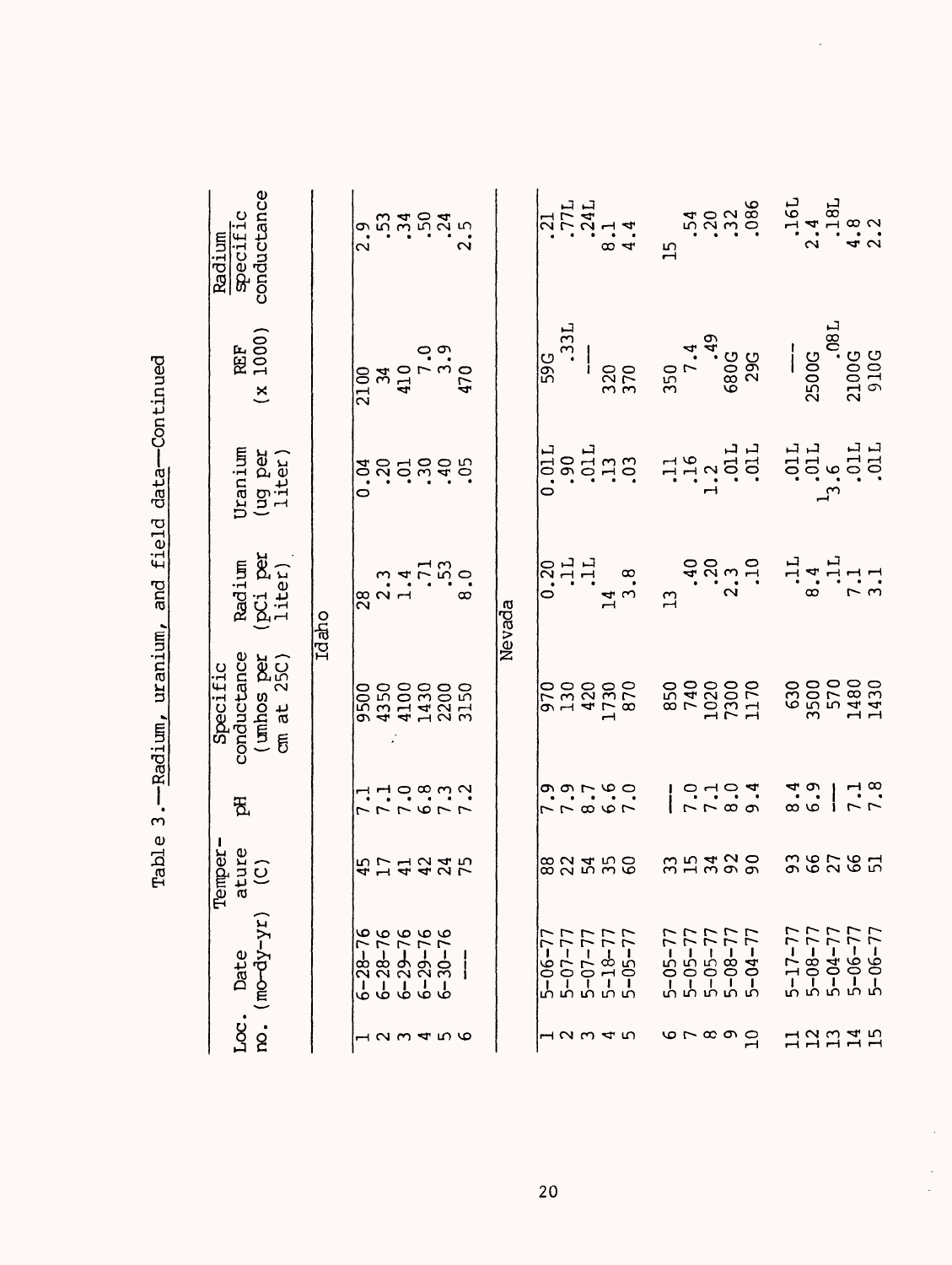| Part of<br>$2 - 05 - 76$<br>$12 - 05 - 74$<br>$2 - 05 - 76$<br>$12 - 05 - 74$<br>$6 - 08 - 75$<br>$2-05-76$<br>$12-05-74$<br>$2-05-76$<br>$12-05-74$<br>$5 - 13 - 77$<br>5-16-77<br>5-15-77<br>5-14-77<br>5-10-77<br>5-10-77<br>$5 - 14 - 77$<br>$5-14-77$<br>$5-11-77$<br>$5-12-77$<br>$5-13-77$<br>4 Q n D<br>4 D D<br>12838<br>26<br>27<br><b>112928</b><br>33335 | $.47L$<br>$1.6L$                                                                                                                                                                                            | $\begin{array}{c} .19L \\ 6.7 \\ 2.6 \\ .53 \end{array}$<br>$9.8L$<br>$24$<br>$59G$<br>$4.8$<br>$130$<br>$\begin{array}{c} .90 \\ .90 \\ .011 \\ .02 \end{array}$<br>oć<br>$\frac{11}{7}$<br>$\frac{3}{20}$<br>530<br>10900<br>1441<br>1700<br>8.77.7<br><b>43348</b><br>95348 | $.069$<br>$6.3$<br>$330$ . 042<br>.04<br>$\mathbf{1}$<br>$.20$<br>4.5<br>2900<br>720<br>7.7<br>56<br>54 | New Mexico | $\frac{1}{2.5}$<br>$\frac{8}{3}$<br>.057<br>$\ddot{z}$<br>$\overline{110}$<br>$\frac{60}{60}$<br>$\overline{6}$<br>$\bar{z}$<br>.29<br>3.4<br>$\overline{230}$<br>650<br>6000<br>1360<br>$7.16$<br>$8.16$<br>7. 6<br><b>ARHES</b> | $  \frac{1}{4}$ $  \frac{1}{8}$<br>$.36$<br>1500<br>$\frac{3.9}{3.04}$<br>.48<br>$\frac{20}{16}$<br>$\begin{array}{c c} 425 \\ -560 \end{array}$<br>$\frac{4}{3}$ $\frac{\infty}{6}$<br>7.0<br><b>3d25</b> | δñ<br>believed valid<br>Analysis<br>spilled in transport from field.<br>sample<br>remaining sample. |
|----------------------------------------------------------------------------------------------------------------------------------------------------------------------------------------------------------------------------------------------------------------------------------------------------------------------------------------------------------------------|-------------------------------------------------------------------------------------------------------------------------------------------------------------------------------------------------------------|--------------------------------------------------------------------------------------------------------------------------------------------------------------------------------------------------------------------------------------------------------------------------------|---------------------------------------------------------------------------------------------------------|------------|-----------------------------------------------------------------------------------------------------------------------------------------------------------------------------------------------------------------------------------|------------------------------------------------------------------------------------------------------------------------------------------------------------------------------------------------------------|-----------------------------------------------------------------------------------------------------|
| <b>22256</b>                                                                                                                                                                                                                                                                                                                                                         | $200$<br>$20$<br>$4.6$<br>$1.9L$<br>$1.9L$<br>$\begin{array}{c} 16000 \\ 880 \\ 410 \end{array}$<br>33.59.99<br>$\begin{array}{c} 110 \\ 12 \\ 5 \cdot .5 \\ \vdots \\ 11 \\ \end{array}$<br>rrraa<br>onoco |                                                                                                                                                                                                                                                                                |                                                                                                         |            |                                                                                                                                                                                                                                   |                                                                                                                                                                                                            |                                                                                                     |
|                                                                                                                                                                                                                                                                                                                                                                      |                                                                                                                                                                                                             |                                                                                                                                                                                                                                                                                |                                                                                                         |            |                                                                                                                                                                                                                                   |                                                                                                                                                                                                            |                                                                                                     |

 $\sim$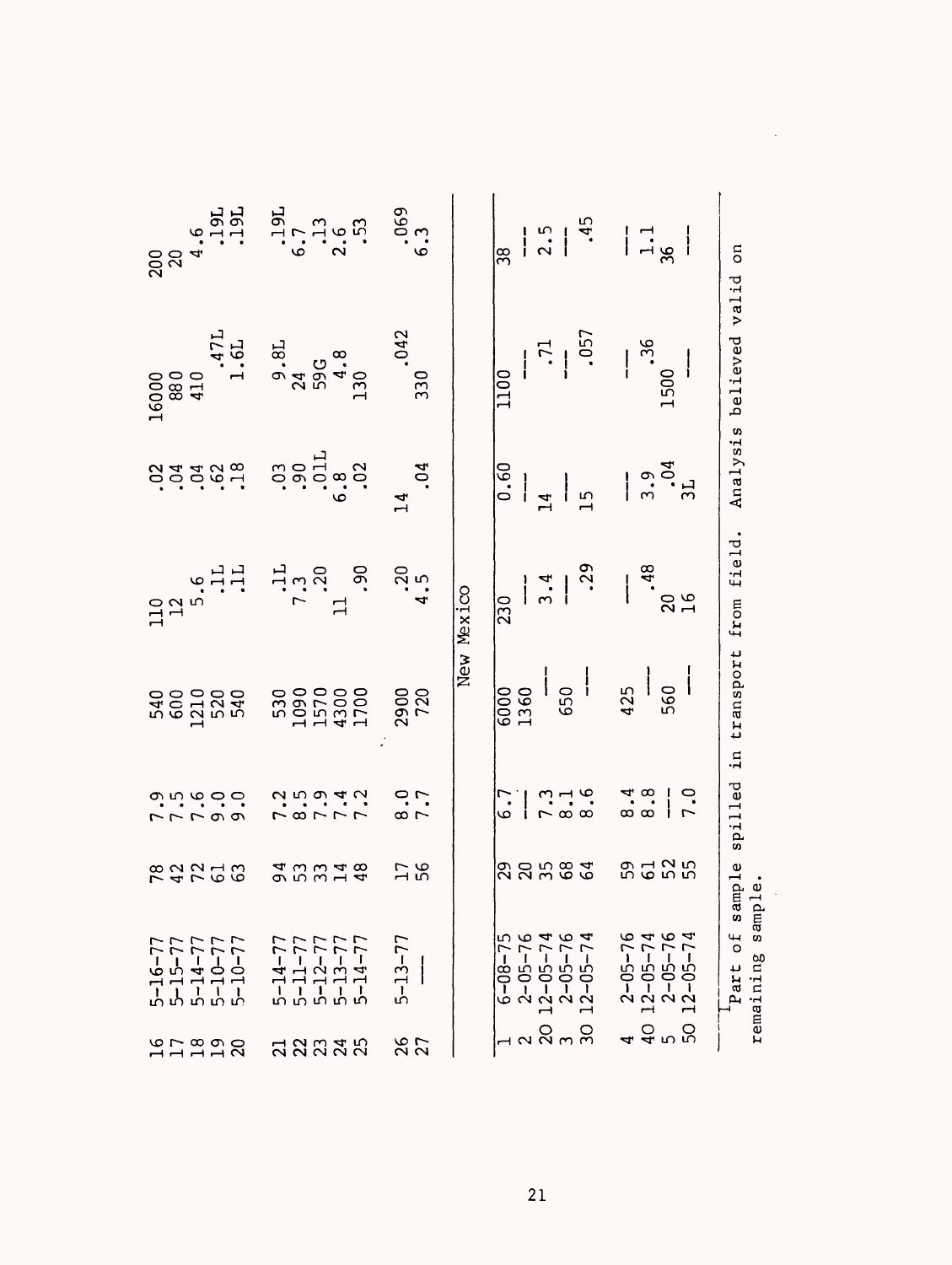| conductance<br>specific<br>Radium                   |      |                 |     |      | $.026$<br>1.14                                   |       | $4.34$<br>$-1.4$<br>$-1.4$                         |                         |                          |                |               | 14246.<br>2.2.4                            |       |                     |       | $.17$<br>$.098$<br>$.4.8$ |                                        |             | .60           |                    |               | $6.89948$<br>$6.480$<br>$-1.5$                   |  |
|-----------------------------------------------------|------|-----------------|-----|------|--------------------------------------------------|-------|----------------------------------------------------|-------------------------|--------------------------|----------------|---------------|--------------------------------------------|-------|---------------------|-------|---------------------------|----------------------------------------|-------------|---------------|--------------------|---------------|--------------------------------------------------|--|
| <b>REF</b><br>1000)<br>$\tilde{\mathbf{x}}$         |      | $\overline{20}$ |     | .098 | $.46$<br>2.6                                     | 430   | ഗ                                                  | $\overline{\mathbf{r}}$ | 100<br>2200              |                | <b>22000G</b> | 5900                                       |       | 4900<br>220<br>2700 |       | $\Xi$                     |                                        | 4200<br>210 |               | 220<br>1600<br>120 |               | 0.14                                             |  |
| Uranium<br>(ug per<br>liter)                        |      | 0.80            |     |      |                                                  |       |                                                    | 2.0                     |                          | $1.5$<br>$1.5$ |               | 5.5588                                     |       |                     |       | $\ddot{\mathbf{r}}$       | $\ddot{3}$ .                           | 50.00       |               |                    |               | $-3.5$<br>$-1.6$<br>$-1.6$<br>$-1.6$             |  |
| (pCi per<br>liter)<br>Radium                        | Utah |                 |     |      | $\ddot{.}$                                       |       | $220$<br>$3 \cdot 3 \cdot 1$<br>$53 \cdot 9$<br>76 |                         |                          |                |               | <b>750</b><br>1206                         |       | 74                  |       | 5.0                       | 200                                    | 130         | 3.5           | 96                 | $38$<br>$4.0$ | .49                                              |  |
| conductance<br>(umhos per<br>cm at 25C)<br>Specific |      | 14000           | 990 |      | 3500<br>2150<br>1730                             | 52000 | 22000                                              | 13000                   | 45000                    | 55000          | 35000         | 35000                                      | 30000 | 15000               | 16000 |                           | 30000<br>2050<br>21430<br>5800<br>5800 |             |               |                    |               | 6000<br>5600<br>5000<br>5000<br>14900            |  |
| ቼ                                                   |      |                 |     |      | $7.840$<br>$7.810$<br>$7.70$                     |       | $0.8487$<br>$0.78487$                              |                         |                          |                |               | oorrr<br>Codoo                             |       |                     |       |                           | 1.981.1<br>0.891.1                     |             |               |                    |               | 7.80000                                          |  |
| Temper-<br>ature<br>$\widehat{c}$                   |      |                 |     |      | ជួងដូង                                           |       | <b>38535</b>                                       |                         |                          |                |               | 3345<br>335                                |       |                     | ္မက   |                           | 350 DB                                 |             |               |                    |               | 41482<br>11482                                   |  |
| no. (mo-dy-yr)<br>Date                              |      | $4 - 29 - 76$   |     |      | $4-29-76$<br>$4-20-76$<br>$4-19-76$<br>$5-18-77$ |       | $4-29-76$<br>$4-30-76$<br>$4-30-76$                |                         | $4 - 28 - 76$<br>7-18-75 |                | $4 - 28 - 76$ | $4-28-76$<br>5-01-76<br>7-18-75<br>7-19-75 |       |                     |       | $5 - 02 - 76$             | $7-20-75$<br>5-02-76<br>5-19-77        |             | $7 - 20 - 75$ | $7 - 21 - 75$      |               | $5-03-76$<br>$5-03-76$<br>$5-03-76$<br>$5-03-76$ |  |
| Loc.                                                |      |                 |     |      | 12345                                            |       | er oo a<br>F                                       |                         |                          |                |               | <b>12245</b>                               |       |                     |       |                           |                                        |             |               |                    |               | <b>¤ឧឌឌន</b>                                     |  |

Table 3. - Radium, uranium, and field data-Continued Table 3.——Radium, uranium, and field data——Continued

 $\overline{22}$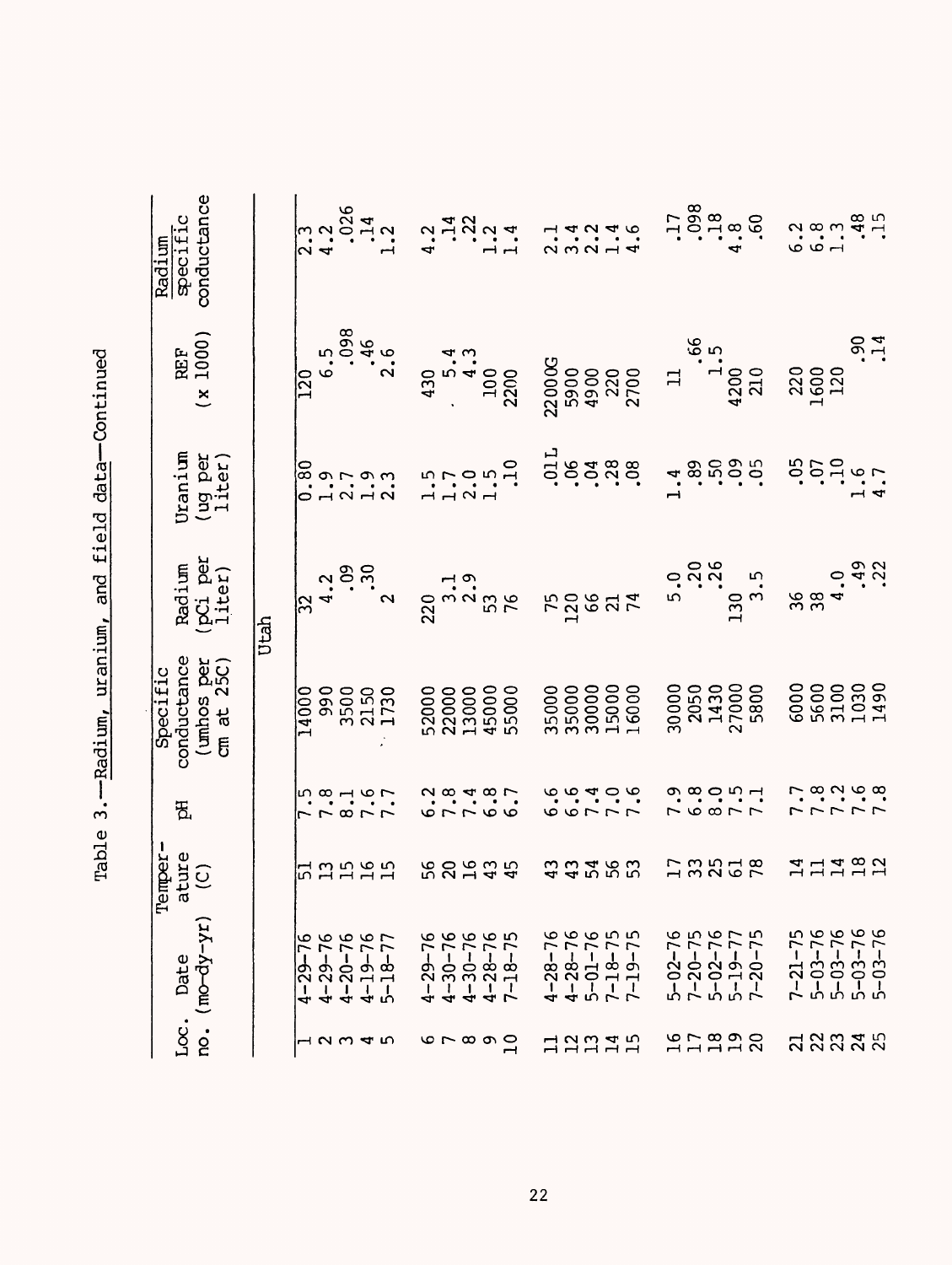| $\frac{1}{3}$ .7 |                                                       |         |                                                    |  |                                             |                                                                                                                                                                                                                                                                                                                                 |                                                     |  |  |  |
|------------------|-------------------------------------------------------|---------|----------------------------------------------------|--|---------------------------------------------|---------------------------------------------------------------------------------------------------------------------------------------------------------------------------------------------------------------------------------------------------------------------------------------------------------------------------------|-----------------------------------------------------|--|--|--|
|                  | $rac{20}{430}$                                        |         |                                                    |  |                                             |                                                                                                                                                                                                                                                                                                                                 |                                                     |  |  |  |
|                  | $\frac{3}{156}$                                       |         |                                                    |  | $0.10$<br>$0.10$<br>$2.3$<br>$1.0$<br>$1.0$ | dencies                                                                                                                                                                                                                                                                                                                         |                                                     |  |  |  |
|                  | $\frac{6.3}{7.5}$                                     | wyoming |                                                    |  |                                             | $\begin{bmatrix} 1 & 5 & 5 & 5 \\ 1 & 3 & 5 & 5 \\ 1 & 3 & 5 & 5 \\ 1 & 3 & 5 & 5 \\ 1 & 3 & 5 & 5 \\ 1 & 3 & 5 & 5 \\ 1 & 3 & 5 & 5 \\ 1 & 3 & 5 & 5 \\ 1 & 3 & 5 & 5 \\ 1 & 3 & 5 & 5 \\ 1 & 3 & 5 & 5 \\ 1 & 3 & 5 & 5 \\ 1 & 3 & 5 & 5 \\ 1 & 3 & 5 & 5 \\ 1 & 3 & 5 & 5 \\ 1 & 3 & 5 & 5 \\ 1 & 3 & 5 & 5 \\ 1 & 3 & 5 & $ |                                                     |  |  |  |
|                  | $\begin{array}{c} 3800 \\ 2200 \\ \hline \end{array}$ |         |                                                    |  | 050<br>3200<br>3300<br>3000<br>3300         | 1620<br>1630<br>17700<br>2080<br>1560                                                                                                                                                                                                                                                                                           |                                                     |  |  |  |
|                  | a c m o<br>C a r o                                    |         | $6 - 6 - 7$<br>$6 - 3 - 9$<br>$6 - 1 - 9$          |  |                                             |                                                                                                                                                                                                                                                                                                                                 |                                                     |  |  |  |
|                  | 19<br>19<br>19<br>19<br>19                            |         | <b>53885</b>                                       |  |                                             |                                                                                                                                                                                                                                                                                                                                 | 4°88220                                             |  |  |  |
|                  | $7-21-75$<br>$7-23-75$<br>$9-18-75$<br>$7-23-75$      |         | 6-25-76<br>6-25-76<br>6-25-76<br>6-27-76<br>6-27-7 |  |                                             |                                                                                                                                                                                                                                                                                                                                 | 6-27-76<br>6-26-76<br>6-23-76<br>6-22-76<br>6-22-76 |  |  |  |
|                  | 8528<br>8528                                          |         | 1234                                               |  |                                             |                                                                                                                                                                                                                                                                                                                                 | 6780071                                             |  |  |  |

 $\ddot{\phantom{a}}$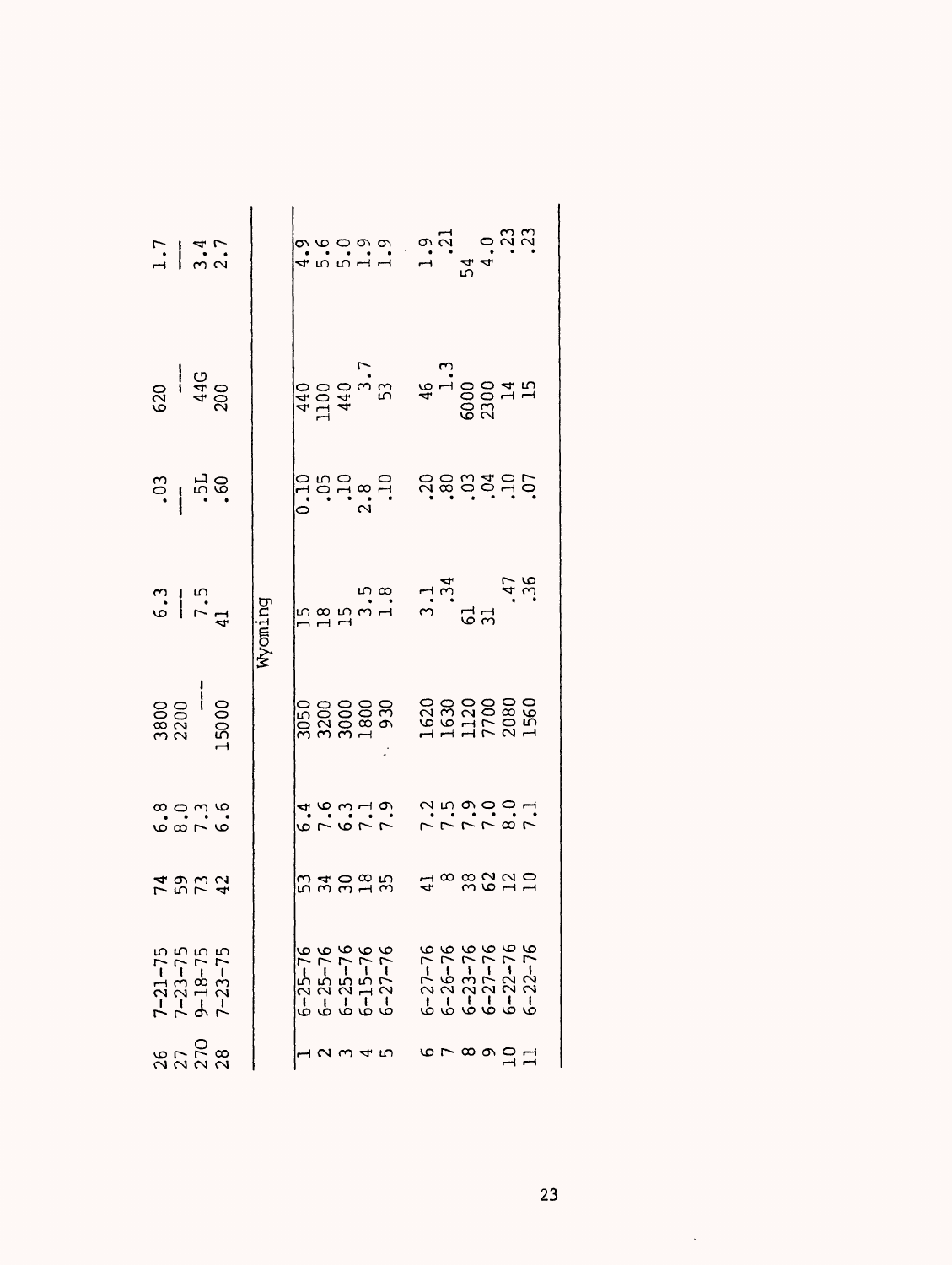

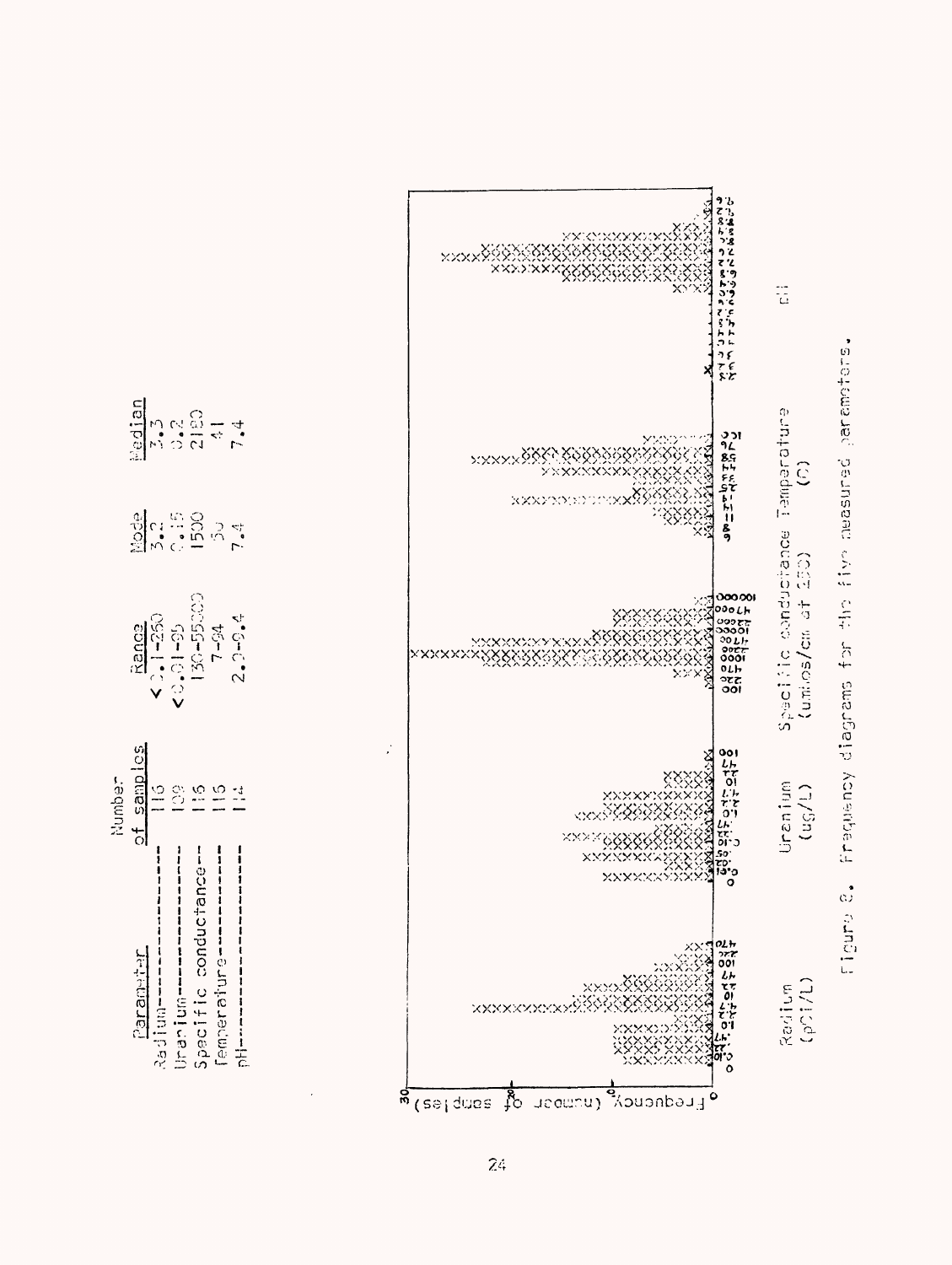springs-for example, hot ones (>33<sup>o</sup>C) and cold ones (<33<sup>o</sup>C) or, possibly, ones showing low contents of radium  $(\langle 2.2 \nabla \cdot \cdot \cdot \rangle)$  or uranium ( $\langle 0.47 \rangle$  yg/1) and ones showing high contents of radium ( $>2.2$ ) pCi/1) or uranium (>0.47  $_{\text{u}}$ g/1). However, a lack of correlation between parameters such as radium and uranium (fig. 9) indicates that a division into two groups of springs would not be a simple one and would involve different sets of springs for each pair of parameters. Therefore, all of the data shall be regarded as coming from one overall population.

Analysis and interpretation of data

Linear regression analyses were run to determine the relationships among the five measured parameters--radium, uranium, specific conductance, temperature, and pH. Graphs are shown on figures 9-18, and correlation coefficients are given in table 4. A positive correlation (0.65), significant at the 99-percent level, is apparent between radium and specific conductance. Negative correlations, significant at the 99-percent level, are present for radium and pH  $(-0.54)$ , specific conductance and pH  $(-0.48)$ , and uranium and temperature  $(-0.46)$ . There is no significant correlation between radium and uranium, radium and temperature, uranium and conductance, uranium and pH, conductance and temperature, or temperature and pH. The presence of a correlation does not necessarily indicate a cause-and-effect relationship; it is merely a statistical measure of the degree to which two variables fit a straight line. Why the correlation exists must be reasoned on other grounds. (See Rickmers and Todd, 1967, for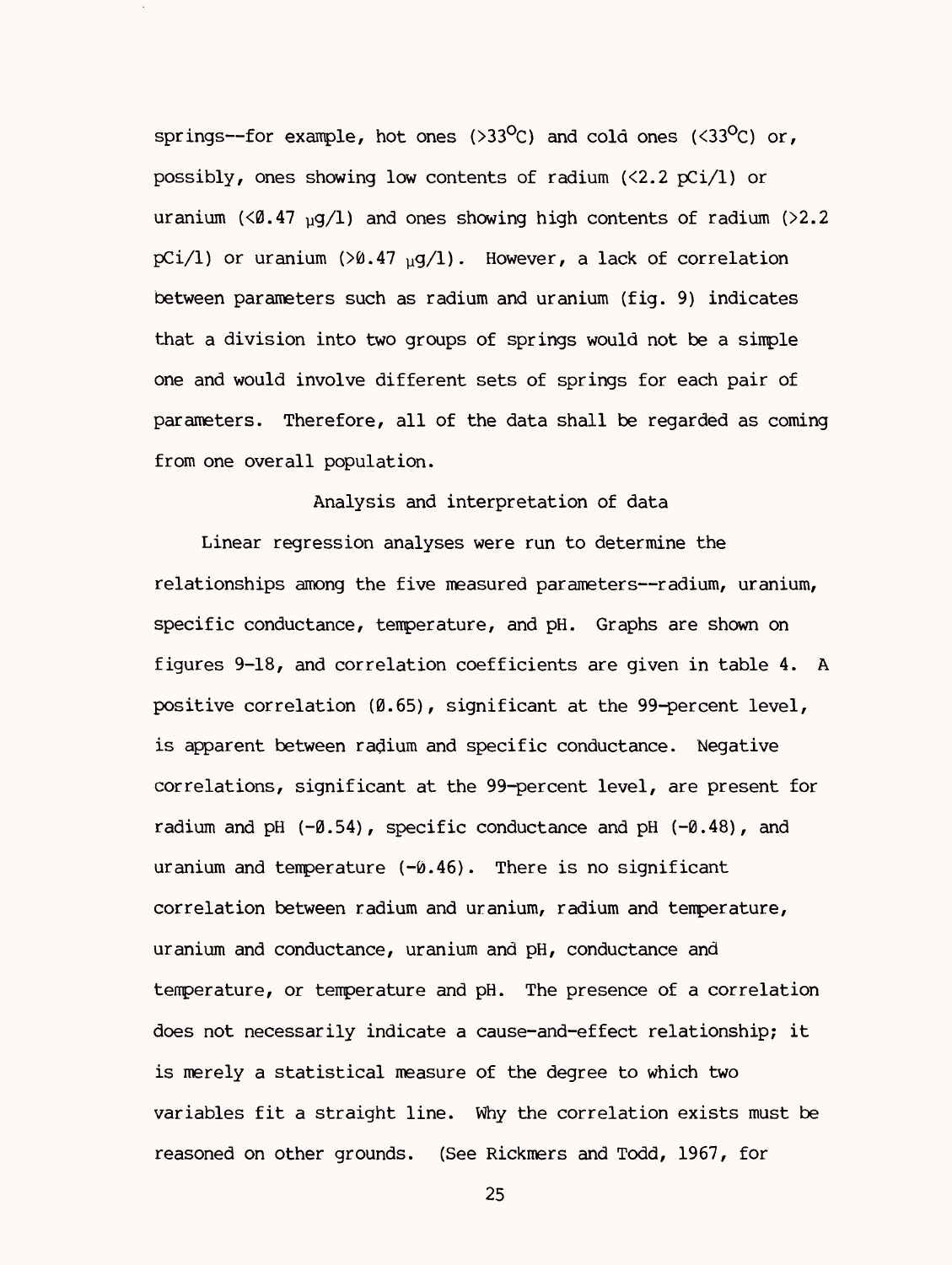|                                               | Radium |      | Specific<br>Uranium conductance Temperature |                  | рH      |
|-----------------------------------------------|--------|------|---------------------------------------------|------------------|---------|
| Radium-------------                           | 1.00   | 0.07 | 0.65                                        | $\emptyset$ . 11 | $-0.54$ |
| Uranium-------------------                    |        | 1.00 | .18                                         | $-.46$           | $-.03$  |
| Specific conductance---------------           |        |      | 1.00                                        | $-.05$           | $-.48$  |
| Temperature---------------------------------- |        |      |                                             | 1.00             | .14     |
| рH                                            |        |      |                                             |                  | 1.00    |

 $\sim 200$ 

Table 4.--Correlation coefficients for the five measured parameters

 $\mathcal{L}_{\text{max}}$  .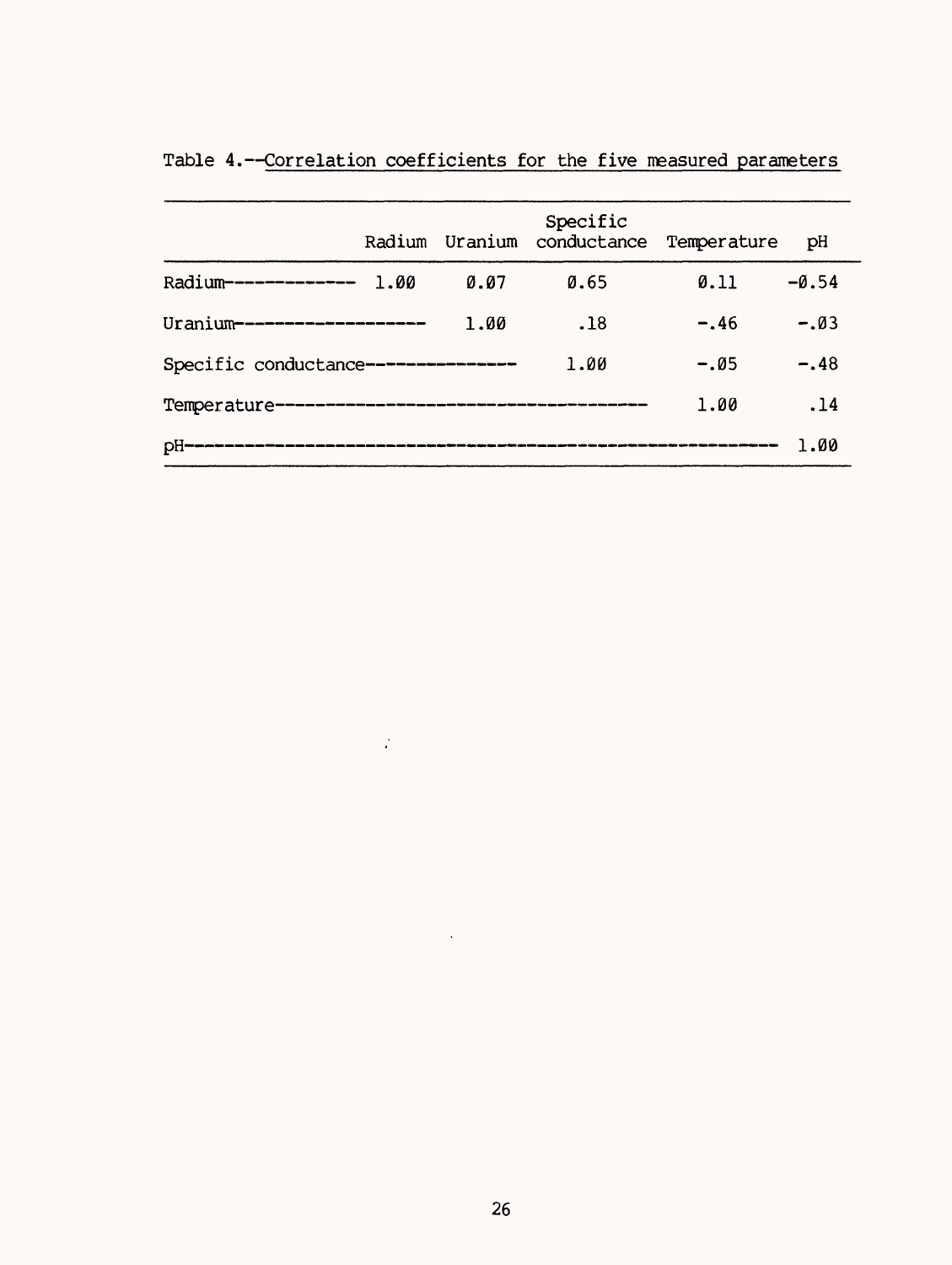

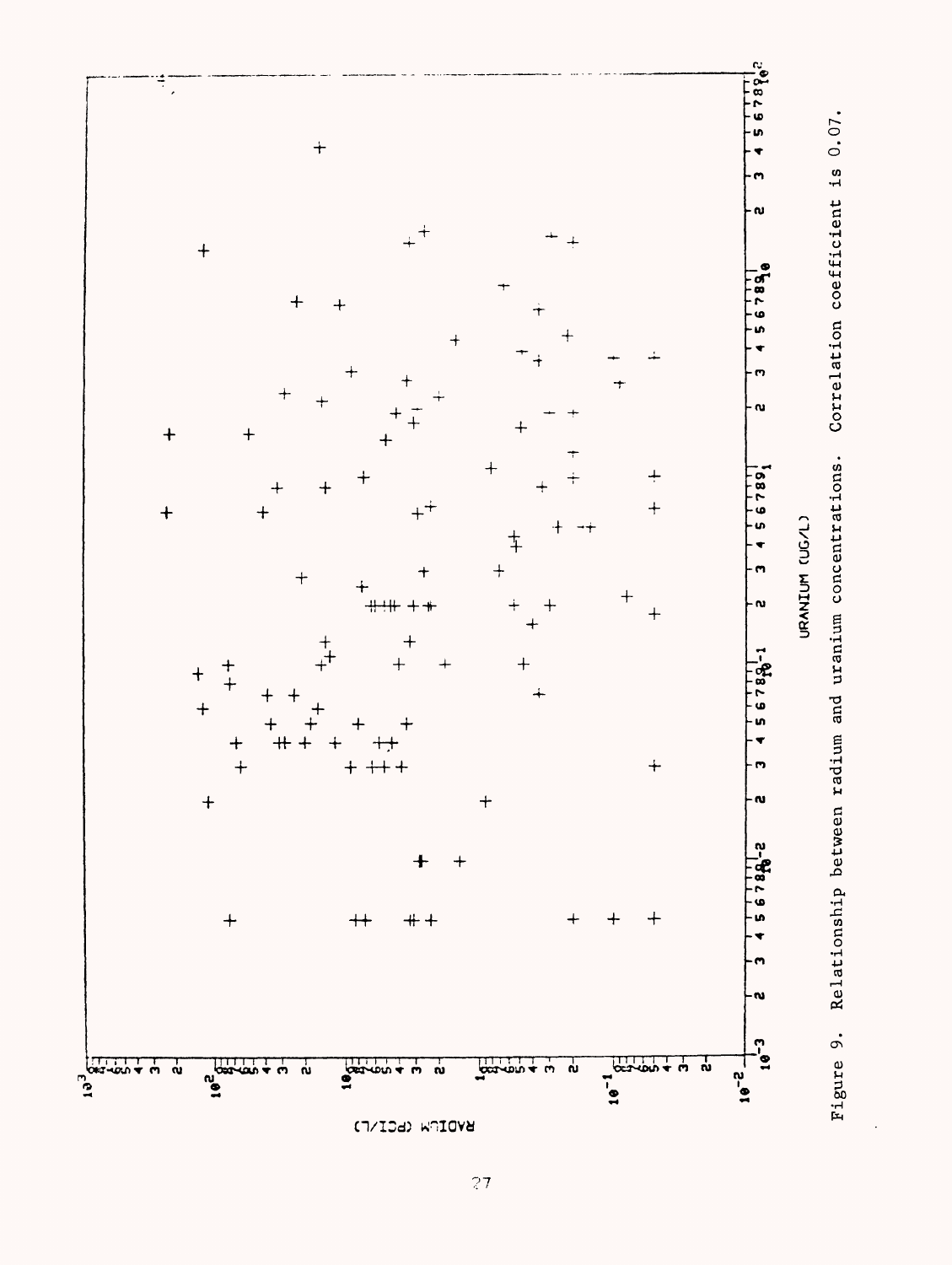

 $\overline{23}$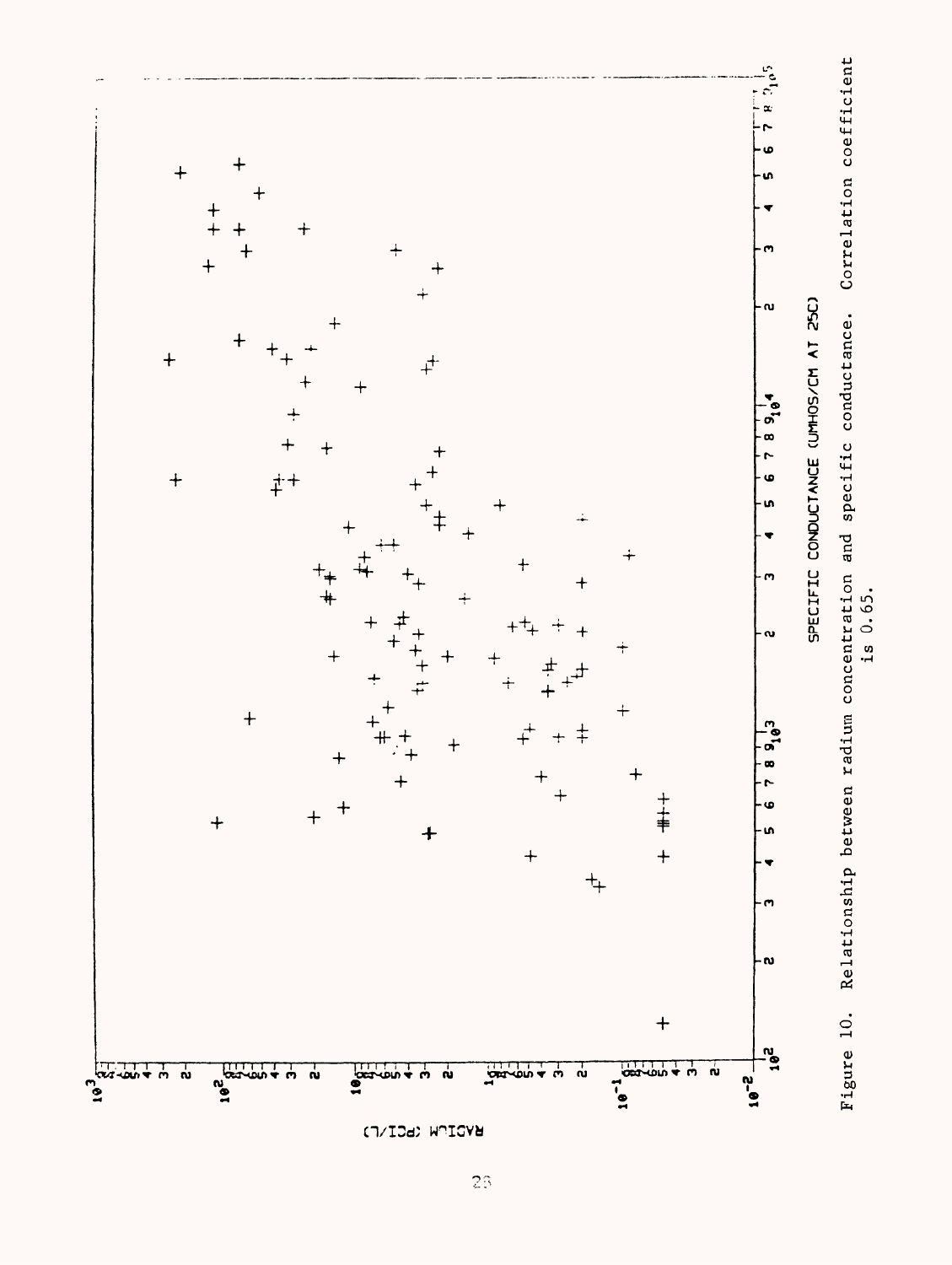

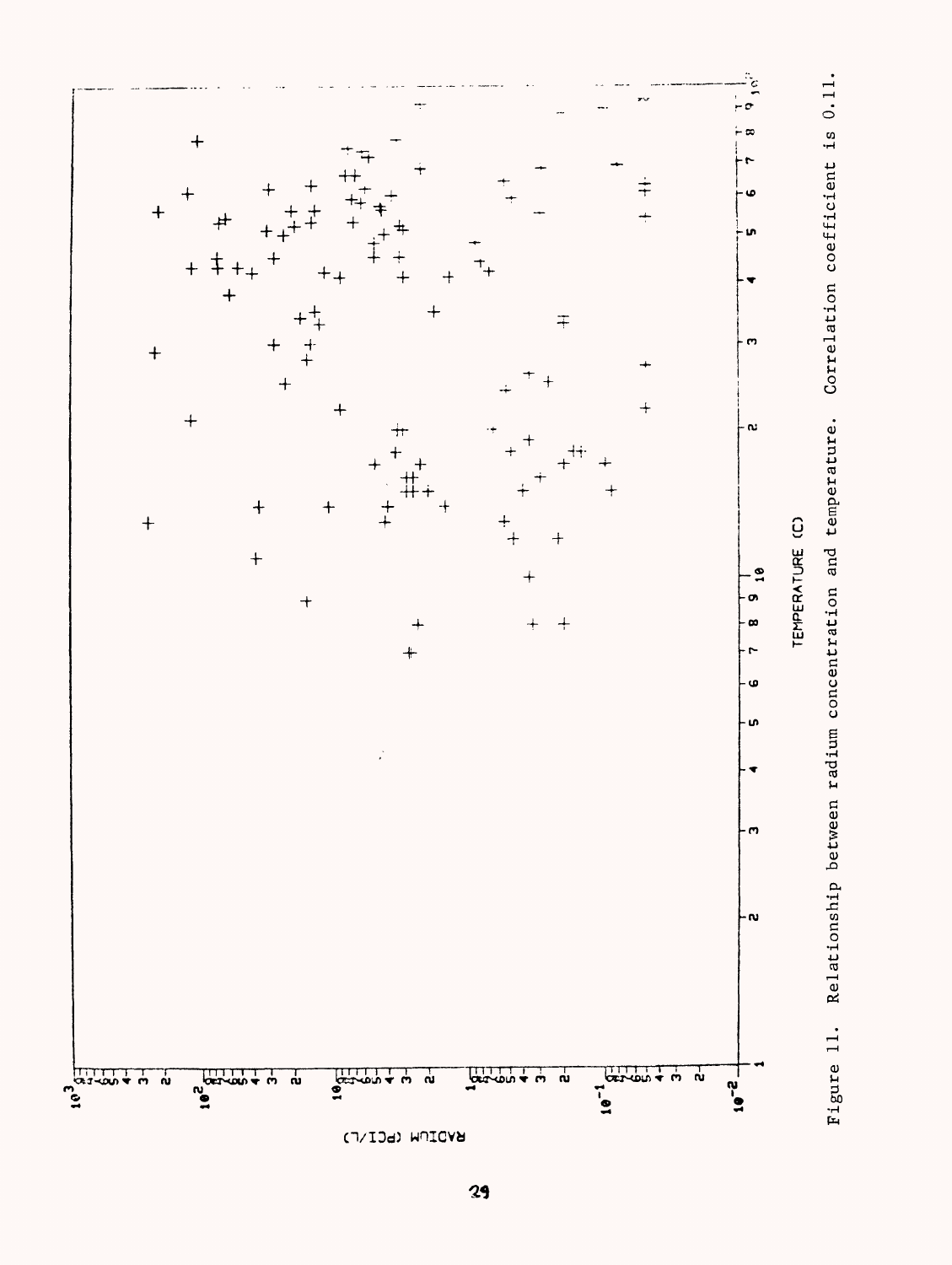

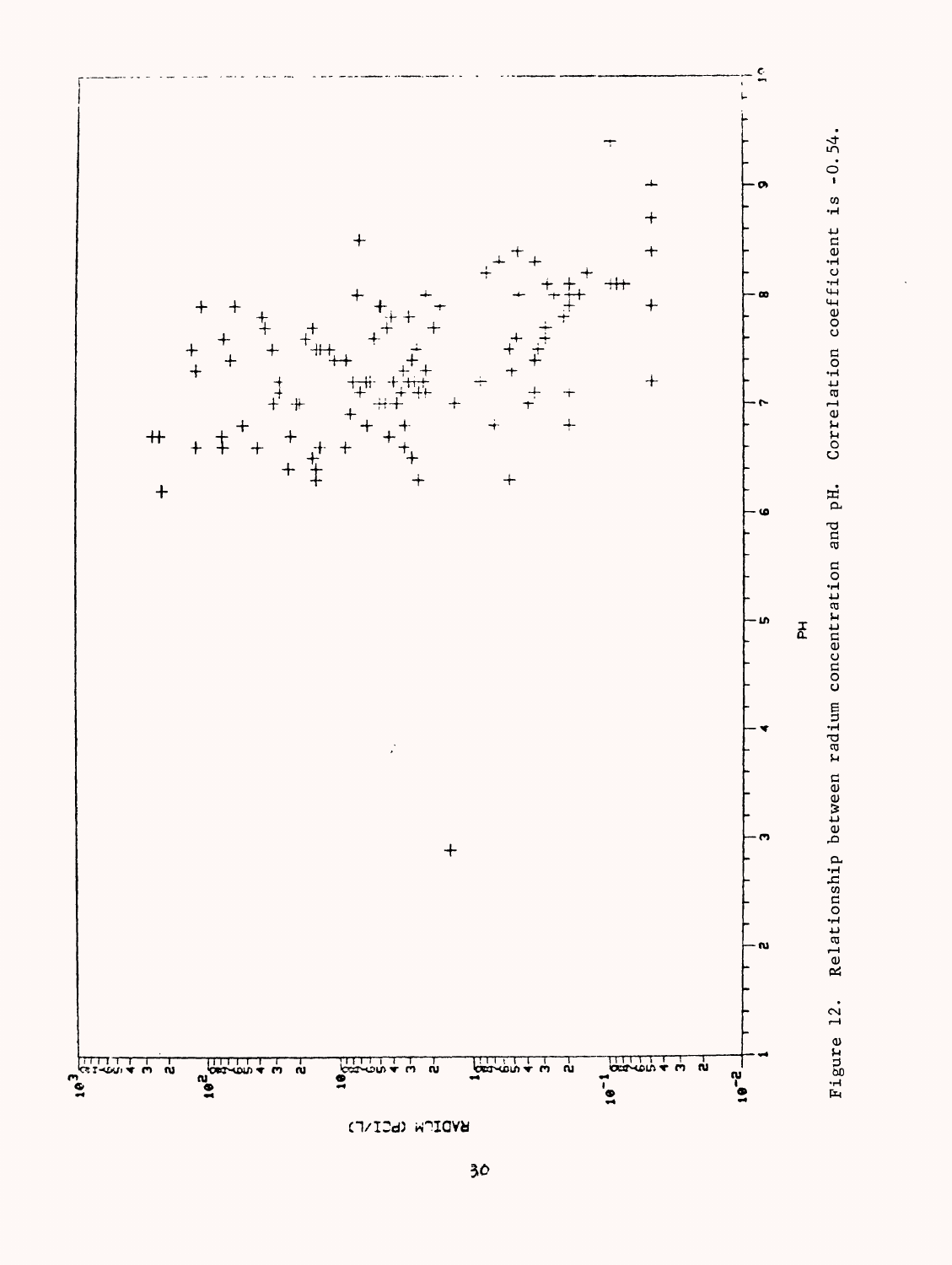

 $\frac{3}{2}$ 

is 0.18.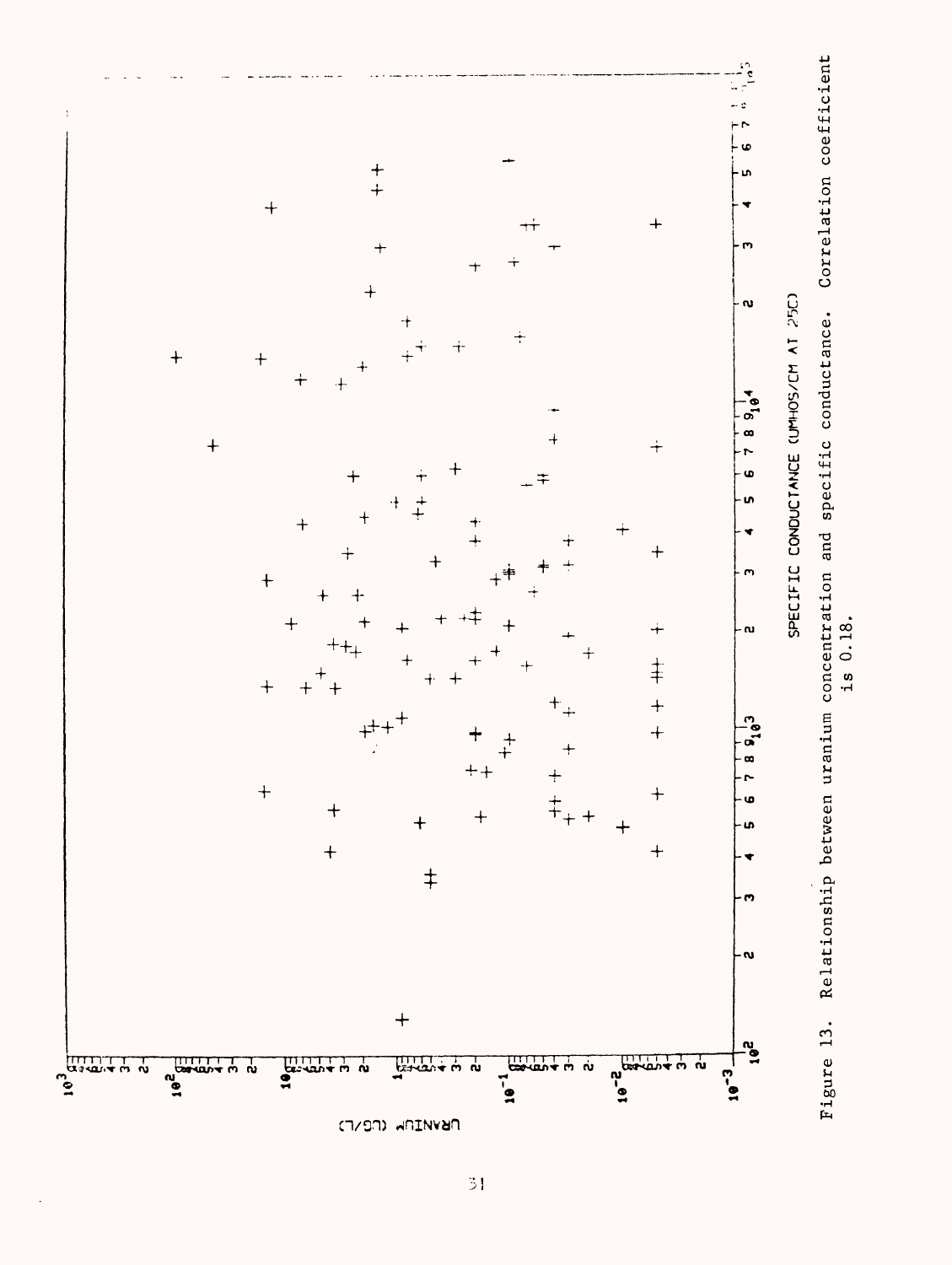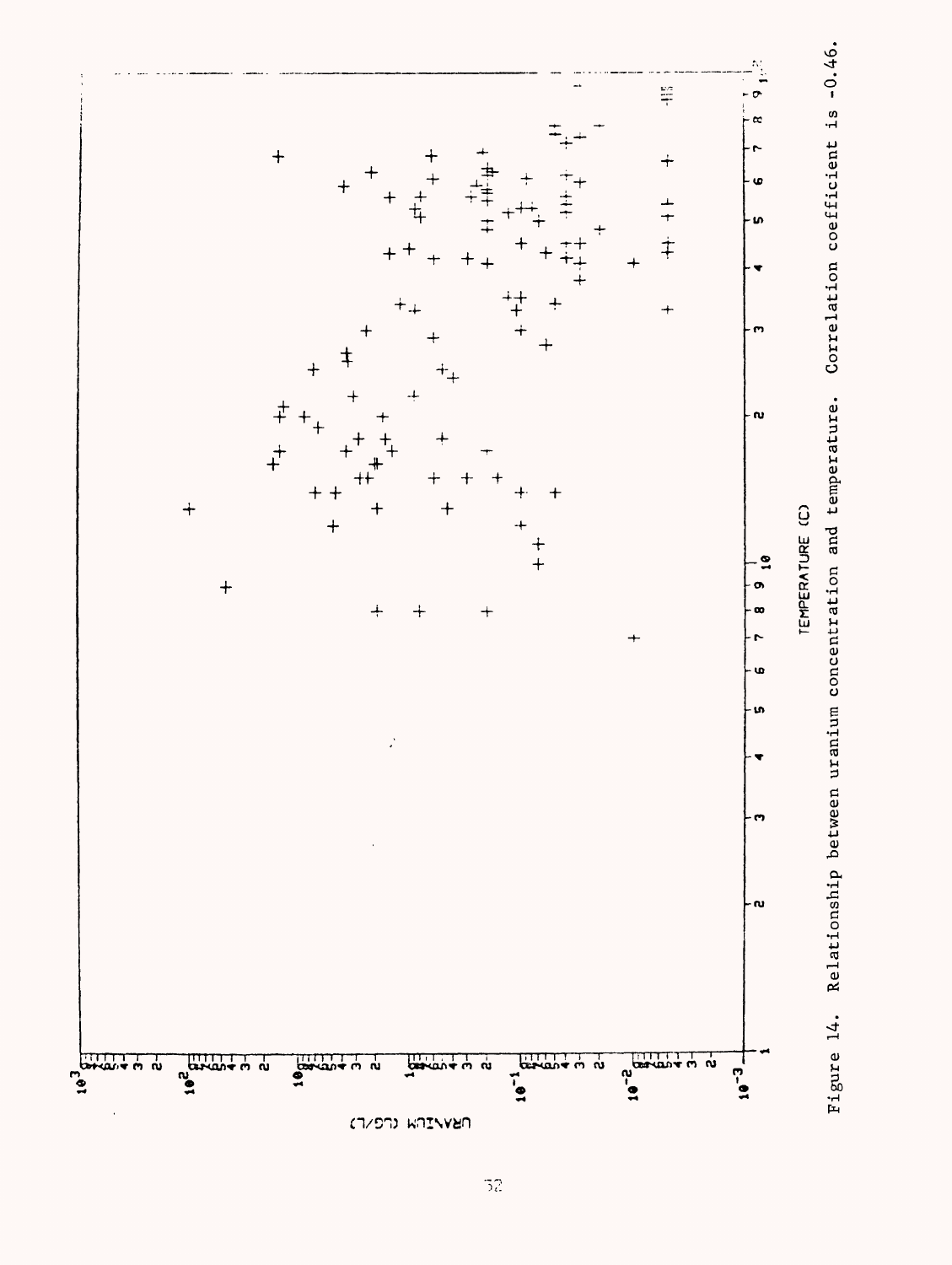

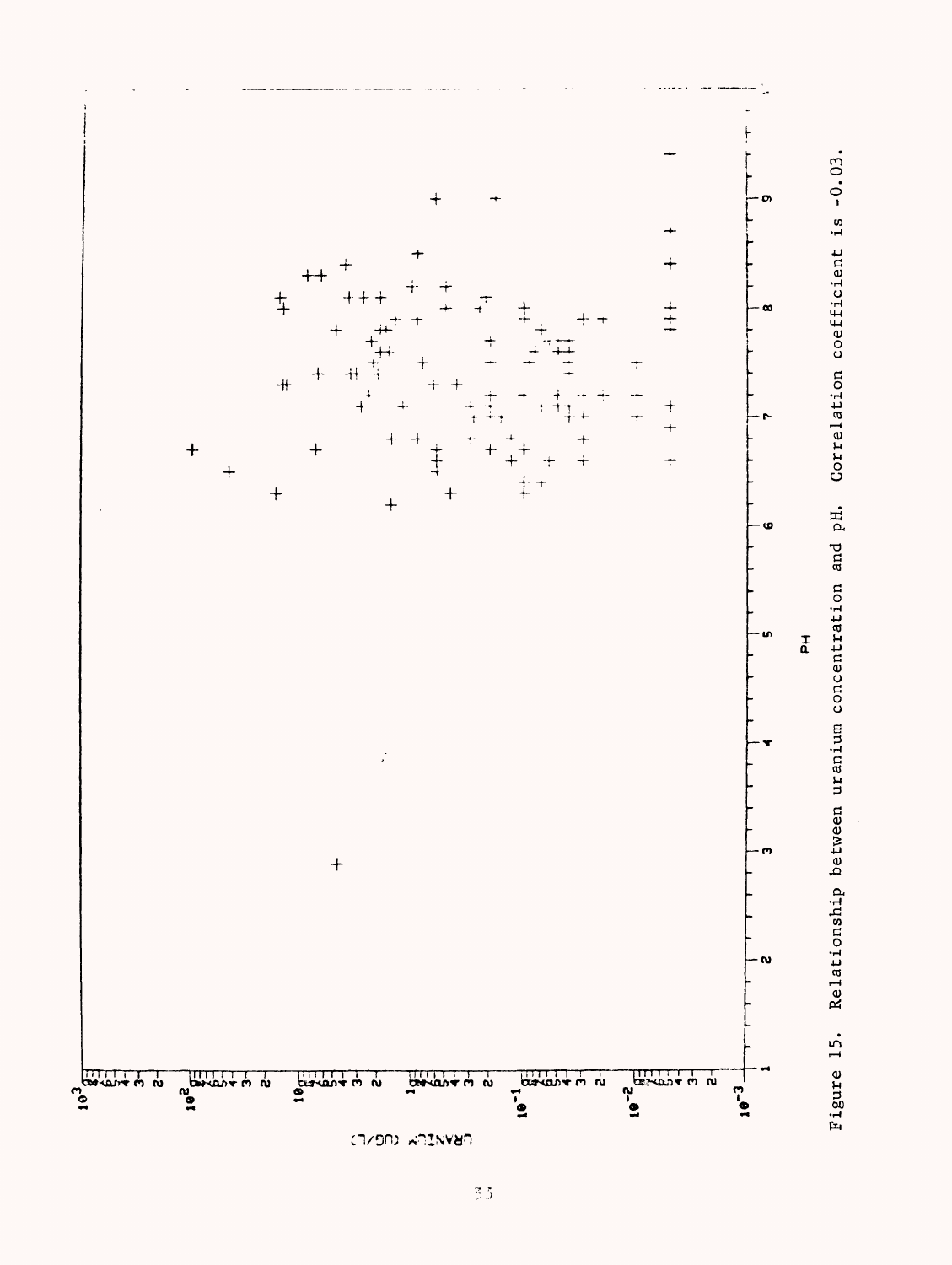

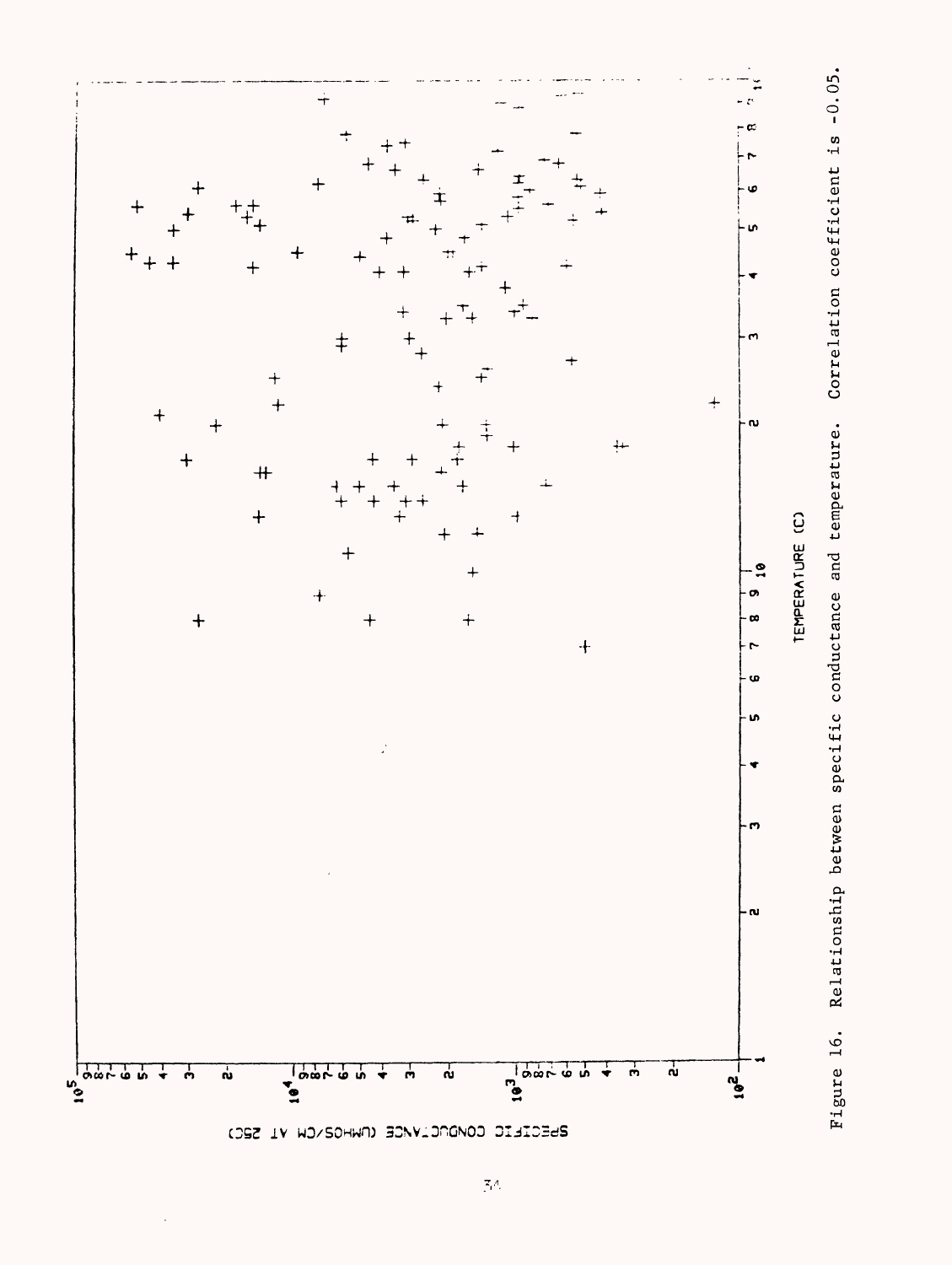

**DIECTEIC COMPIONALE (NHOS/CW VI SR**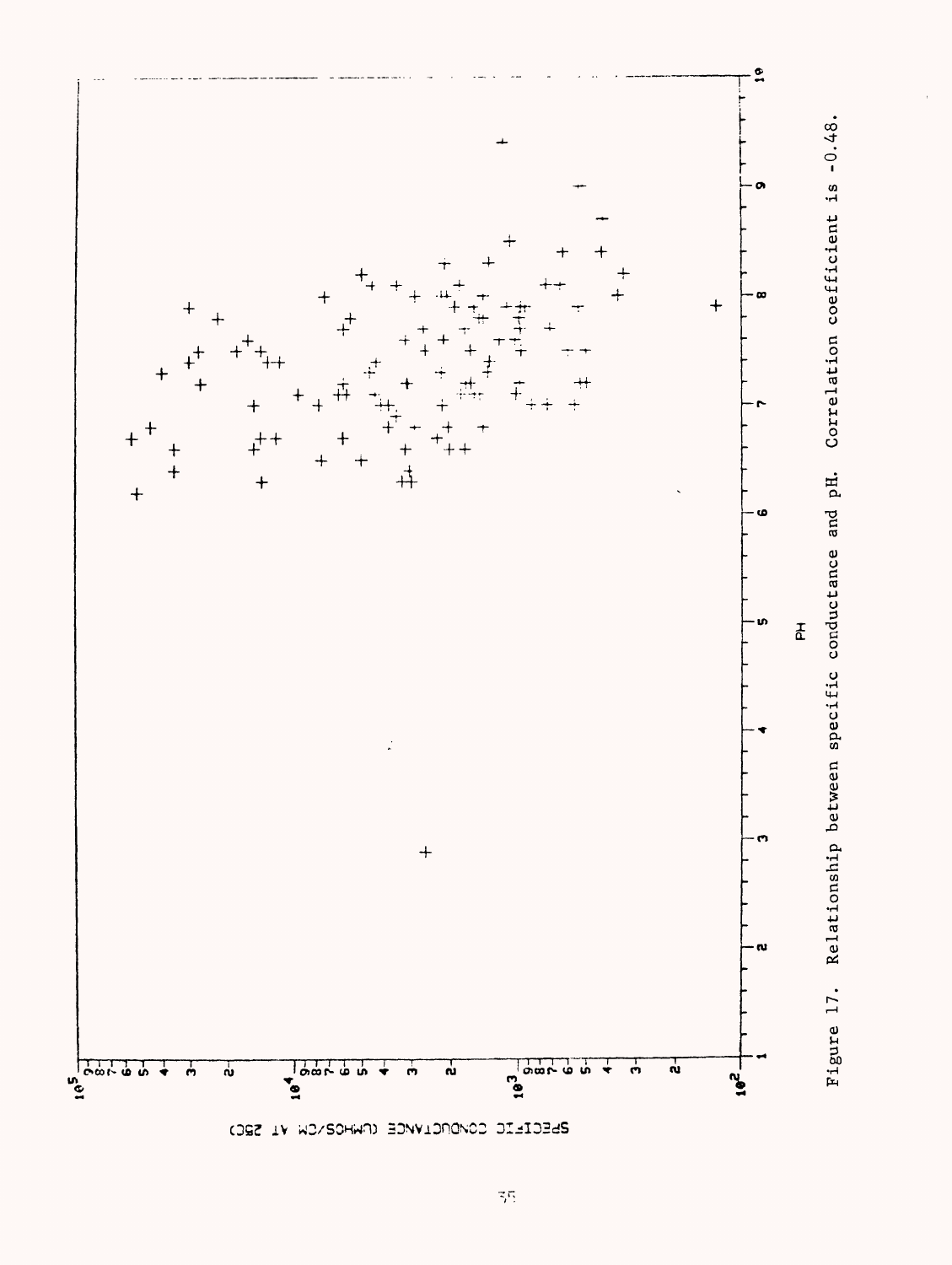

TEMPERATURE (C)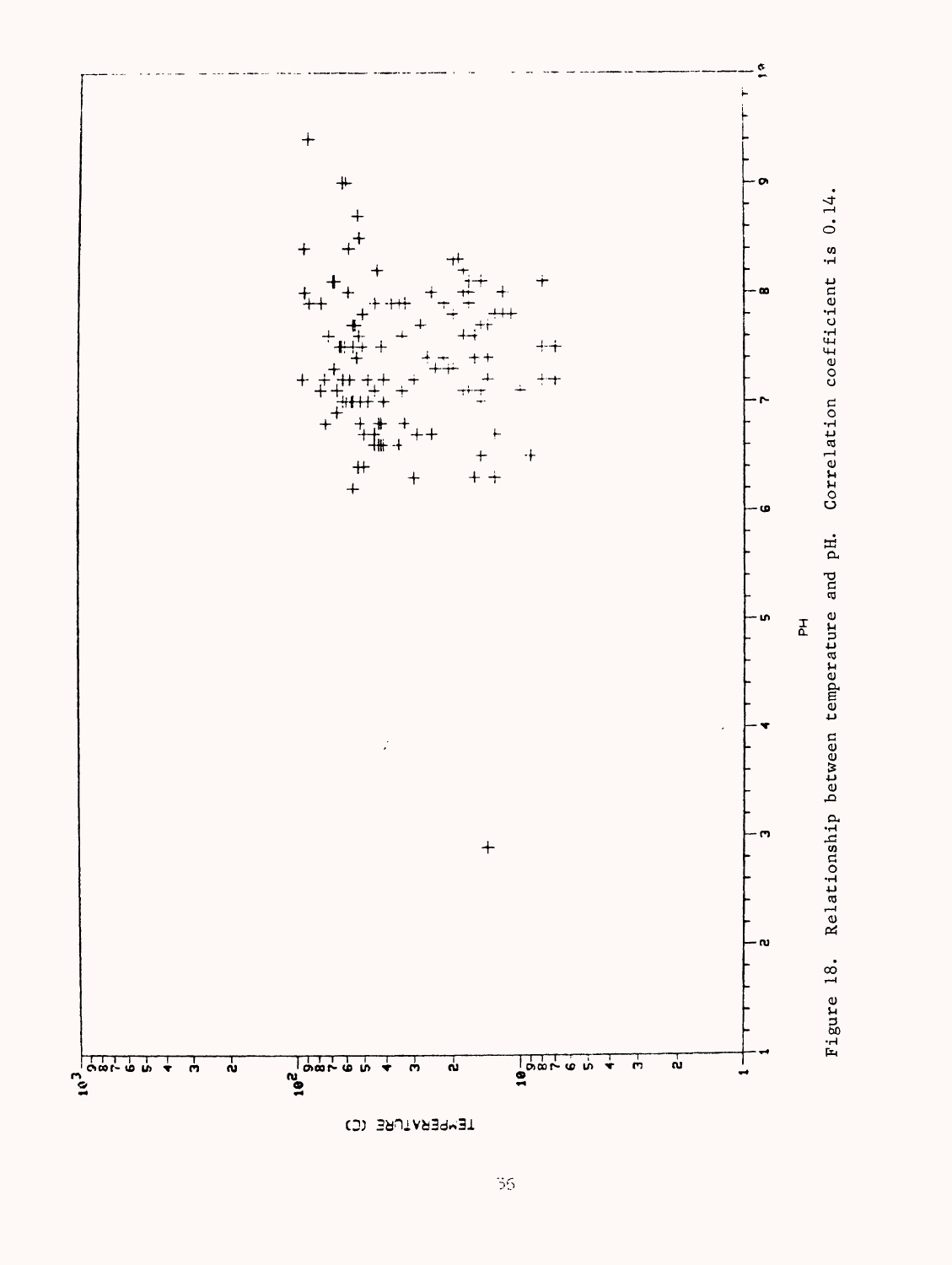discussion of basic statistics.)

The positive correlation between radium and specific conductance (fig. 10) may reflect the effect that ionic strength has on the solubility of didivalent salts. The ionic strength of a solution increases as the total number and charge of ions present increase, and the greater the ionic strength, the greater will be the solubility of a given salt (Krauskopf, 1967, p. 70-76). The amount of radium in solution may depend in part on the amount of barium and sulfate ions present and on the solubility of barium sulfate (Cadigan and others, 1976; Gilkeson and others, 1977), which in turn depends at least in part on the total ionic strength of the water involved. Therefore, a higher specific conductance indicates a solution having more dissolved solids, more ions, and higher ionic strength, and a higher ionic strength means a greater solubility for barium sulfate and hence more radium that will stay in solution and not be.coprecipitated out.

A negative correlation  $(-0.48)$  exists between specific conductance and pH (fig. 17). The pH depends on what salts are dissolved in the water; some tend to form basic solutions when dissolved, and others, acidic. Water whose pH is very high (above 8.5) is usually of the sodium-carbonate-bicarbonate type, and water having moderately high pH is commonly bicarbonate rich (Davis and Dewiest, 1966, p. 76). By inference, then, water having a somewhat lower pH, perhaps 5 to 7, is likely to be of the sulfate or chloride type. Like pH, the specific conductance depends on the type and amount of ions present in the water (Davis and Dewiest,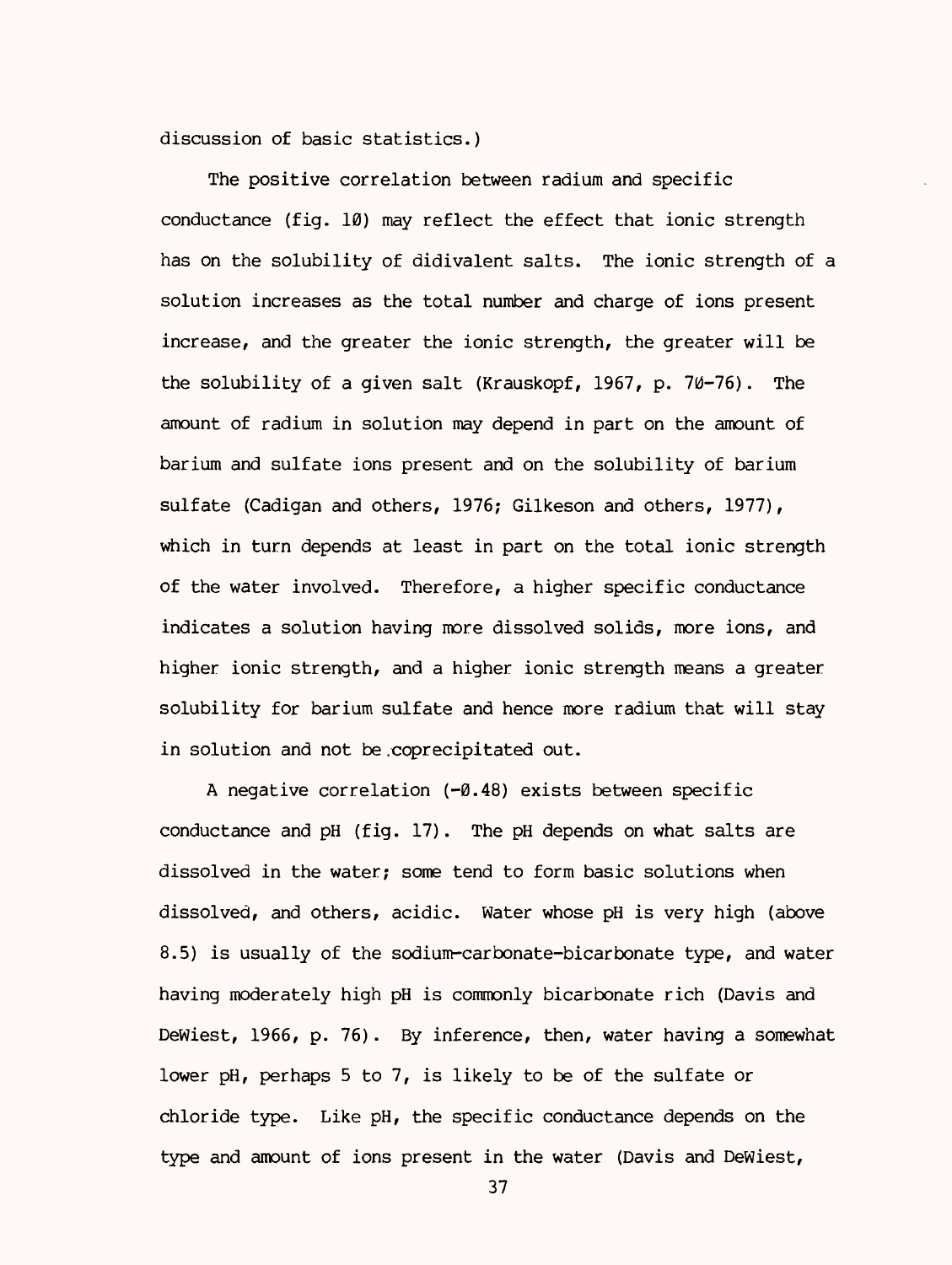1966, p. 84). Fresh water, which has low conductance, commonly contains dissolved calcium sulfate or bicarbonate as the predominant consituent, whereas more saline water, which has higher conductance, contains a larger amount of dissolved sodium chloride. Therefore, in general, chloride-rich water is likely to have a high specific conductance and a moderately low pH, and bicarbonate-rich water is likely to have a low conductance and a moderately high pH; such relationships lead to an observed negative correlation between conductance and pH.

The negative correlation between radium and pH (fig. 12) is probably a result of the relationships described in the above two paragraphs. Specific conductance is negatively related to pH, and radium is positively related to specific conductance. Therefore, radium appears to have a negative relation to pH, with a correlation coefficient of intermediate value,  $-0.54$ .

The only significant correlation  $(-0.46)$  that uranium has with any of the other four measured parameters is with temperature (fig. 14). The reasons for this negative correlation may be related to carbonate solubility. Uranium is known to form soluble complexes with carbonate ions, and carbonates, unlike many salts, are more soluble in cold water. Therefore, colder water is likely to have more dissolved carbonate and to contain more complexed uranium than warmer water.

The strongest correlation is between radium and specific conductance (fig. 10). To gain some insight into which springs may have a radium concentration that is most strongly influenced by a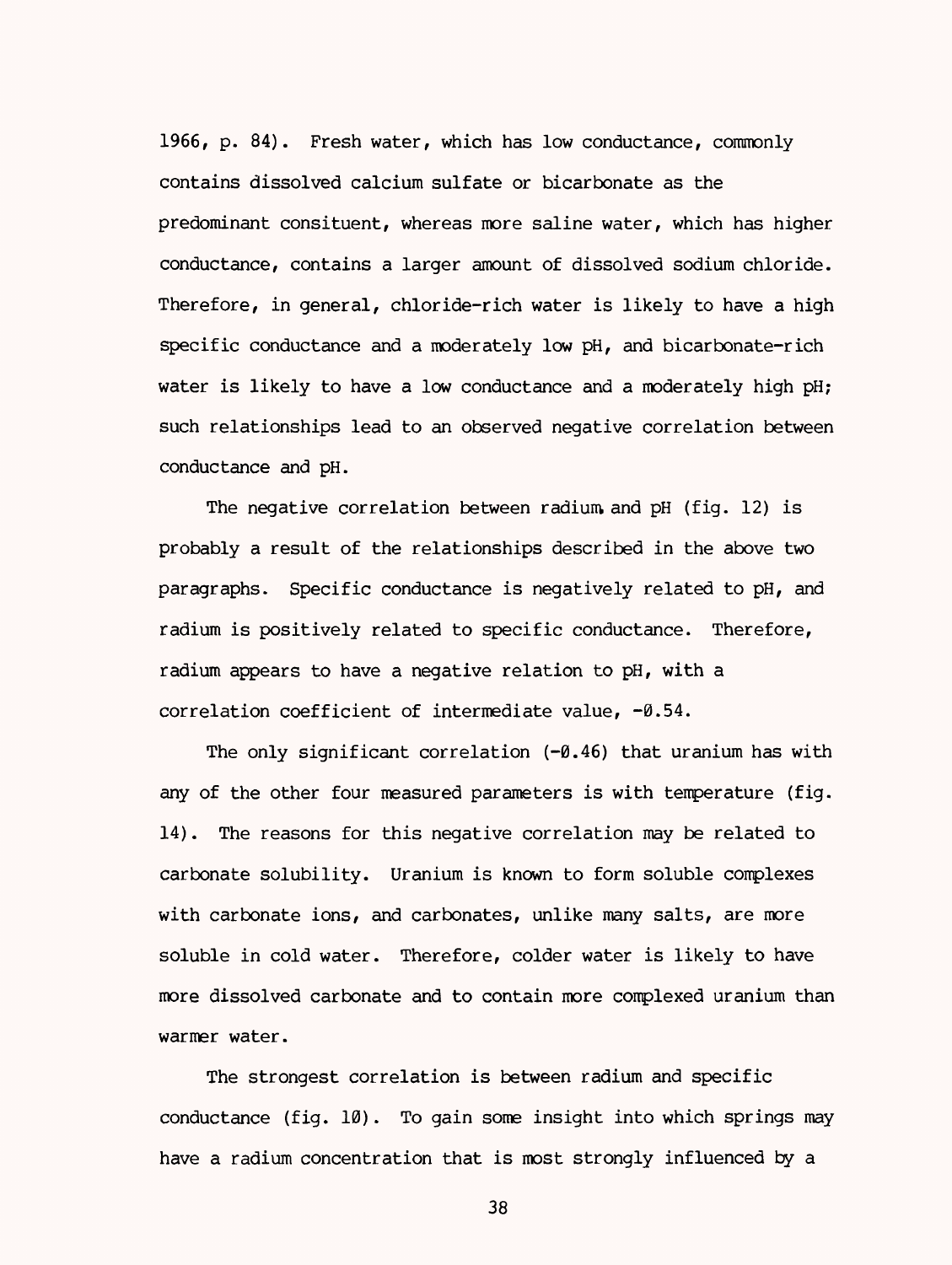factor other than ionic strength (as represented by conductance), we can divide radium by conductance and examine the values (table 3). This shows that Monte Neva Hot Springs, Nev. (no. 16), with a value of 200, is the one most affected by other factors. Other moderately high values (10-100) are shown by Washakie Warm Springs, Wyo. (no. 8), Soda Dam Hot Springs, N. Hex. (no. 1), Faywood Hot Springs, N. Hex. (no. 5), Bartine Hot Springs, Nev. (no. 17), Taylor Soda Springs, Colo. (no. 15), and Golconda Hot Springs, Nev. (no. 6). Uranium concentration in the source rocks is one of the unmeasured parameters which affects the radium concentration observed in a spring. Therefore, it is certainly possible that the Monte Neva Hot Springs system, for example, is related to uraniumrich rocks.

The lack of correlation between radium and uranium (fig. 9) indicates that the factors controlling their concentrations in water are not related. Radium content may be high in a spring where uranium content is low, or vice versa, but if the situation were that simple, a negative correlation would exist. The fact that radium and uranium contents can also both be high or both be low in a given spring, indicates that the situation is more complex. As discussed above, high conductance and low pH tend to favor radium abundance in the water, and low temperature tends to favor uranium abundance; in addition, unmeasured factors, such as Eh or ionic composition of the water, undoubtedly also affect the relative mobility of these two elements and contribute to their fractionation in the hydrogeologic environment.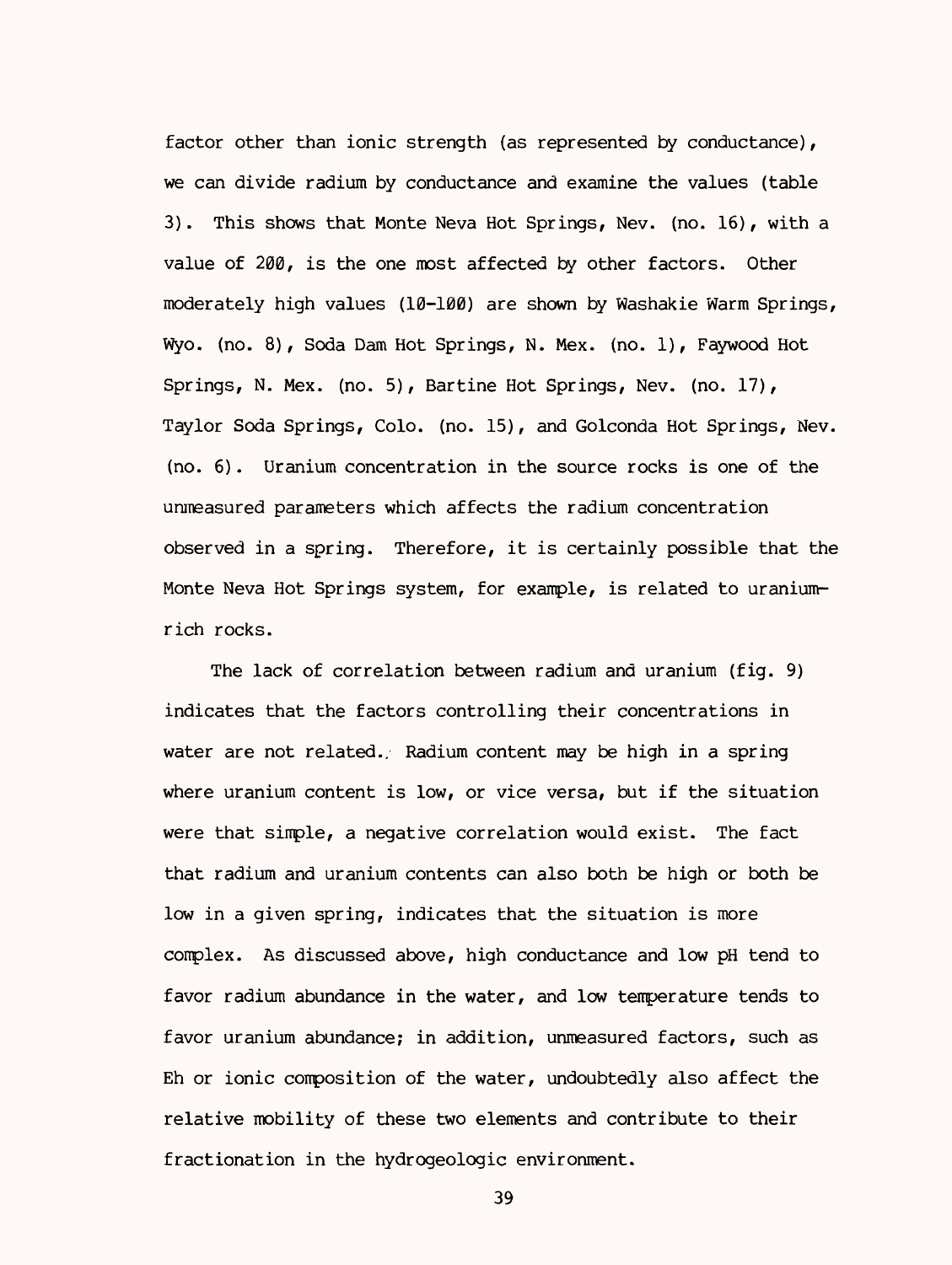One way of looking at the relationship between radium and uranium is to calculate the radium enrichment factor (REF) for each spring (table 3). This factor is a measure of the degree of radioactive disequilibrium between radium and uranium and is calculated by dividing the measured radium concentration by the amount of radium that would be in equilibrium with the measured uranium concentration in the spring. In this way we can see which spring systems favor the mobility of radium over uranium. The highest REF values (>10,000) are shown by Stinking Hot Springs, Utah (no. 11), and Monte Neva Hot Springs, Nev. (no. 16). A number of other springs show values over 1,000. Linear regression analyses of REF on conductance, temperature, and pH (figs. 19-21) yield correlation coefficients of  $\emptyset$ .33,  $\emptyset$ .40, and  $-\emptyset$ .37, respectively. These coefficients are statistically significant at the 99-percent level and indicate that radium mobility relative to uranium is favored by water with high specific conductance, high temperature, and low pH.

### Conclusion

Linear regression analyses indicate that a significant positive correlation exists between radium and specific conductance and that significant negative correlations exist between radium and pH, specific conductance and pH, and uranium and temperature. In other words, radium mobility relative to uranium is favored by water with high specific conductance, high temperature, and low pH.

The strongest correlation is between radium and specific conductance. Examination of the ratio between these two parameters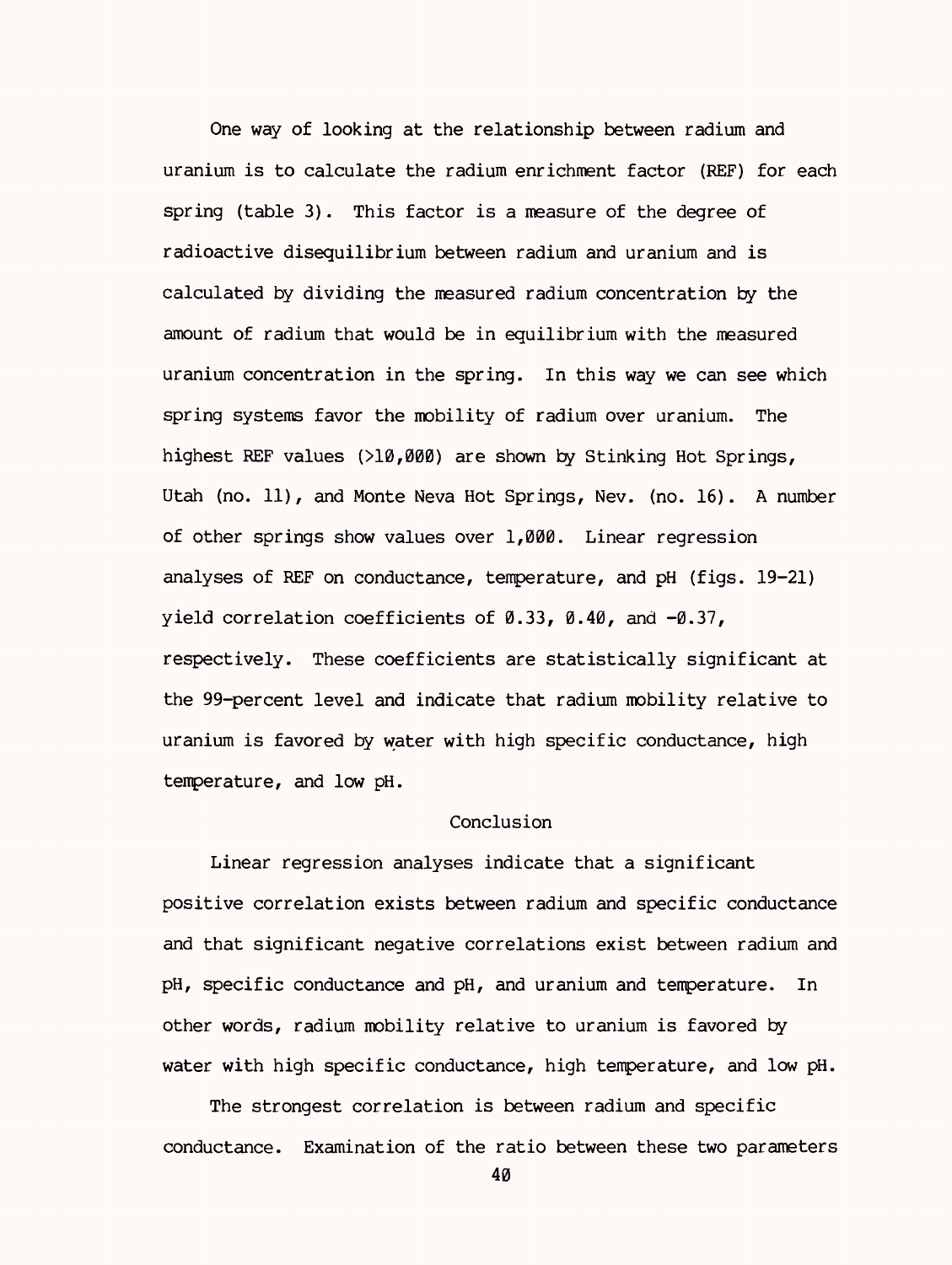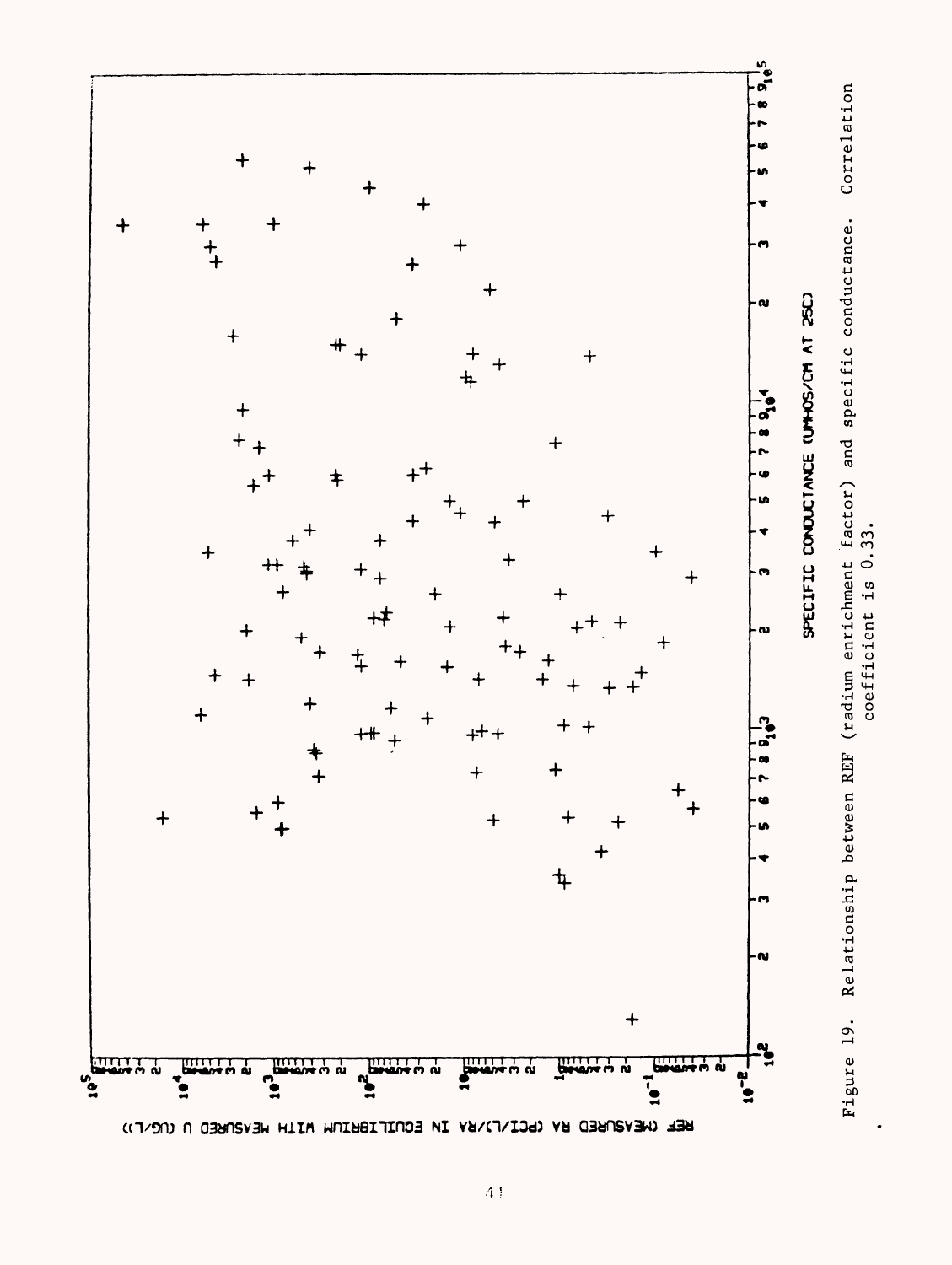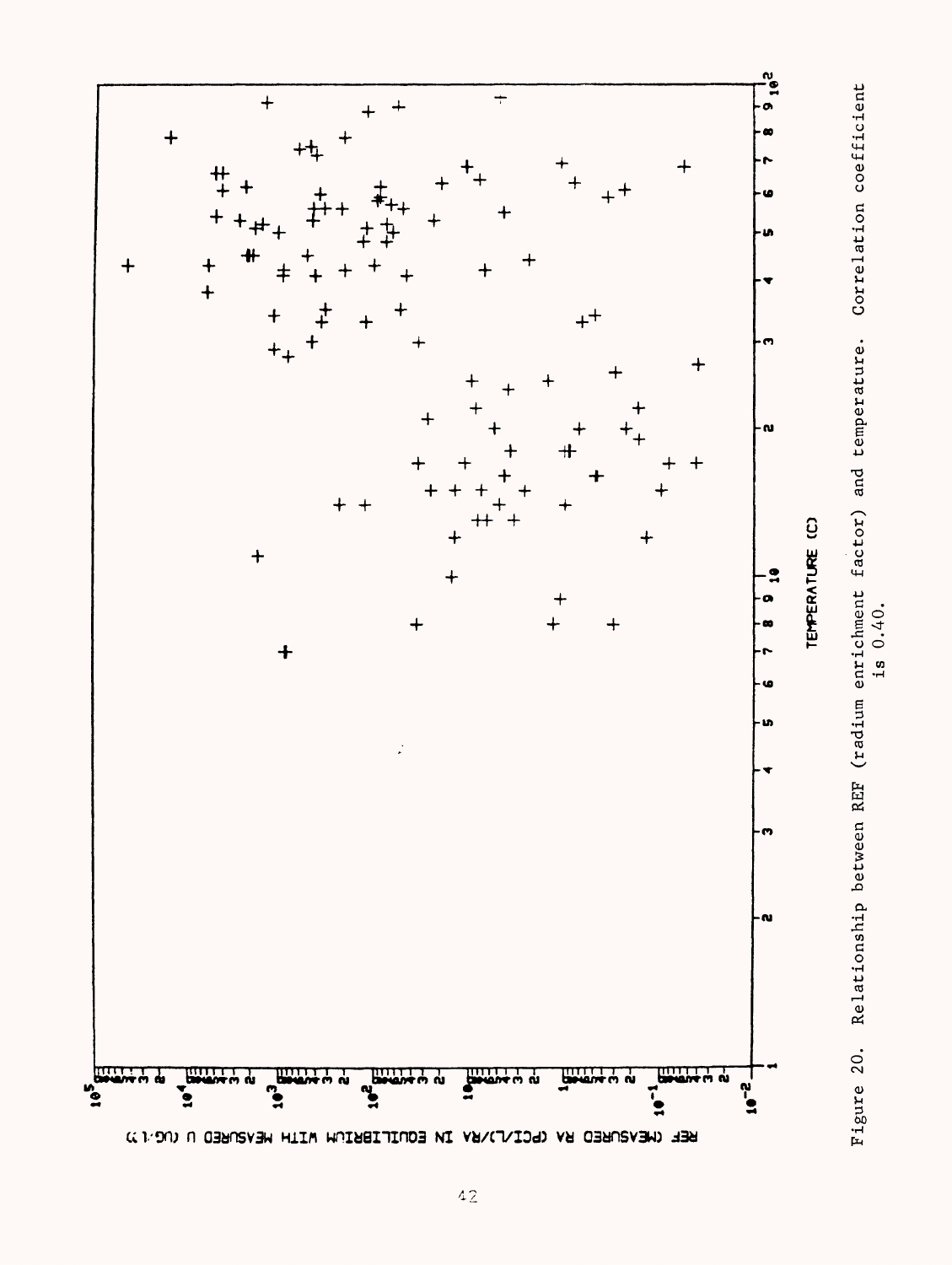

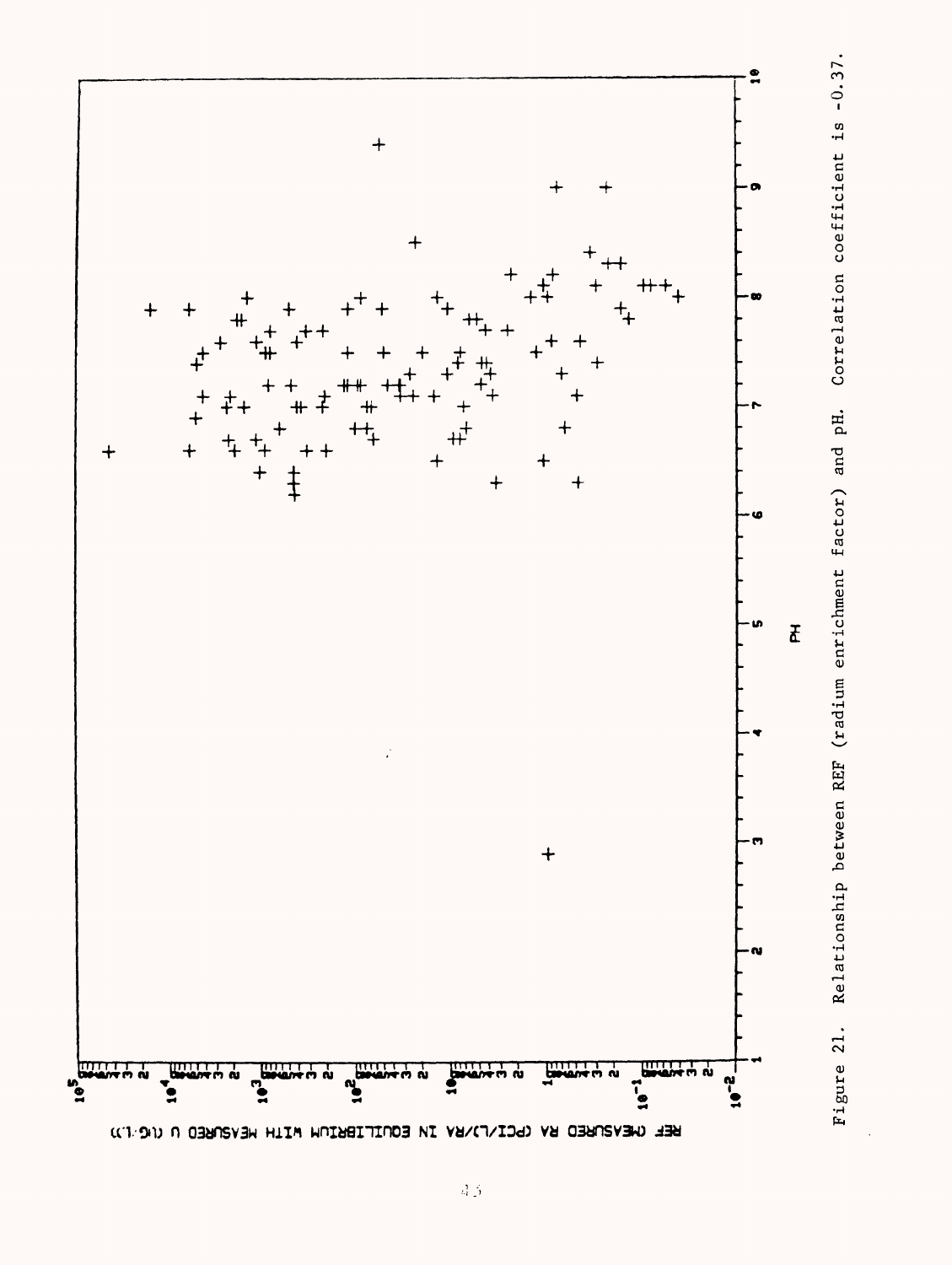shows that Monte Neva Hot Springs, Nev., has a radium concentration that is affected most by unmeasured parameters, one of which may be the presence of uranium-rich source rocks.

#### : References

Cadigan, R. A., Felmlee, J. K., and Rosholt, J. N., 1976, Radioactive mineral springs in Delta County, Colorado: U.S. Geol. Survey Open-File Rept. 7,6-223, 39 p. \*

- Davis, S. N., and Dewiest, J. M., 1966, Hydrogeology: New York, John Wiley and Sons, Inc., 463 p.
- Gary, Margaret, McAfee, Robert, Jr., and Wolf, Carol, eds., 1974, Glossary of geology, with a forward by lan Campbell: Falls Church, Va., Am. Geol. Inst., 805 p.
- Gilkeson, R. H., Cartwright, Keros, Griffin, R. A., and Specht, S. A., 1977, Geologic source for elevated levels of radiation and barium in ground water in northern Illinois [abs.]: Geol. Soc. America Abs. with Programs, v. 9, no. 7, p. 989.
- Hem, J. D., 1970, Study and interpretation of the chemical characteristics of natural water: U.S. Geol. Survey Water-Supply Paper 1473, 363 p.
- Krauskopf, K. B., 1967, Introduction to geochemistry: New York, McGraw-Hill Book Co., 721 p.
- Mallory, E. C., Jr., and Barnett, P. R., 1973, Chemical and spectrochemical analyses of selected ground water in Colorado: U.S. Geol. Survey Open-File Rept., 47 p.